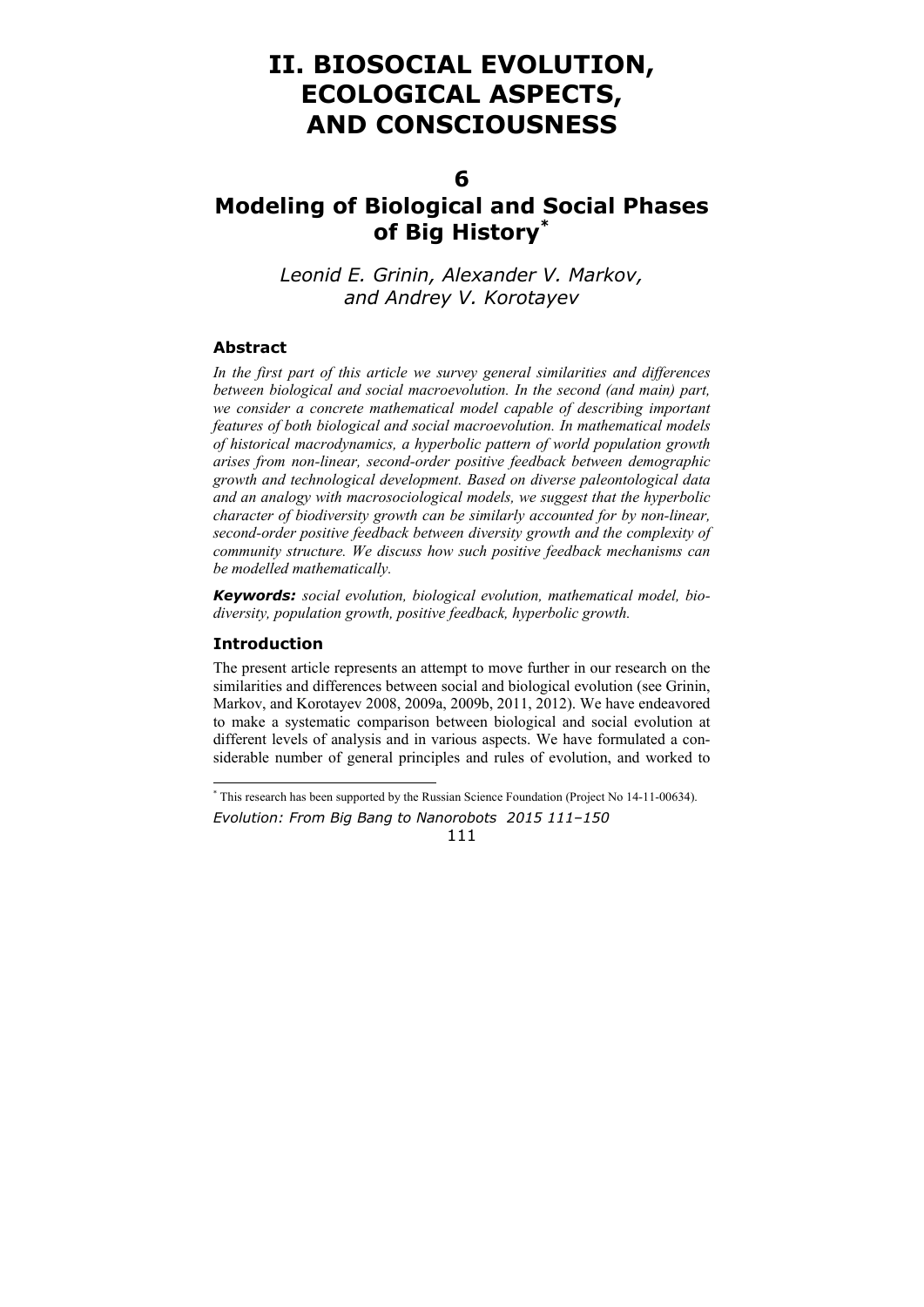develop a common terminology to describe some key processes in biological and social evolution. In particular, we have introduced the notion of 'social aromorphosis' to describe the process of widely diffused social innovation that enhances the complexity, adaptability, integrity, and interconnectedness of a society or social system (Grinin, Markov, and Korotayev 2008, 2009a, 2009b). This work has convinced us that it might be possible to find mathematical models that can describe important features of both biological and social macroevolution. In the first part of this article we survey general similarities and differences between the two types of macroevolution. In the second (and main) part, we consider a concrete mathematical model that we deem capable of describing important features of both biological and social macroevolution.

The comparison of biological and social evolution is an important but (unfortunately) understudied subject. Students of culture still vigorously debate the applicability of Darwinian evolutionary theory to social/cultural evolution. Unfortunately, the result is largely a polarization of views. On the one hand, there is a total rejection of Darwin's theory of social evolution (see, *e.g.*, Hallpike 1986). On the other hand, there are arguments that cultural evolution demonstrates all of the key characteristics of Darwinian evolution (Mesoudi *et al.* 2006).

We believe that, instead of following the outdated objectivist principle of 'either – or', we should concentrate on the search for methods that could allow us to apply the achievements of evolutionary biology to understanding social evolution and *vice versa*. In other words, we should search for productive generalizations and analogies for the analysis of evolutionary mechanisms in both contexts. The Universal Evolution approach aims for the inclusion of all megaevolution within a single paradigm (discussed in Grinin, Carneiro, *et al.* 2011). Thus, this approach provides an effective means by which to address the abovementioned task.

It is not only systems that evolve, but also mechanisms of evolution (see Grinin, Markov, and Korotayev 2008). Each sequential phase of macroevolution is accompanied by the emergence of new evolutionary mechanisms. Certain prerequisites and preadaptations can, therefore, be detected within the previous phase, and the development of new mechanisms does not invalidate the evolutionary mechanisms that were active during earlier phases. As a result, one can observe the emergence of a complex system of interaction composed of the forces and mechanisms that work together to shape the evolution of new forms.

Biological organisms operate in the framework of certain physical, chemical and geological laws. Likewise, the behaviors of social systems and people have certain biological limitations (naturally, in addition to various socialstructural, historical, and infrastructural limitations). From the standpoint of Universal Evolution, new forms of evolution that determine phase transitions may result from activities going in different directions. Some forms that are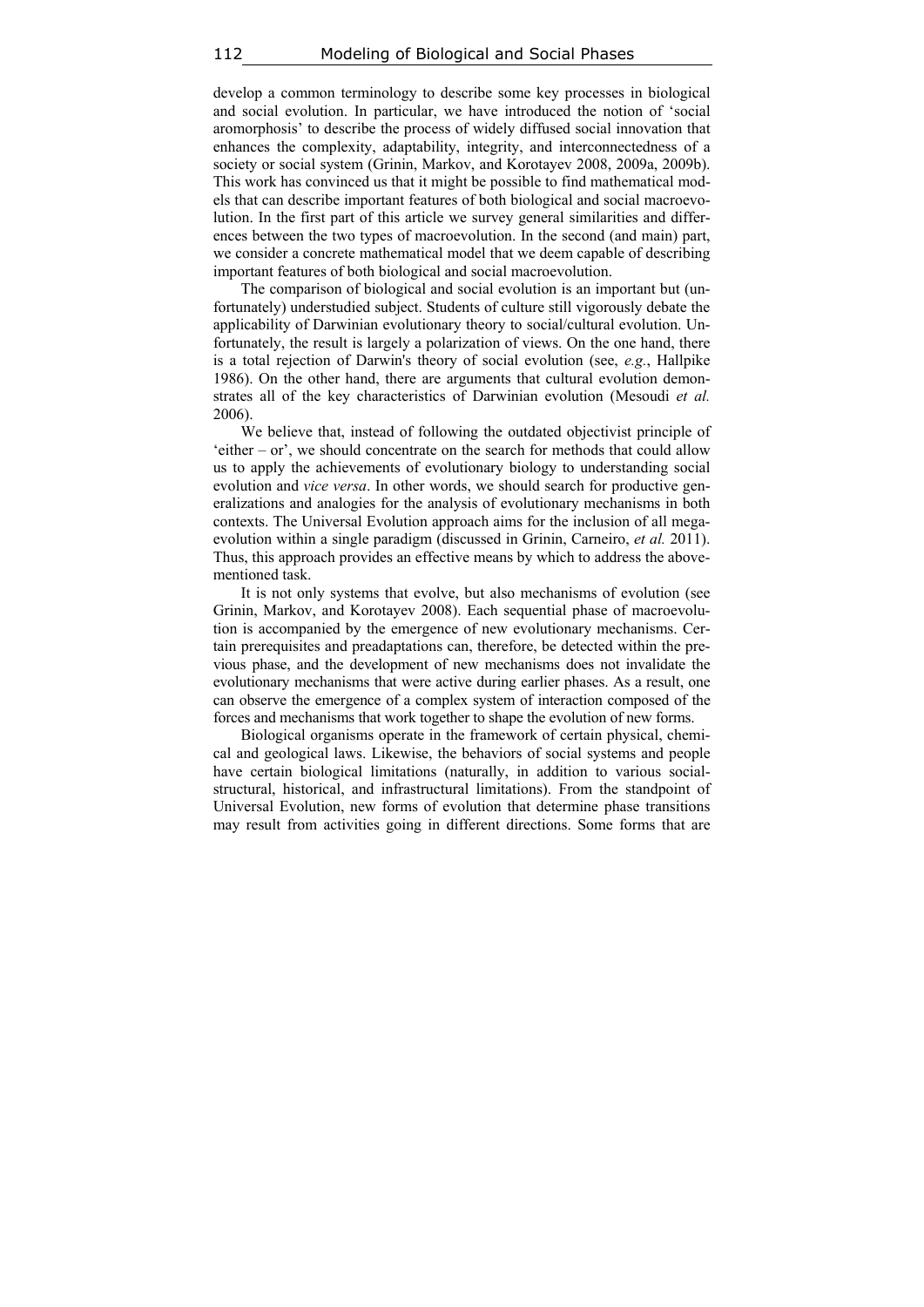similar in principle may emerge at breakthrough points, but may also result in evolutionary dead-ends. For example, social forms of life emerged among many biological phyla and classes, including bacteria, insects, birds, and mammals. Among insects, in particular, one finds rather highly developed forms of socialization (see, *e.g.*, Robson and Traniello 2002; Ryabko and Reznikova 2009; Reznikova 2011). Yet, despite the seemingly common trajectory and interrelation of social behaviors among these various life forms, the impacts that each have had on the Earth are remarkably different.

Further, regarding information transmission mechanisms, it appears possible to speak about certain 'evolutionary freaks'. Some of these mechanisms were relatively widespread in the biological evolution of simple organisms, but later became less so. Consider, for example, the horizontal exchange of genetic information (genes) among microorganisms, which makes many useful genetic 'inventions' available in a sort of 'commons' for microbe communities. Among bacteria, the horizontal transmission of genes contributes to the rapid development of antibiotic resistance (*e.g.*, Markov and Naymark 2009). By contrast, this mechanism of information transmission became obsolete or was transformed into highly specialized mechanisms (*e.g.*, sexual reproduction) in the evolution of more complex organisms. Today, horizontal transmission is mostly confined to the simplest forms of life.

These examples suggest that an analysis of the similarities and differences between the mechanisms of biological and social evolution may help us to understand the general principles of megaevolution<sup>1</sup> in a much fuller way. These similarities and differences may also reveal the driving forces and supra-phase mechanisms (*i.e.*, mechanisms that operate in two or more phases) of megaevolution. One of our previous articles was devoted to the analysis of one such mechanism: *aromorphosis*, the process of widely diffused social innovation that enhances the complexity, adaptability, integrity, and interconnectedness of a society or social system (Grinin, Markov, and Korotayev 2011; see also Grinin and Korotayev 2008, 2009a, 2009b; Grinin, Markov, and Korotayev 2009a, 2009b).

It is important to carefully compare the two types of macroevolution (*i.e.*, biological and social) at various levels and in various aspects. This is necessary because such comparisons often tend to be incomplete and deformed by conceptual extremes. These limitations are evident, for example, in the abovereferenced paper by Mesoudi *et al.* (2006), which attempts to apply a Darwinian method to the study of social evolution. Unfortunately, a failure to recognize or accept important differences between biological and social evolution reduces the overall value of the method that these authors propose. Christopher Hallpike's rather thorough monograph, *Principles of Social Evolution* (1986), pro-

 $\overline{\phantom{a}}$ 

<sup>&</sup>lt;sup>1</sup> We denote as *mega*evolution all the process of evolution throughout the whole of Big History, whereas we denote as *macro*evolution the process of evolution during one of its particular phases.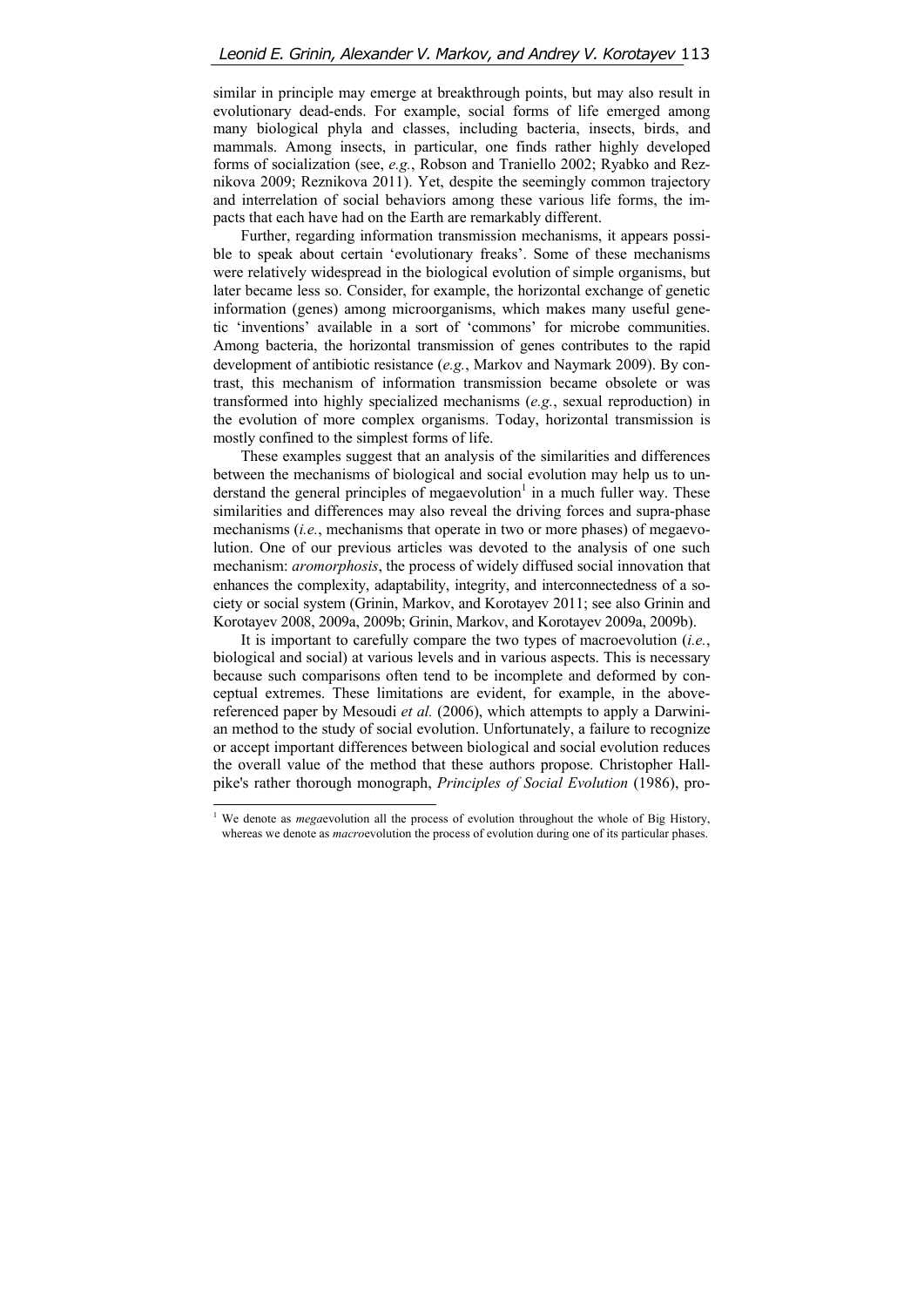114 Modeling of Biological and Social Phases

vides another illustration of these limitations. Here, Hallpike offers a fairly complete analysis of the similarities and differences between social and biological organisms, but does not provide a clear and systematic comparison between social and biological evolution. In what follows, we hope to avoid similar pitfalls.

#### **Biological and Social Evolution: A Comparison at Various Levels**

There are a few important differences between biological and social macroevolution. Nonetheless, it is possible to identify a number of fundamental similarities, including at least three basic sets of shared factors. First, we are discussing very complex, non-equilibrium, but stable systems whose function and evolution can be described by General Systems Theory, as well as by a number of cybernetic principles and laws. Second, we are not dealing with isolated systems, but with the complex interactions between organisms and their external environments. As a result, the reactions of systems to 'external' challenges can be described in terms of general principles that express themselves within a biological reality and a social reality. Third (and finally), a direct 'genetic' link exists between the two types of macroevolution and their mutual influence.

We believe that the laws and forces driving the biological and social phases of Big History can be comprehended more effectively if we apply the concept of biological and social aromorphosis (Grinin, Markov, and Korotayev 2011). There are some important similarities between the evolutionary algorithms of biological and social aromorphoses. Thus, it has been noticed that the basis of biological aromorphosis

is usually formed by some partial evolutionary change that... creates significant advantages for an organism, puts it in more favorable conditions for reproduction, multiplies its numbers and its changeability..., thus accelerating the speed of its further evolution. In those favorable conditions, the total restructurization of the whole organization takes place afterwards (Shmal'gauzen 1969: 410; see also Severtsov 1987: 64–76).

During the course of adaptive radiation, such changes in organization diffuse more or less widely (frequently with significant variations).

A similar pattern is observed within social macroevolution. An example is the invention and diffusion of iron metallurgy. Iron production was practiced sporadically in the  $3<sup>rd</sup>$  millennium BCE, but regular production of low-grade steel did not begin until the mid-2nd millennium BCE in Asia Minor (see, *e.g.*, Chubarov 1991: 109). At this point, the Hittite kingdom guarded its monopoly over the new technology. The diffusion of iron technology led to revolutionary changes in different spheres of life, including a significant advancement in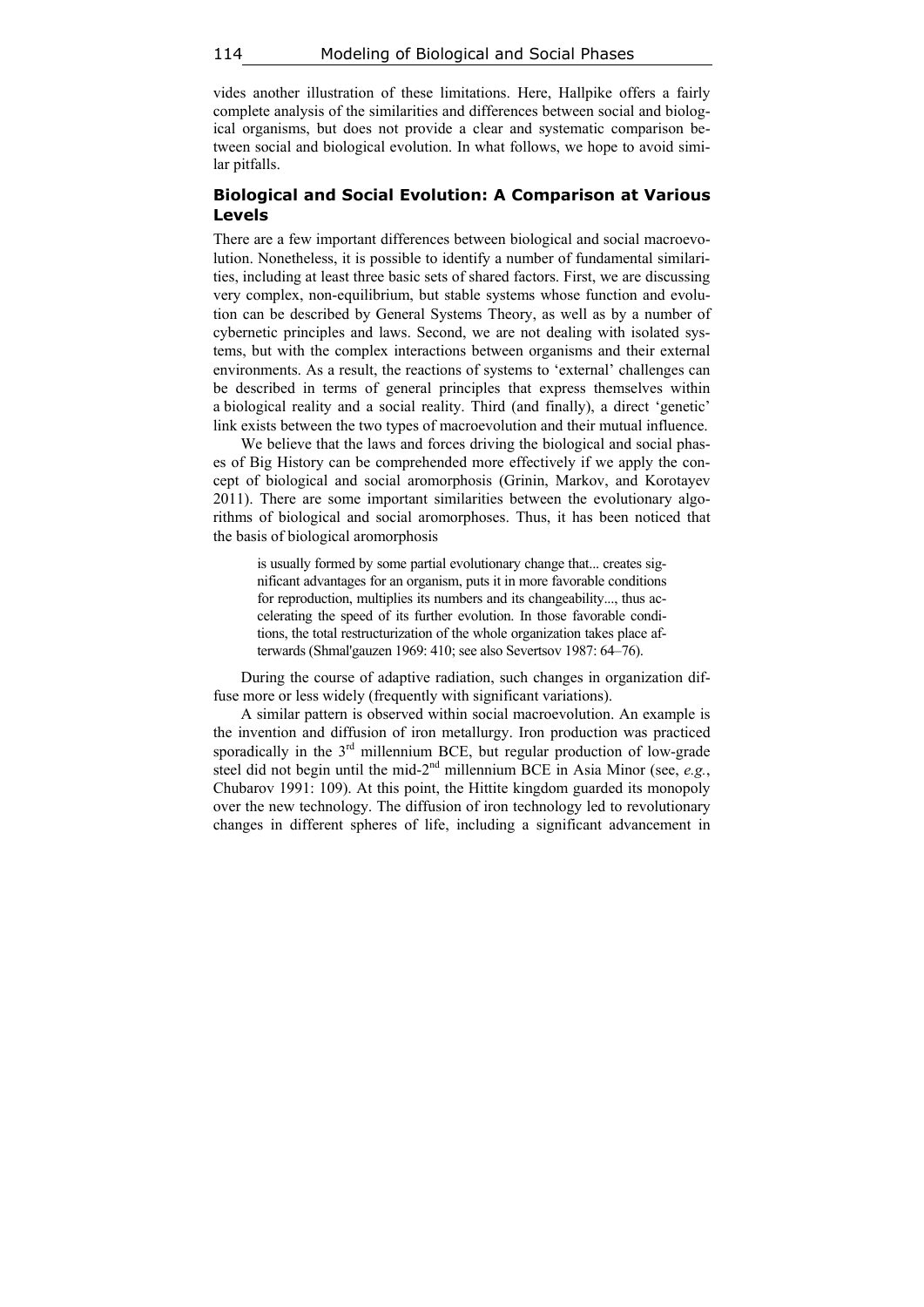plough agriculture and, consequently, in the agrarian system as a whole (Grinin and Korotayev 2006); an intensive development of crafts; an increase in urbanism; the formation of new types of militaries, armed with relatively cheap but effective iron weapons; and the emergence of significantly more developed systems of taxation, as well as information collection and processing systems, that were necessary to support these armies (*e.g.*, Grinin and Korotayev 2007a, 2007b). Ironically, by introducing cheaply made weapons and other tools into the hands of people who might resist the Hittite state, this aromorphosis not only supported the growth of that kingdom, it also laid the groundwork for historical phase shifts.

Considering such cases through the lens of aromorphosis has helped us to detect a number of regularities and rules that appear to be common to biological and social evolution (Grinin, Markov, and Korotayev 2011). Such rules and regularities (*e.g.*, payment for arogenic progress, special conditions for the emergence of aromorphosis, *etc.*) are similar for both biological and social macroevolution. It is important to emphasize, however, that similarity between the two types of macroevolution does not imply commonality. Rather, significant similarities are frequently accompanied by enormous differences. For example, the genomes of chimpanzees and the humans are 98 per cent similar, yet there are enormous intellectual and social differences between chimpanzees and humans that arise from the apparently 'insignificant' variations between the two genomes (see Markov and Naymark 2009).

Despite its aforementioned limitations, it appears reasonable to continue the comparison between the two types of macroevolution following the analysis offered by Hallpike (1986). Therefore, it may prove useful to revisit the pertinent observations of this analysis here. Table 1 summarizes the similarities and differences that Hallpike (*Ibid.*: 33–34) finds between social and biological *organisms*.

While we do not entirely agree with all of his observations – for example, the establishment of colonies could be seen as a kind of social reproduction akin to organic reproduction – we do feel that Hallpike comes to a sound conclusion: that similarities between social and biological organisms are, in general, determined by similarities in organization and structure (we would say similarities between different types of systems). As a result, Hallpike believes that one can use certain analogies in which institutions are similar to some organs. In this way, cells may be regarded as similar to individuals, central government similar to the brain, and so on. Examples of this kind of thinking can be found in the classic texts of social theory (see, *e.g.*, Spencer 1898 and Durkheim 1991 [1893]), as well as in more recent work (see, *e.g.*, Heylighen 2011).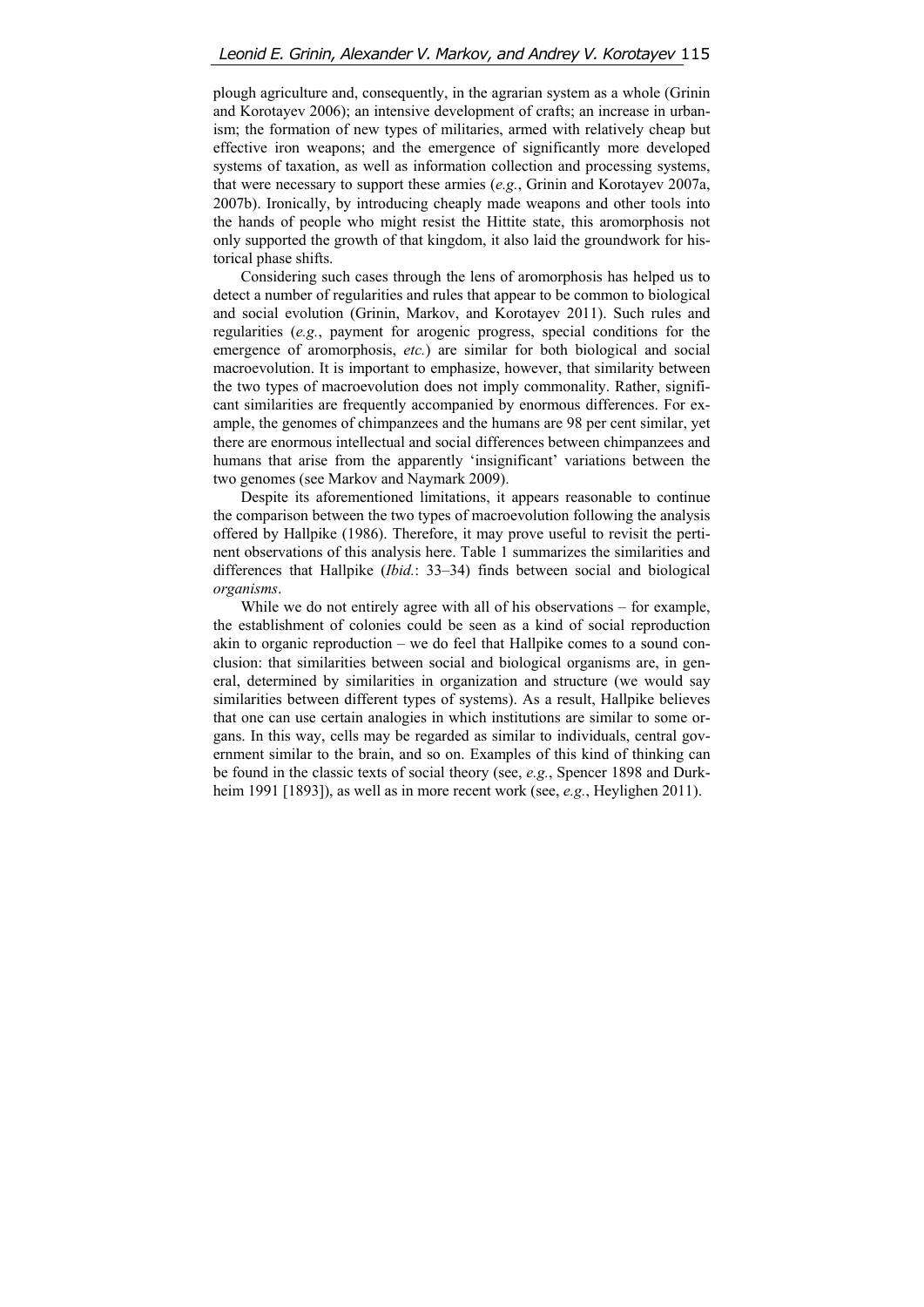| <b>Similarities</b>                                                                                                                                                                                             | <b>Differences</b>                                                                                                                                       |
|-----------------------------------------------------------------------------------------------------------------------------------------------------------------------------------------------------------------|----------------------------------------------------------------------------------------------------------------------------------------------------------|
| Social institutions are interrelated in a man-<br>ner analogous to the organs of the body.                                                                                                                      | Individual societies do not have clear<br>boundaries. For example, two societies<br>may be distinct politically, but not cul-<br>turally or religiously. |
| Despite changes in membership, social<br>institutions maintain continuity, as do<br>biological organs when individual cells<br>are replaced.                                                                    | Unlike organic cells, the individuals<br>within a society have agency and are<br>capable of learning from experience.                                    |
| The social division of labor is analogous<br>to the specialization of organic functions.                                                                                                                        | Social structure and function are far less<br>closely related than in organic structure<br>and function                                                  |
| Self-maintenance and feedback process-<br>es characterize both kinds of system.                                                                                                                                 | Societies do not reproduce. Cultural<br>transmission between generations can-<br>not be distinguished from the processes<br>of system maintenance.       |
| Adaptive responses to the physical envi-<br>ronment characterize both kinds of sys-<br>tem.                                                                                                                     | Societies are more mutable than organ-<br>isms, displaying a capacity for meta-<br>morphosis only seen in organic phylog-<br>eny.                        |
| The trade, communication, and other<br>transmission processes that characterize<br>social systems are analogous to the pro-<br>cesses that transmit matter, energy, and<br>information in biological organisms. | Societies are not physical entities, rather<br>their individual members are linked by<br>information bonds.                                              |

**Table 1.** Similarities and differences between social and biological organisms, as described by Hallpike (1986)

When comparing biological *species* and societies, Hallpike (1986: 34) singles out the following similarities:

(1) that, like societies, species do not reproduce;

(2) that both have phylogenies reflecting change over time; and

(3) that both are made up of individuals who compete against one another.

Importantly, he also indicates the following *difference*: '[S]ocieties are organized systems, whereas species are simply collections of individual organisms' (Hallpike 1986: 34).

Hallpike tries to demonstrate that, because of the differences between biological and social organisms, the very idea of natural selection does not appear to apply to social evolution. However, we do not find his proofs very convincing on this account, although they do make sense in certain respects. Further,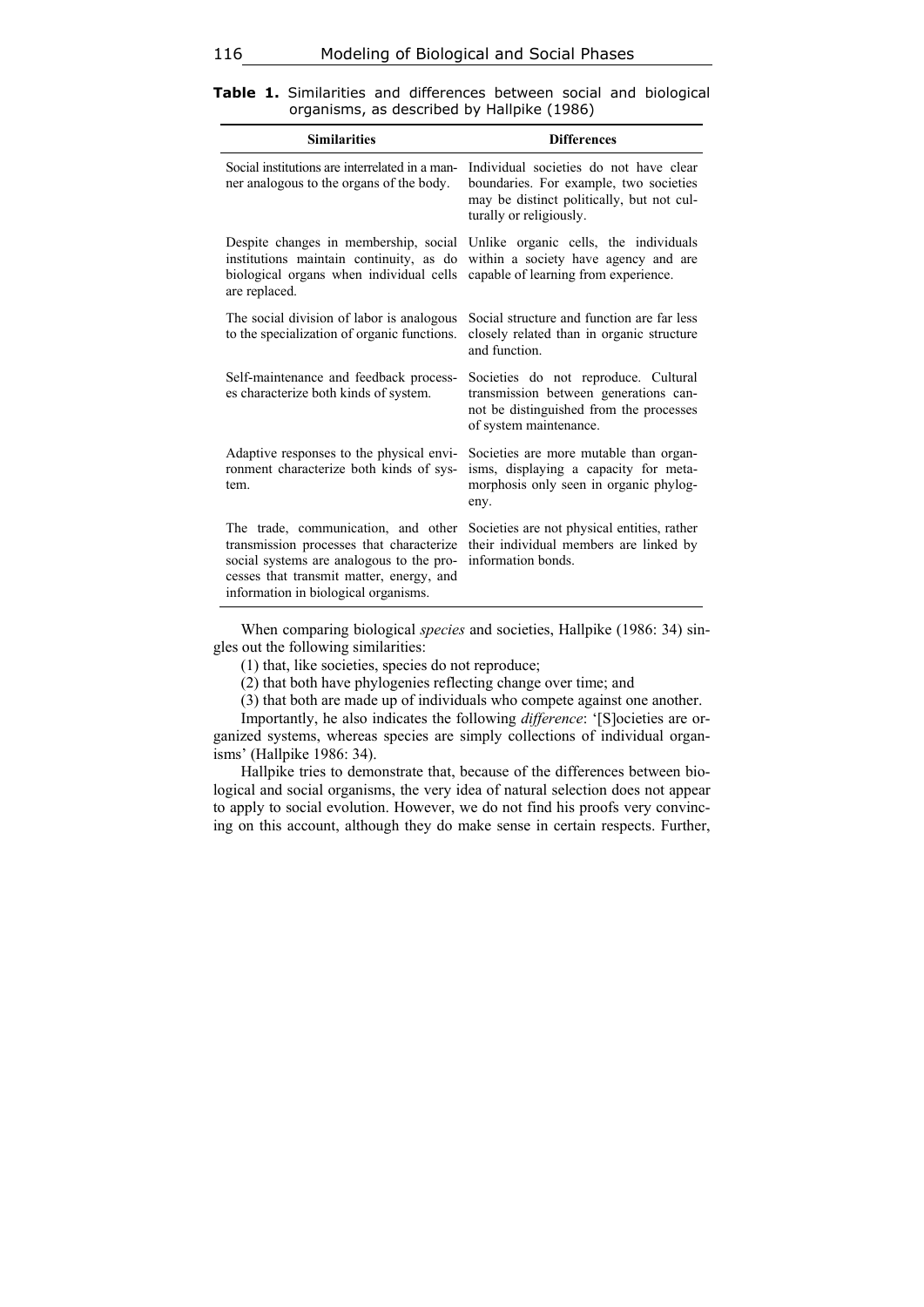his analysis is confined mainly to the level of the individual organism and the individual society. He rarely considers interactions at the supra-organism level (though he does, of course, discuss the evolution of species). His desire to demonstrate the sterility of Darwinian theory to discussions of social evolution notwithstanding, it seems that Hallpike involuntarily highlights the similarity between biological and social evolution. As he, himself, admits, the analogy between the biological organism and society is quite noteworthy.

Just as he fails to discuss interactions and developments at the level of the supra-organism in great detail, Hallpike does not take into account the point in social evolution where new supra-societal developments emerge (up to the level of the emergence of the World System [*e.g.*, Korotayev 2005, 2007, 2008, 2012; Grinin and Korotayev 2009b]). We contend that it is very important to consider not only evolution at the level of a society but also at the level above individual societies, as well as the point at which both levels are interconnected. The supra-organism level is very important to understanding biological evolution, though the differences between organisms and societies make the importance of this supra-level to understanding social evolution unclear. Thus, it might be more productive to compare societies with ecosystems rather than with organisms or species. However, this would demand the development of special methods, as it would be necessary to consider the society not as a social organism, but as a part of a wider system, which includes the natural and social environment (*cf.,* Lekevičius 2009, 2011).

In our own analysis, we seek to build on the observations of Hallpike while, at the same time, providing a bit more nuance and different scales of analysis. Viewing each as a process involving selection (natural, social, or both), we identify the differences between social and biological evolution at the level of the individual biological organism and individual society, as well as at the supra-organismic and supra-societal level.

#### **Natural and Social Selection**

Biological evolution is more additive (cumulative) than substitutive. Put another way: the new is added to the old. By contrast, social evolution (especially over the two recent centuries) is more substitutive than additive: the new replaces the old (Grinin, Markov, and Korotayev 2008, 2011).

Further, the mechanisms that control the emergence, fixation, and diffusion of evolutionary breakthroughs (aromorphoses) differ between biological and social evolution. These differences lead to long-term restructuring in the size and complexity of social organisms. Unlike biological evolution, where some growth of complexity is also observed, social reorganization becomes continuous. In recent decades, societies that do not experience a constant and significant evolution look inadequate and risk extinction.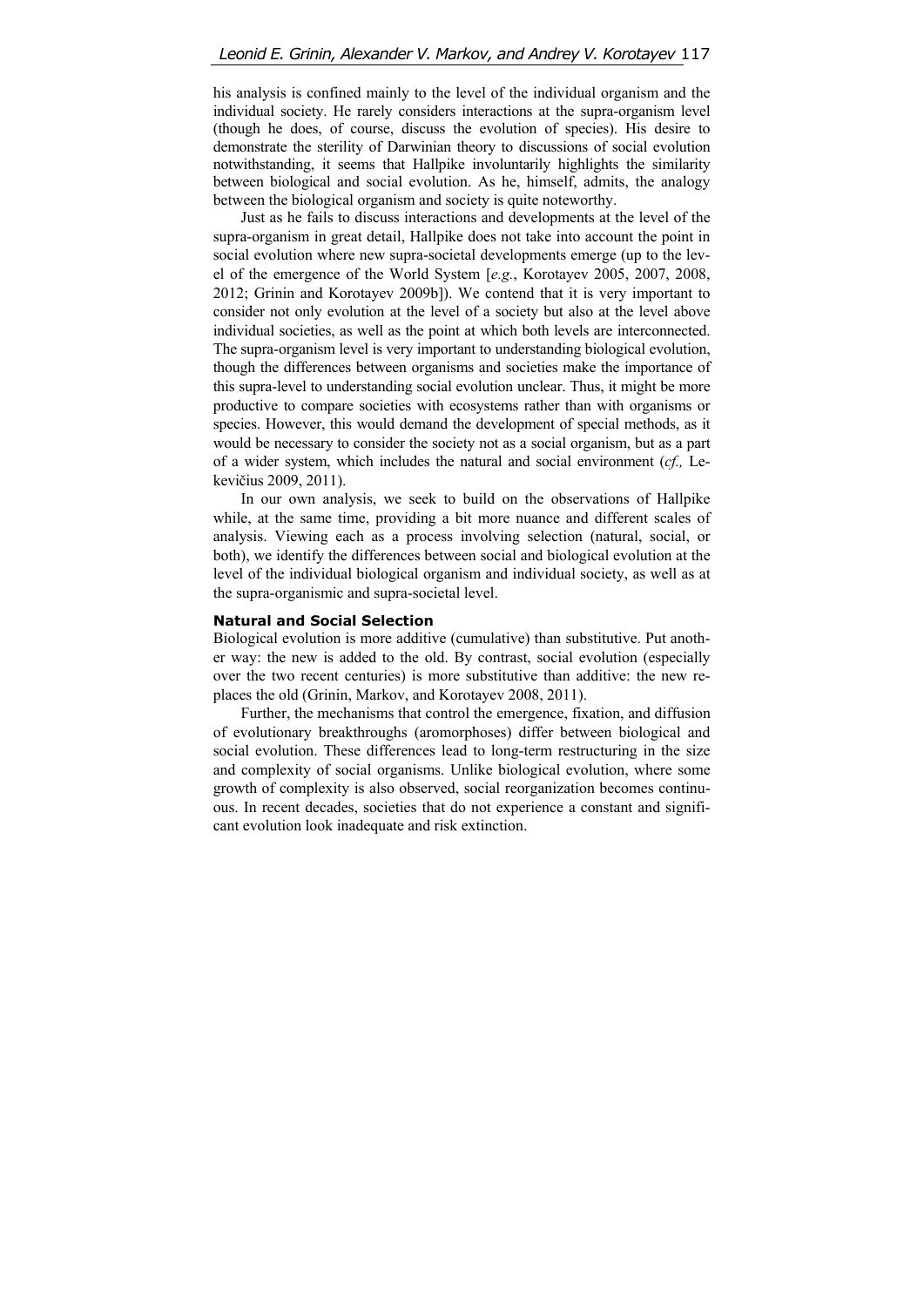In addition, the size of societies (and systems of societies) tends to grow constantly through more and more tightly integrative links (this trend has become especially salient in recent millennia), whereas the trend towards increase in the size of biological organisms in nature is rather limited and far from general. At another level of analysis, one can observe the formation of special suprasocietal systems that also tend to grow in size. This is one of the results of social evolution and serves as a method of aromorphosis fixation and diffusion.

#### **The Individual Biological Organism and the Individual Society**

It is very important to note that, although biological and social organisms are significantly (actually 'systemically') similar, they are radically different in their capacities to evolve. For example, as indicated by Hallpike (see above), societies are capable of rapid evolutionary metamorphoses that were not observed in the pre-human organic world. In biological evolution, the characteristics acquired by an individual are not inherited by its offspring; thus, they do not influence the very slow process of change.

There are critical differences in how biological and social information are transmitted during the process of evolution. Social systems are not only capable of rapid transformation, they are also able to borrow innovations and new elements from other societies. Social systems may also be transformed consciously and with a certain purpose. Such characteristics are absent in natural biological evolution.

The biological organism does not evolve by itself: evolution may only take place at a higher level (*e.g.*, population, species, *etc.*). By contrast, social evolution can often be traced at the level of the individual social organism (*i.e.*, society). Moreover, it is frequently possible to trace the evolution of particular institutions and subsystems within a social organism. In the process of social evolution the same social organism or institution may experience radical transformation more than once.

#### **The Supra-organic and Supra-societal Level**

Given the above-mentioned differences, within the process of social evolution we observe the formation of two types of special supra-societal entity: (1) amalgamations of societies with varieties of complexity that have analogues in biological evolution, and (2) elements and systems that do not belong to any particular society and lack many analogues in biological evolution.

The first type of amalgamation is rather typical, not only in social but also in biological evolution. There is, however, a major difference between the two kinds of evolution. Any large society usually consists of a whole hierarchy of social systems. For example, a typical agrarian empire might include nuclear families, extended families, clan communities, village communities, primary districts, secondary districts, and provinces, each operating with their own rules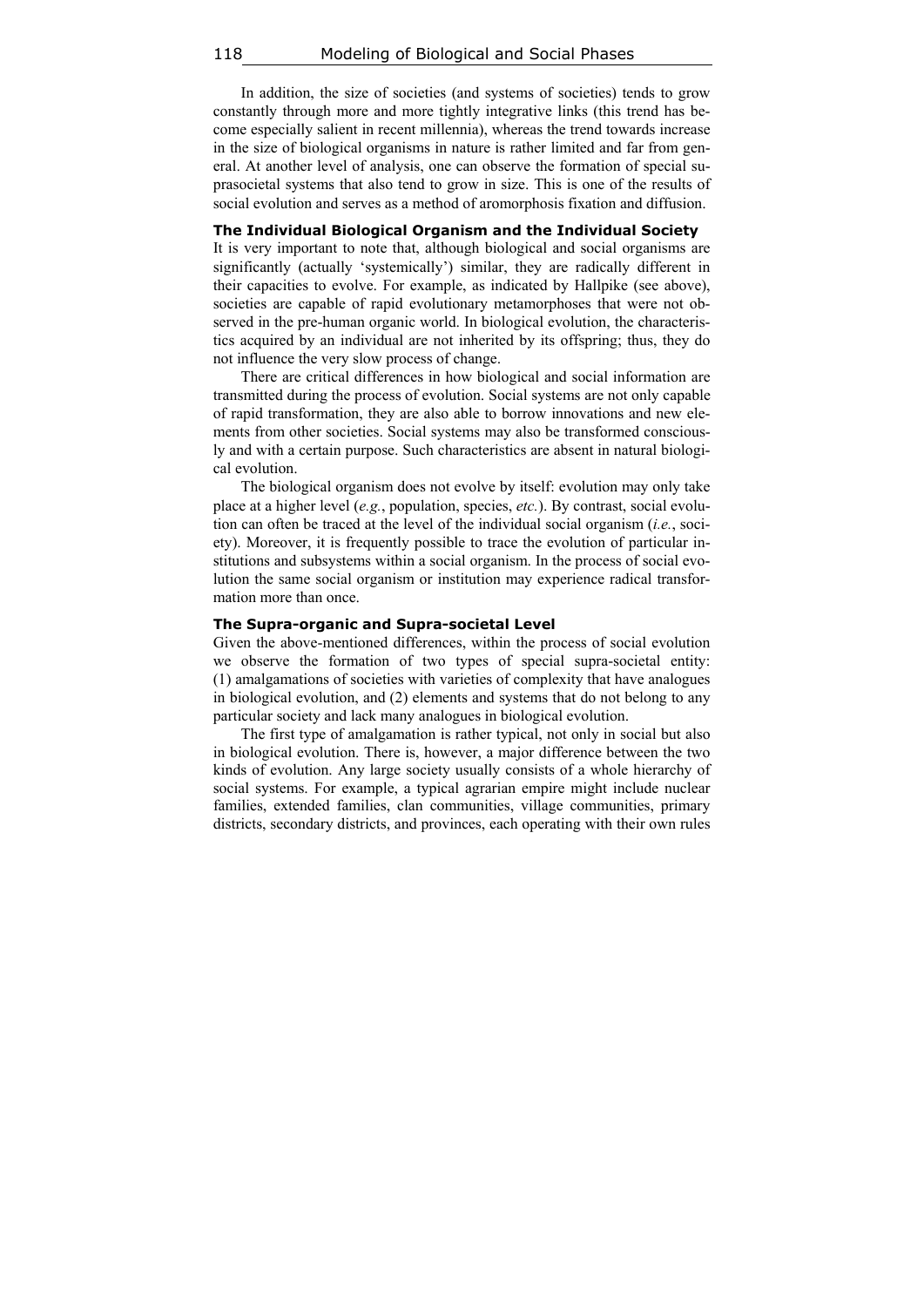of interaction but at the same time interconnected. This kind of supra-societal amalgamation can hardly be compared with a single biological organism (though both systems can still be compared functionally, as is correctly noted by Hallpike [1986]). Within biological evolution, amalgamations of organisms with more than one level of organization (as found in a pack or herd) are usually very unstable and are especially unstable among highly organized animals. Of course, analogues do exist within the communities of some social animals (*e.g.*, social insects, primates). Neither should we forget that scale is important: while we might compare a society with an individual biological organism, we must also consider groups of organisms bound by cooperative relationships (see, *e.g.*, Boyd and Richerson 1996; Reeve and Hölldobler 2007). Such groups are quite common among bacteria and even among viruses. These caveats aside, it remains the case that within social evolution, one observes the emergence of more and more levels: from groups of small sociums to humankind as a whole.

The multiplication of these levels rapidly produces the second kind of amalgamation. It is clear that the level of analysis is very important for comparison of biological and social evolution. Which systems should be compared? Analogues appear to be more frequent when a society (a social organism) is compared to a biological organism or species. However, in many cases, it may turn out to be more productive to compare societies with other levels of the biota's systemic organization. This might entail comparisons with populations, ecosystems and communities; with particular structural elements or blocks of communities (*e.g.*, with particular fragments of trophic networks or with particular symbiotic complexes); with colonies; or with groups of highly organized animals (*e.g.*, cetaceans, primates, and other social mammals or termites, ants, bees and other social insects).

Thus, here we confront a rather complex and rarely studied methodological problem: which levels of biological and social process are most congruent? What are the levels whose comparison could produce the most interesting results? In general, it seems clear that such an approach should not be a mechanical equation of 'social organism = biological organism' at all times and in every situation. The comparisons should be operational and instrumental. This means that we should choose the scale and level of social and biological phenomena, forms, and processes that are adequate for and appropriate to our intended comparisons.

Again, it is sometimes more appropriate to compare a society with an individual biological organism, whereas in other cases it could well be more appropriate to compare the society with a community, a colony, a population, or a species. At yet another scale, as we will see below, in some cases it appears rather fruitful to compare the evolution of the biosphere with the evolution of the anthroposphere.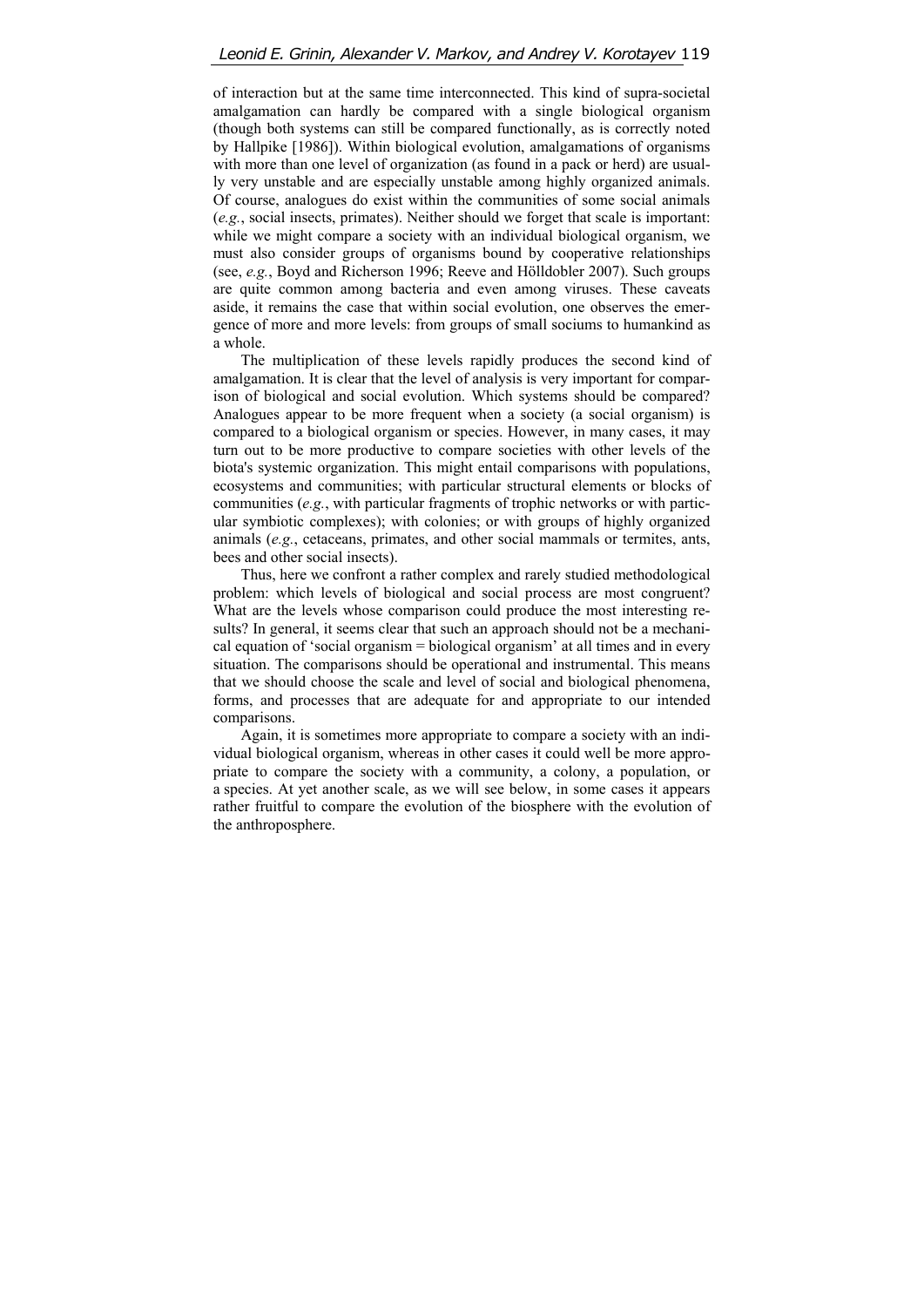## **Mathematical Modeling of Biological and Social Macroevolution**

The authors of this article met for the first time in 2005, in the town of Dubna (near Moscow), at what seems to have been the first ever international conference dedicated specifically to Big History studies. Without advance knowledge of one another, we found ourselves in a single session. During the course of the session, we presented two different diagrams. One illustrated population dynamics in China between 700 BCE and 1851 CE, the other illustrated the dynamics of marine Phanerozoic biodiversity over the past 542 million years (Fig. 1).



**Fig. 1**. Similarity between the long-term population dynamics of China (top: millions of people, following Korotayev, Malkov, *et al.* 2006b: 47–88) and the dynamics of Phanerozoic marine biodiversity (bottom: number of genera, *N*, following Markov and Korotayev 2007)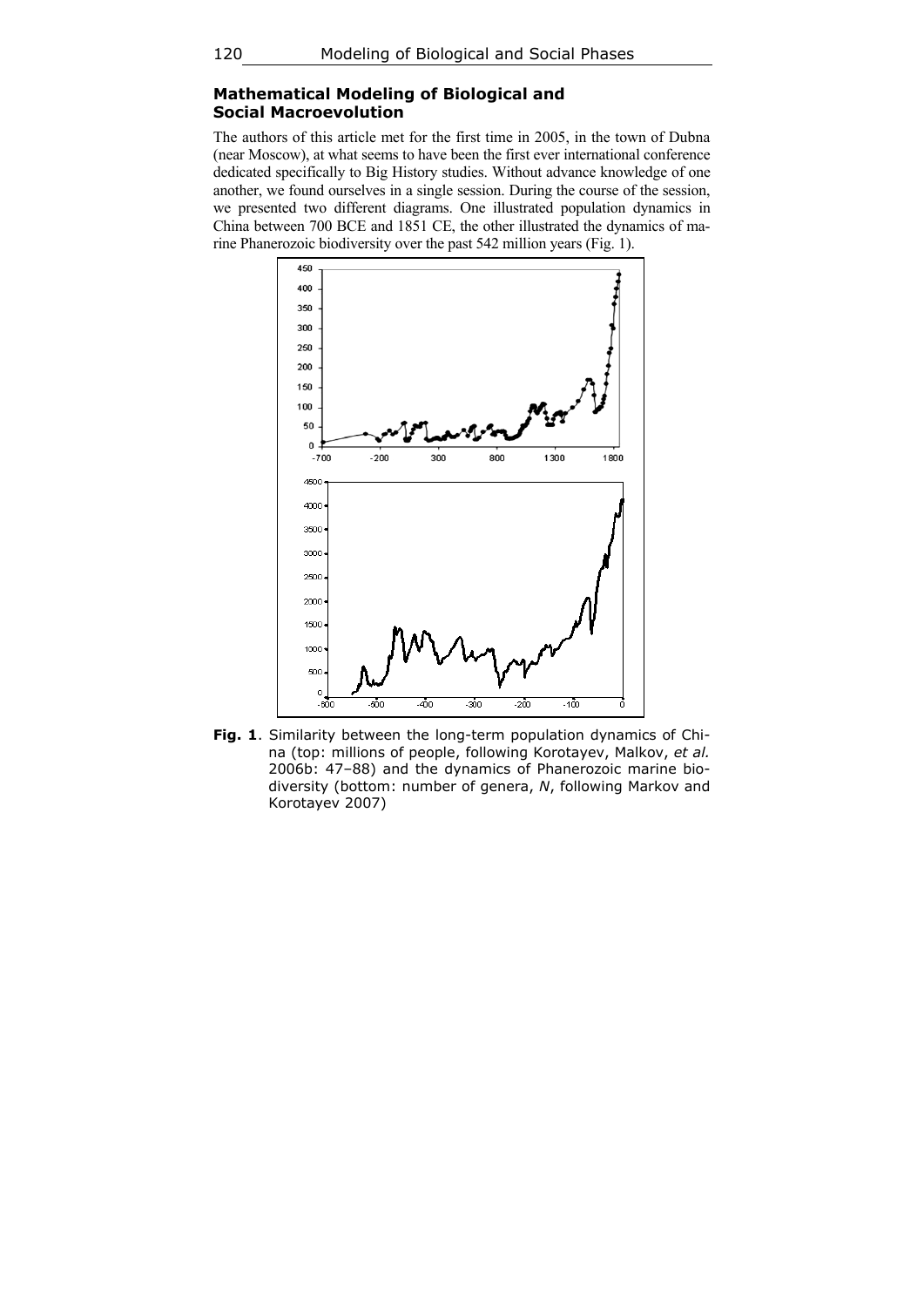The similarity between the two diagrams was striking. This, despite the fact that they depicted the development of very different systems (human population *vs.* biota) at different time scales (hundreds of years *vs.* millions of years), and had been generated using the methods of different sciences (historical demography *vs.* paleontology) with different sources (demographic estimates *vs.* paleontological data). What could have caused similarity of developmental dynamics in very different systems?

\* \* \*

In 1960, von Foerster *et al.* published a striking discovery in the journal *Science*. They showed that between 1 and 1958 CE, the world's population (*N*) dynamics could be described in an extremely accurate way with an astonishingly simple equation:<sup>2</sup>

$$
N_t = \frac{C}{(t_0 - t)},
$$
 (Eq. 1)

where  $N_t$  is the world population at time  $t$ , and  $C$  and  $t_0$  are constants, with  $t_0$ corresponding to an absolute limit ('singularity' point) at which *N* would become infinite. Parameter  $t_0$  was estimated by von Foerster and his colleagues as 2026.87, which corresponds to November 13, 2026; this made it possible for them to supply their article with a title that was a public-relations masterpiece: 'Doomsday: Friday, 13 November, A.D. 2026'.

Of course, von Foerster and his colleagues did not imply that the world population on that day could actually become infinite. The real implication was that the world population growth pattern that operated for many centuries prior to 1960 was about to end and be transformed into a radically different pattern. This prediction began to be fulfilled only a few years after the 'Doomsday' paper was published as World System growth (and world population growth in particular) began to diverge more and more from the previous blow-up regime. Now no longer hyperbolic, the world population growth pattern is closer to a logistic one (see, *e.g.*, Korotayev, Malkov *et al.* 2006a; Korotayev 2009).

Fig. 2 presents the overall correlation between the curve generated by von Foerster *et al.*'s equation and the most detailed series of empirical estimates of world population (McEvedy and Jones 1978, for the period 1000–1950; U.S. Bureau of the Census 2013, for 1950–1970). The formal characteristics are:  $R = 0.998$ ;  $R^2 = 0.996$ ;  $p = 9.4 \times 10^{-17} \approx 1 \times 10^{-16}$ . For readers unfamiliar with mathematical statistics:  $R^2$  can be regarded as a measure of the fit between  $\overline{a}$ 

simplified as  $N_t = \frac{C}{t_0 - t}$ .

 $2^2$  To be exact, the equation proposed by von Foerster and his colleagues looked as follows:  $N_t = \frac{C}{(t_0 - t)^{0.99}}$ . However, as von Hoerner (1975) and Kapitza (1999) showed, it can be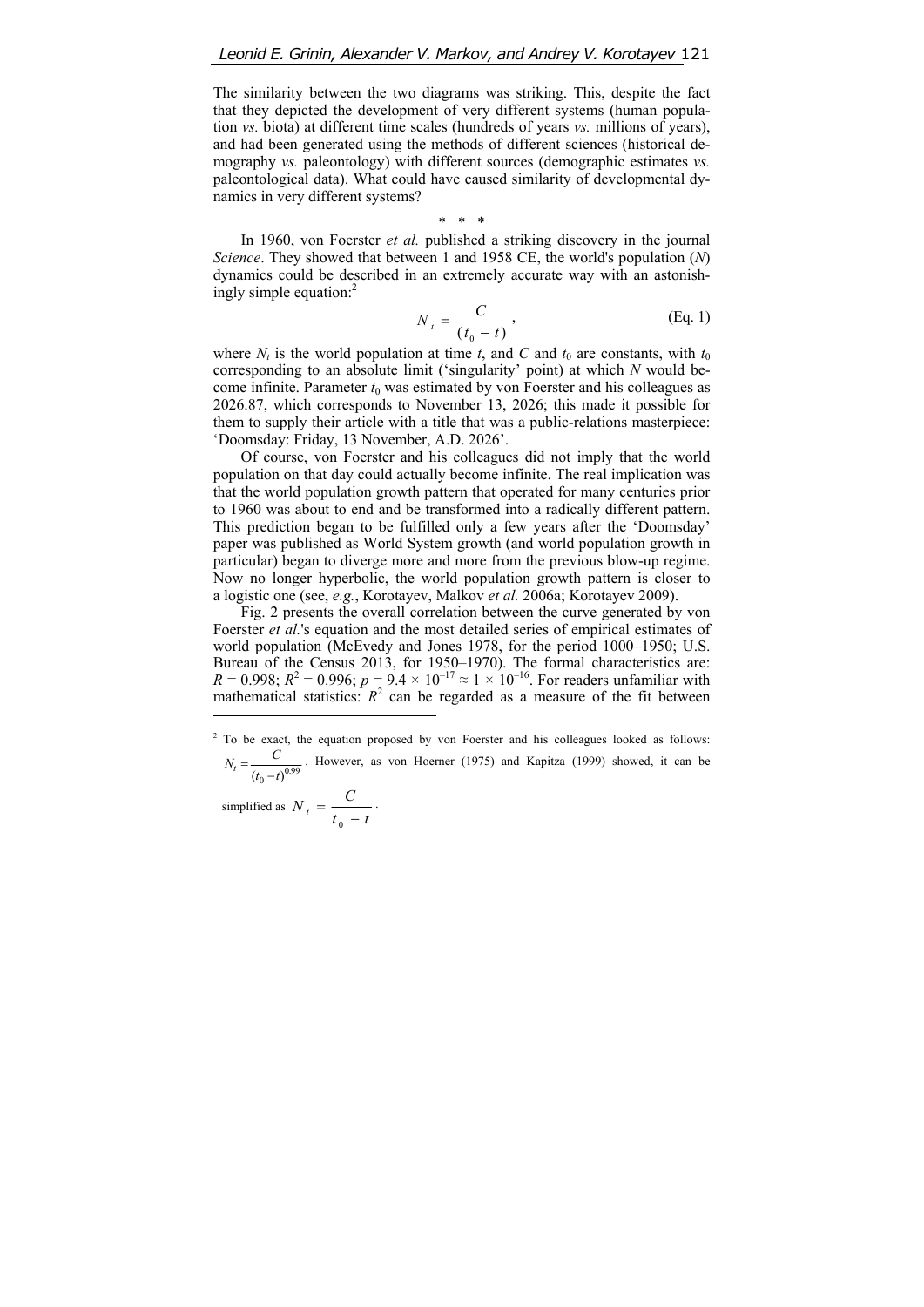the dynamics generated by a mathematical model and the empirically observed situation, and can be interpreted as the proportion of the variation accounted for by the respective equation. Note that 0.996 also can be expressed as 99.6 per cent.<sup>3</sup> Thus, von Foerster *et al.*'s equation accounts for an astonishing 99.6 per cent of all the macrovariation in world population, from 1000 CE through 1970, as estimated by McEvedy and Jones  $(1978)$  and the U.S. Bureau of the Census (2013).<sup>4</sup> Note also that the empirical estimates of world population find themselves aligned in an extremely neat way along the hyperbolic curve, which convincingly justifies the designation of the pre-1970s world population growth pattern as 'hyperbolic'.



**Fig. 2.** Correlation between empirical estimates of world population (black, in millions of people, 1000–1970) and the curve generated by von Foerster *et al.*'s equation (grey)

l

<sup>&</sup>lt;sup>3</sup> The second characteristic  $(p,$  standing for 'probability') is a measure of the correlation's statistical significance. A bit counter-intuitively, the lower the value of  $p$ , the higher the statistical significance of the respective correlation. This is because *p* indicates the probability that the observed correlation could be accounted solely by chance. Thus,  $p = 0.99$  indicates an extremely low statistical significance, as it means that there are 99 chances out of 100 that the observed correlation is the result of a coincidence, and, thus, we can be quite confident that there is no systematic relationship (at least, of the kind that we study) between the two respective variables. On the other hand,  $p = 1 \times 10^{-16}$  indicates an extremely high statistical significance for the correlation, as it means that there is only one chance out of 10,000,000,000,000,000 that the observed correlation is the result of pure coincidence (a correlation is usually considered statistically significant once  $p < 0.05$ ).

In fact, with slightly different parameters ( $C = 164890.45$ ;  $t_0 = 2014$ ) the fit ( $R^2$ ) between the dynamics generated by von Foerster's equation and the macrovariation of world population for 1000–1970 CE as estimated by McEvedy and Jones (1978) and the U.S. Bureau of the Census (2013) reaches 0.9992 (99.92 per cent); for 500 BCE – 1970 CE this fit increases to 0.9993 (99.93 per cent) with the following parameters:  $C = 171042.78$ ;  $t_0 = 2016$ .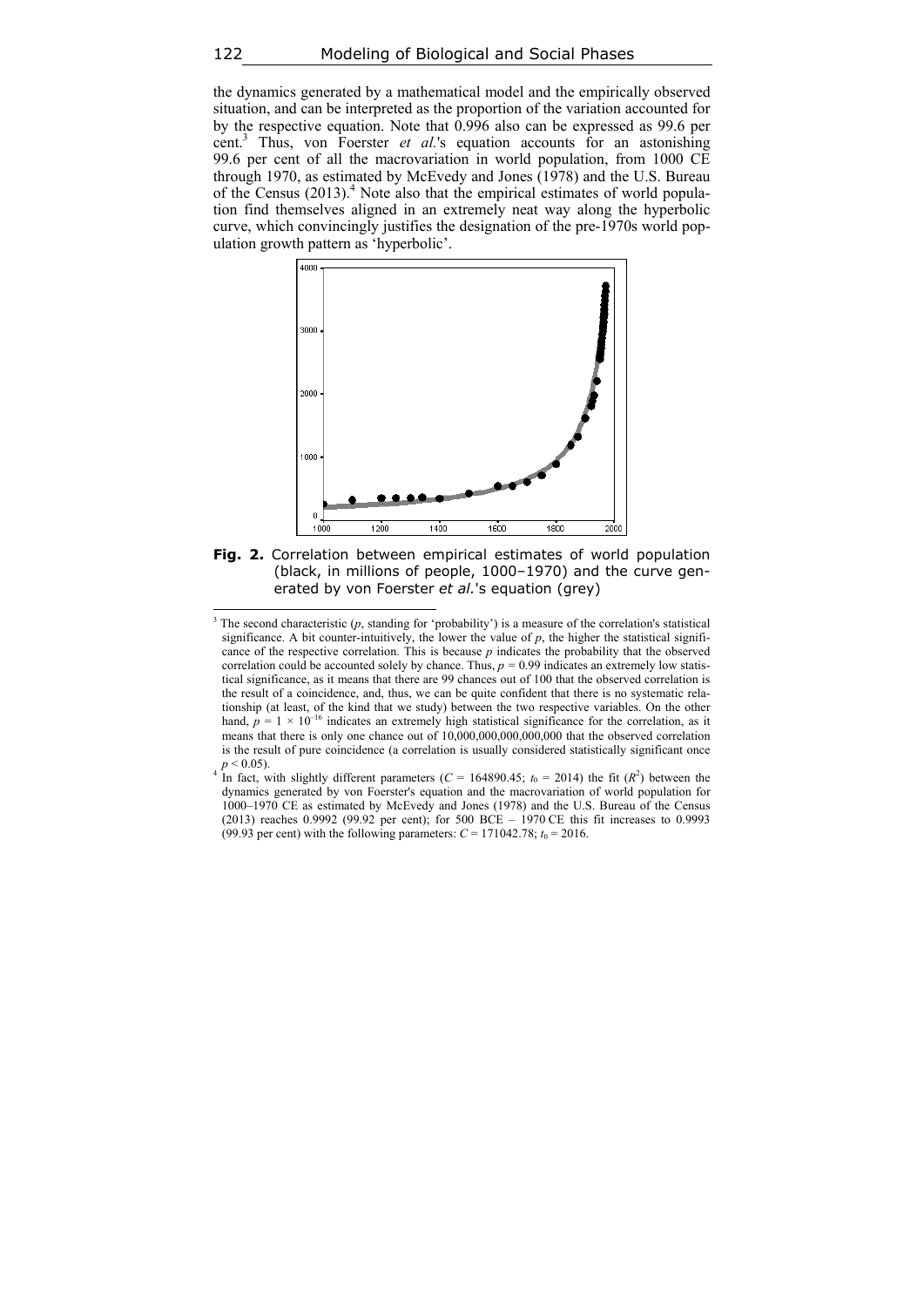The von Foerster *et al.'s* equation,  $N_t = \frac{C}{t_0 - t}$ , is the solution for the follow-

ing differential equation (see, *e.g.*, Korotayev, Malkov *et al.* 2006a: 119–120):

$$
\frac{dN}{dt} = \frac{N^2}{C}.
$$
 (Eq. 2)

This equation can be also written as:

$$
\frac{dN}{dt} = aN^2, \qquad \qquad (\text{Eq. 3})
$$

where  $a = \frac{1}{C}$ .

 $\overline{a}$ 

What is the meaning of this mathematical expression? In our context, *dN/dt* denotes the absolute population growth rate at a certain moment in time. Hence, this equation states that the absolute population growth rate at any moment in time should be proportional to the square of world population at this moment. This significantly demystifies the problem of hyperbolic growth. To explain this hyperbolic growth, one need only explain why for many millennia the world population's absolute growth rate tended to be proportional to the square of the population.

The main mathematical models of hyperbolic growth in the world population (Taagapera 1976, 1979; Kremer 1993; Cohen 1995; Podlazov 2004; Tsirel 2004; Korotayev 2005, 2007, 2008, 2009, 2012; Korotayev, Malkov *et al.* 2006a: 21–36; Golosovsky 2010; Korotayev and Malkov 2012) are based on the following two assumptions:

(1) 'the Malthusian (Malthus 1978 [1798]) assumption that population is limited by the available technology, so that the growth rate of population is proportional to the growth rate of technology' (Kremer 1993: 681–  $682$ ),  $5$  and

(2) the idea that '[h]igh population spurs technological change because it increases the number of potential inventors… In a larger population there will be proportionally more people lucky or smart enough to come up with new ideas', thus, 'the growth rate of technology is proportional to total population'(Kremer 1993: 685).<sup>6</sup>

Here Kremer uses the main assumption of Endogenous Technological Growth theory (see, *e.g.*, Kuznets 1960; Grossman and Helpman 1991; Aghion

<sup>&</sup>lt;sup>5</sup> In addition to this, the absolute growth rate is proportional to the population itself. With a given relative growth rate, a larger population will increase more in absolute number than a smaller one.<br><sup>6</sup> Note that 'the growth rate of technology' here means the relative growth rate (i.e., the level to Note that 'the growth rate of technology' here means the relative growth rate (*i.e.*, the level to which technology will grow in a given unit of time in proportion to the level observed at the be-

ginning of this period).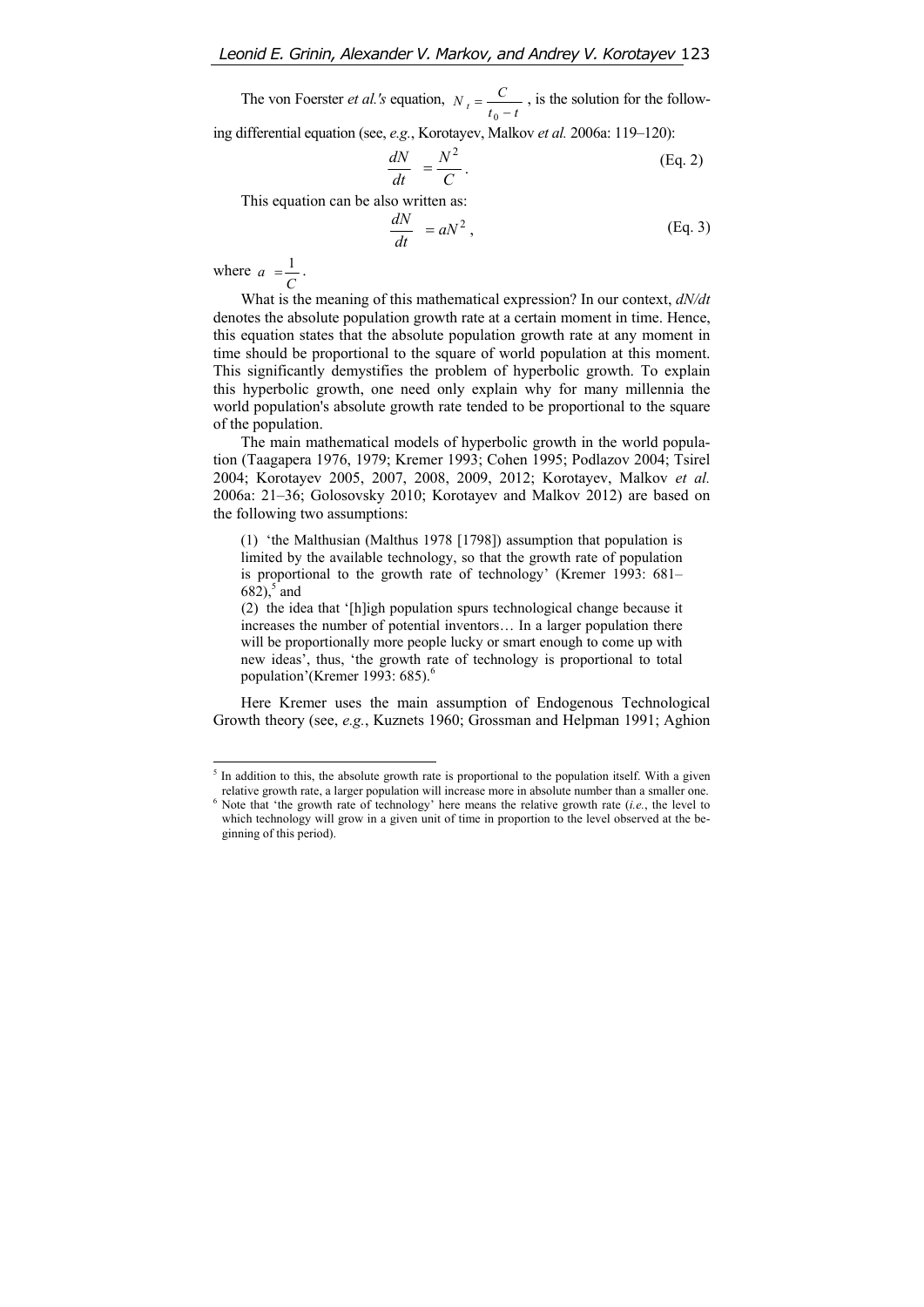and Howitt 1998; Simon 1977, 2000; Komlos and Nefedov 2002; Jones 1995, 2005).

The first assumption looks quite convincing. Indeed, throughout most of human history the world population was limited by the technologically determined ceiling of the carrying capacity of land. For example, with foraging subsistence technologies the Earth could not support more than 8 million people because the amount of naturally available useful biomass on this planet is limited. The world population could only grow over this limit when people started to apply various means to artificially increase the amount of available biomass that is with the transition from foraging to food production. Extensive agriculture is also limited in terms of the number of people that it can support. Thus, further growth of the world population only became possible with the intensification of agriculture and other technological improvements (see, *e.g.*, Turchin 2003; Korotayev, Malkov *et al.* 2006a, 2006b; Korotayev and Khaltourina 2006). However, as is well known, the technological level is not constant, but variable (see, *e.g.*, Grinin 2007a, 2007b, 2012), and in order to describe its dynamics the second basic assumption is employed.

As this second supposition was, to our knowledge, first proposed by Simon Kuznets (1960), we shall denote the corresponding type of dynamics as 'Kuznetsian'. (The systems in which the Kuznetsian population-technological dynamics are combined with Malthusian demographic dynamics will be denoted as 'Malthusian-Kuznetsian'.) In general, we find this assumption rather plausi $ble$  – in fact, it is quite probable that, other things being equal, within a given period of time, five million people will make approximately five times more inventions than one million people.

This assumption was expressed mathematically by Kremer in the following way:

$$
\frac{dT}{dt} = kNT \tag{Eq. 4}
$$

This equation simply says that the absolute technological growth rate at a given moment in time (*dT*/*dt*) is proportional to the technological level (*T*) observed at this moment (the wider the technological base, the higher the number of inventions that can be made on its basis). On the other hand, this growth rate is also proportional to the population (*N*): the larger the population, the larger the number of potential inventors.<sup>7</sup>

When united in one system, Malthusian and Kuznetsian equations account quite well for the hyperbolic growth of the world population observed before the early 1990s (see, *e.g.*, Korotayev 2005, 2007, 2008, 2012; Korotayev, Malkov *et al.* 2006a). The resultant models provide a rather convincing expla-

 $\overline{\phantom{a}}$ 

<sup>&</sup>lt;sup>7</sup> Kremer did not test this hypothesis empirically in a direct way. Note, however, that our own empirical test of this hypothesis has supported it (see Korotayev, Malkov *et al.* 2006b: 141–146).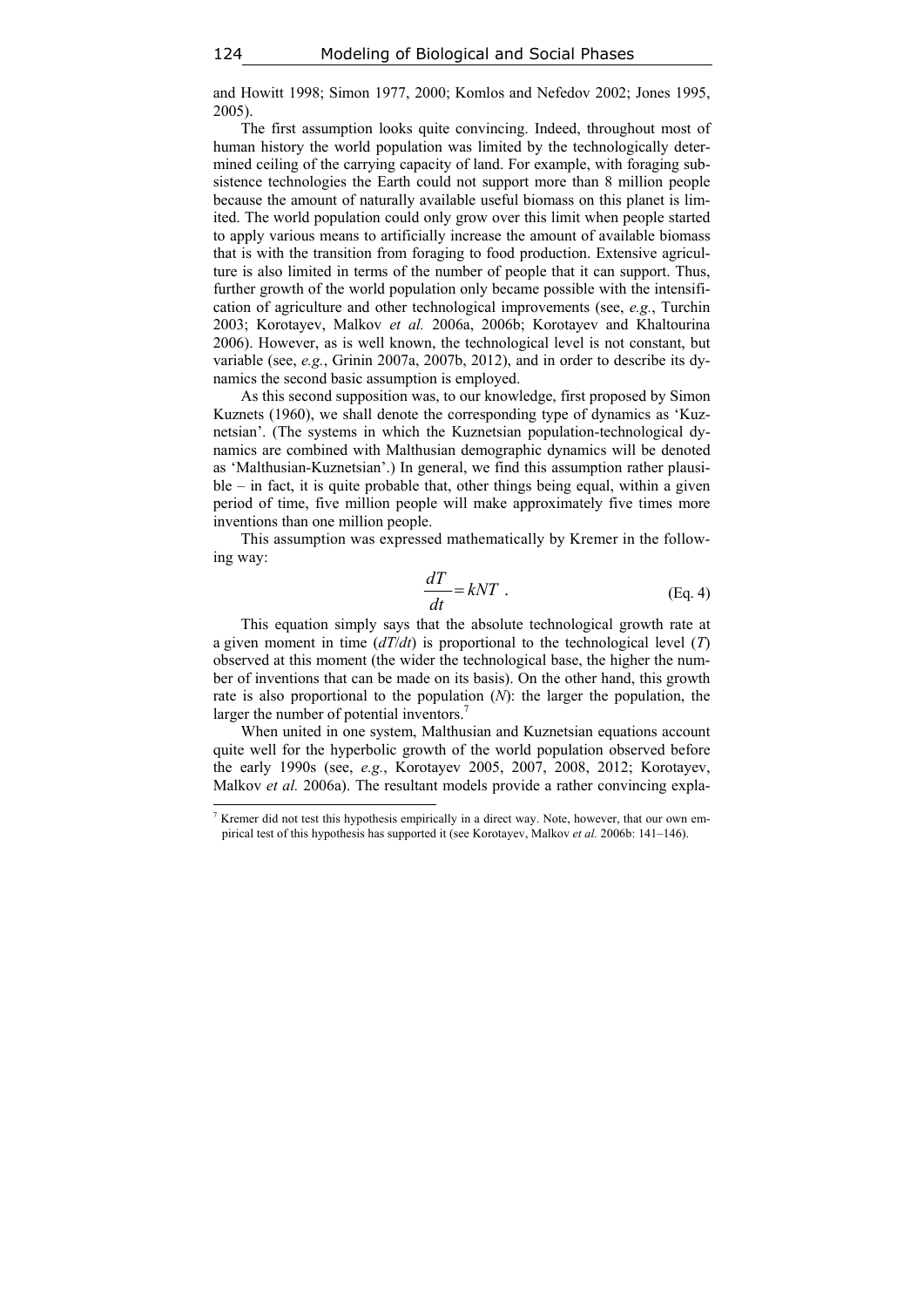nation of *why,* throughout most of human history, the world population followed the hyperbolic pattern with the absolute population growth rate tending to be proportional to  $N^2$ . For example, why would the growth of population from, say, 10 million to 100 million, result in the growth of *dN/dt* 100 times? The above mentioned models explain this rather convincingly. The point is that the growth of world population from 10 to 100 million implies that human subsistence technologies also grew approximately 10 times (given that it will have proven, after all, to be able to support a population ten times larger). On the other hand, the tenfold population growth also implies a tenfold growth in the number of potential inventors, and, hence, a tenfold increase in the relative technological growth rate. Thus, the absolute technological growth rate would expand  $10 \times 10 = 100$  times as, in accordance with Eq. 4, an order of magnitude higher number of people having at their disposal an order of magnitude wider technological base would tend to make two orders of magnitude more inventions. If, as throughout the Malthusian epoch, the world population (*N*) tended toward the technologically determined carrying capacity of the Earth*,* we have good reason to expect that *dN/dt* should also grow just by about 100 times.

In fact, it can be shown (see, *e.g.*, Korotayev, Malkov *et al.* 2006a, 2006b; Korotayev and Khaltourina 2006) that the hyperbolic pattern of the world's population growth could be accounted for by a nonlinear second-order positive feedback mechanism that was long ago shown to generate just the hyperbolic growth, also known as the 'blow-up regime' (see, *e.g.*, Kurdyumov 1999). In our case, this nonlinear second-order positive feedback looks as follows: more people – more potential inventors – faster technological growth – faster growth of the Earth's carrying capacity – faster population growth – more people allow for more potential inventors – faster technological growth, and so on (see Fig. 3).



**Fig. 3.** Cognitive scheme of the nonlinear second order positive feedback between technological development and demographic growth

Note that the relationship between technological development and demographic growth cannot be analyzed through any simple cause-and-effect model, as we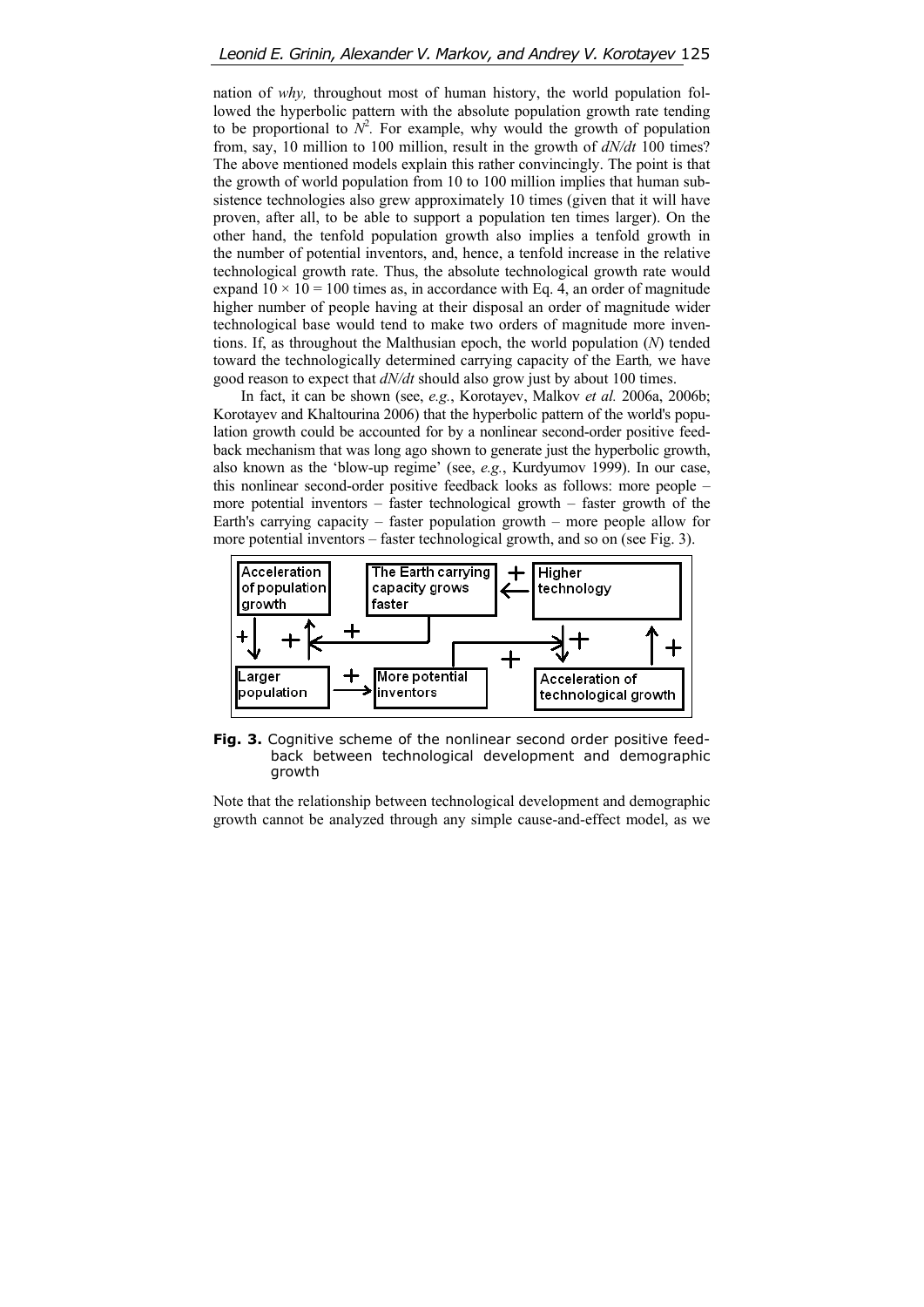observe a true dynamic relationship between these two processes – each of them is both the cause and the effect of the other.

The feedback system described here should be identified with the process of 'collective learning' described, principally, by Christian (2005: 146–148). The mathematical models of World System development discussed in this article can be interpreted as models of the influence that collective learning has on global social evolution (*i.e.*, the evolution of the World System). Thus, the rather peculiar hyperbolic shape of accelerated global development prior to the early 1970s may be regarded as a product of global collective learning. We have also shown (Korotayev, Malkov *et al.* 2006a: 34–66) that, for the period prior to the 1970s, World System economic and demographic macrodynamics, driven by the above-mentioned positive feedback loops, can simply and accurately be described with the following model:

$$
\frac{dN}{dt} = aSN, \qquad (Eq. 5)
$$

$$
\frac{dS}{dt} = bNS.
$$
 (Eq. 6)

The world GDP (*G*) can be calculated using the following equation:

$$
G = mN + SN,
$$
 (Eq. 7)  
OP *N* is population and *S* is the produced surplus per

where *G* is the world GDP, *N* is population, and *S* is the produced surplus per capita, over the subsistence amount (*m*) that is minimally necessary to reproduce the population with a zero growth rate in a Malthusian system (thus,  $S = g - m$ , where *g* denotes per capita GDP); *a* and *b* are parameters.

The mathematical analysis of the basic model (not described here) suggests that up to the 1970s, the amount of *S* should be proportional, in the long run, to the World System's population:  $S = kN$ . Our statistical analysis of available empirical data has confirmed this theoretical proportionality (Korotayev, Malkov *et al.* 2006a: 49–50). Thus, in the right-hand side of Eq. 6, *S* can be replaced with *kN*, resulting in the following equation:

$$
\frac{dN}{dt} = kaN^2.
$$

Recall that the solution of this type of differential equations is:

$$
N_t = \frac{C}{(t_0 - t)},
$$

which produces a simple hyperbolic curve.

As, according to our model, *S* can be approximated as *kN*, its long-term dynamics can be approximated with the following equation:

$$
S = \frac{kC}{t_0 - t} \tag{Eq. 8}
$$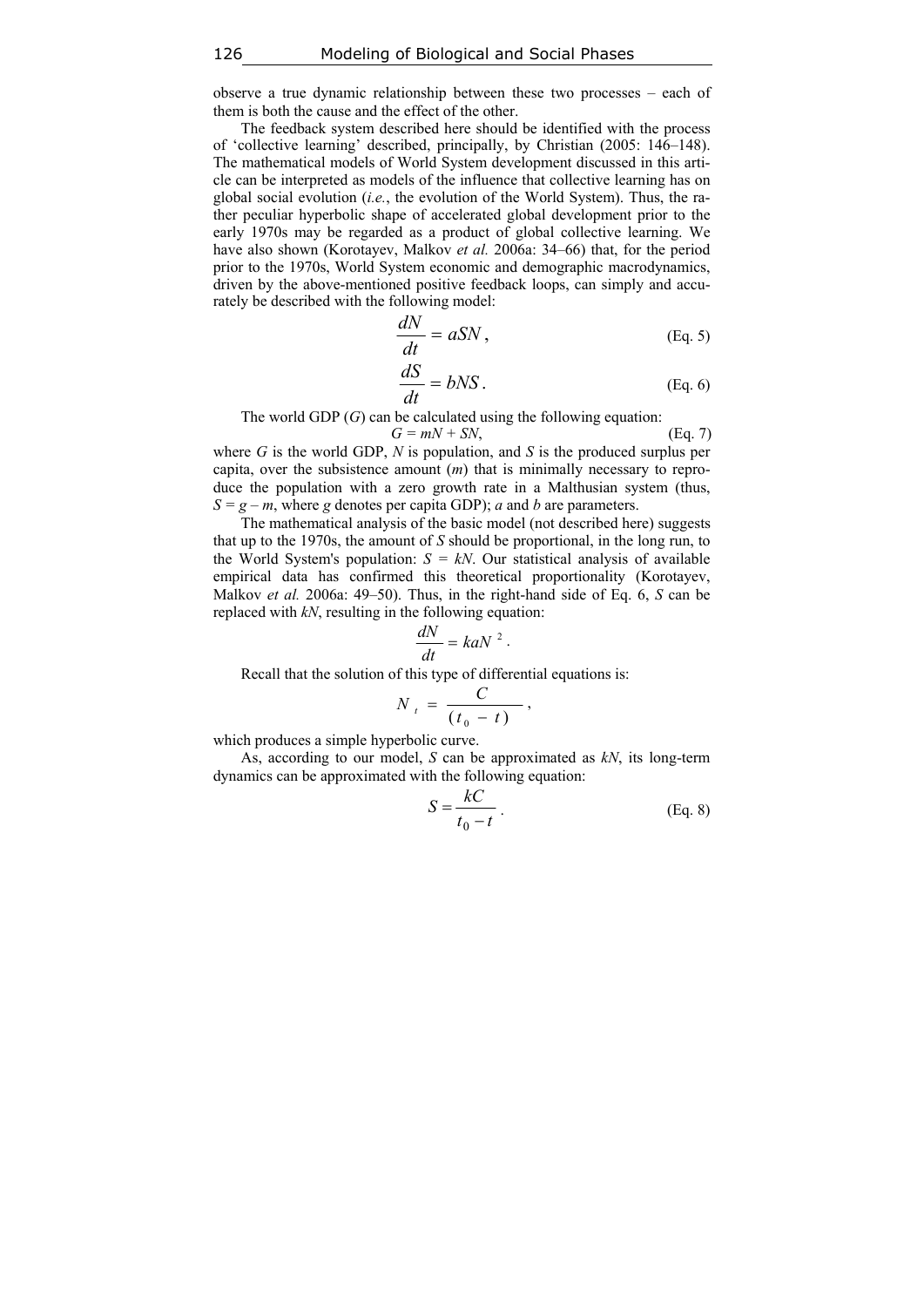Thus, the long-term dynamics of the most dynamic component of the world GDP, *SN*, the 'world surplus product', can be approximated as follows:

$$
SN = \frac{kC^2}{(t_0 - t)^2}.
$$
 (Eq. 9)

This suggests that the long-term world GDP dynamics up to the early 1970s must be approximated better by a quadratic hyperbola, rather than by a simple one. As shown in Fig. 4, this approximation works very effectively indeed.



Fig. 4. The fit between predictions of a quadratic-hyperbolic model and observed world GDP dynamics, 1–1973 CE (in billions of 1990 international dollars, PPP)

*Note: R* = .9993,  $R^2$  = .9986,  $p \ll 0.001$ . The black markers correspond to Maddison's (2001) estimates (Maddison's estimates of the world per capita GDP for 1000 CE has been corrected on the basis of [Meliantsev 2004]). The grey solid line has been generated by the following equation:

$$
G = \frac{17749573.1}{(2006 - t)^2}.
$$

Thus, up to the 1970s the hyperbolic growth of the world population was accompanied by the quadratic-hyperbolic growth of the world GDP, as suggested by our model. Note that the hyperbolic growth of the world population and the quadratic-hyperbolic growth of the world GDP are very tightly connected processes, actually two sides of the same coin, two dimensions of one process propelled by nonlinear second-order positive feedback loops between the technological development and demographic growth (see Fig. 5).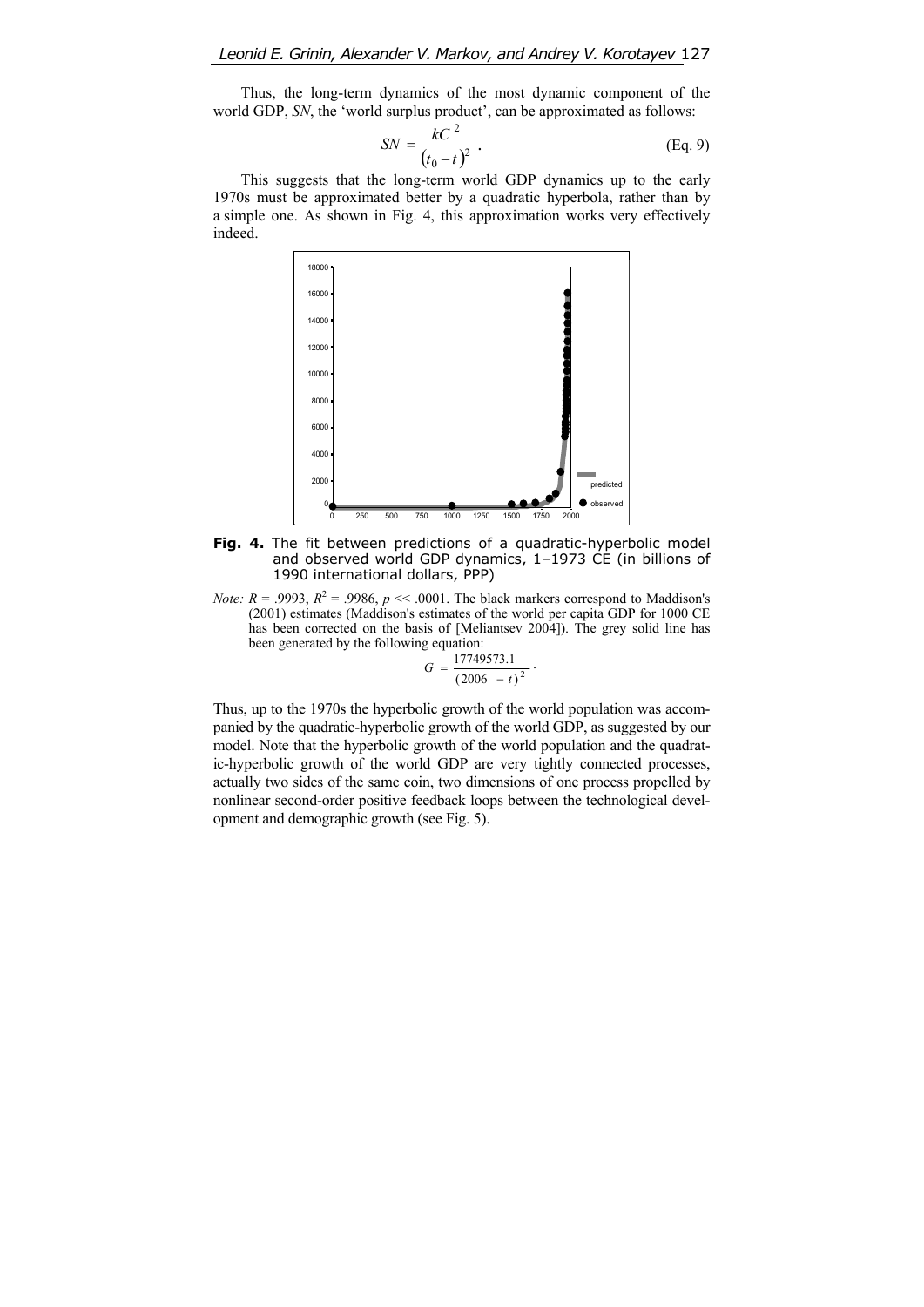

**Fig. 5.** Cognitive scheme of the world economic growth generated by nonlinear second-order positive feedback between technological development and demographic growth

We have also demonstrated (Korotayev, Malkov *et al.* 2006a: 67–80) that the World System population's literacy (*l*) dynamics are rather accurately described by the following differential equation:

$$
\frac{dl}{dt} = aSl (1-l),
$$
 (Eq. 10)

where *l* is the proportion of the population that is literate, *S* is per capita surplus, and *a* is a constant. In fact, this is a version of the autocatalytic model. Literacy growth is proportional to the fraction of the population that is literate, *l* (potential teachers), to the fraction of the population that is illiterate,  $(1 - l)$ (potential pupils), and to the amount of per capita surplus *S*, since it can be used to support educational programs. (Additionally, *S* reflects the technological level *T* that implies, among other things, the level of development of educational technologies.) From a mathematical point of view, Eq. 9 can be regarded as logistic where saturation is reached at literacy level  $l = 1$ . *S* is responsible for the speed with which this level is being approached.

It is important to stress that with low values of *l* (which correspond to most of human history, with recent decades being the exception), the rate of increase in world literacy generated by this model (against the background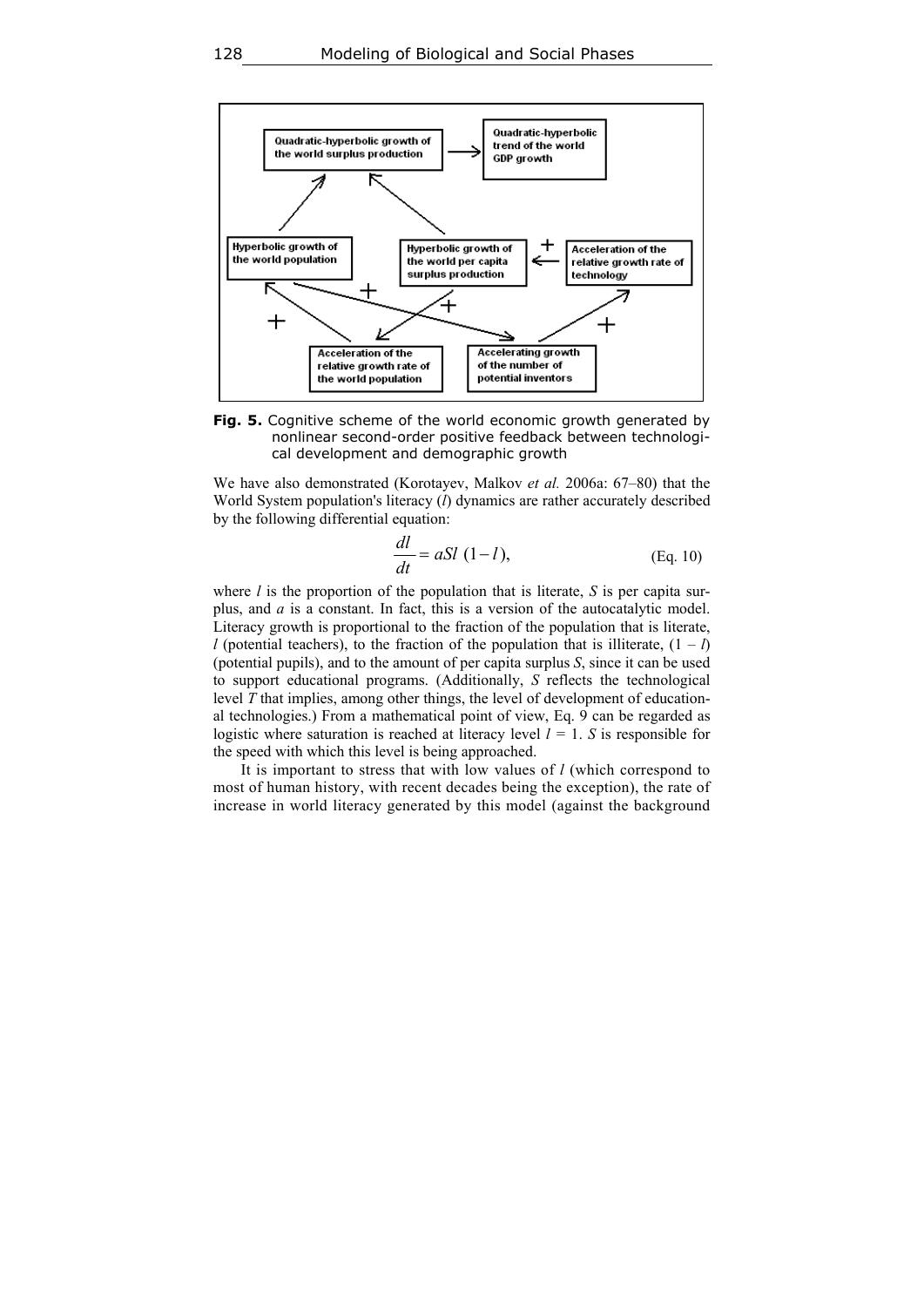

of hyperbolic growth of *S*) can be approximated rather accurately as hyperbolic (see Fig. 6).



*Note:*  $R = 0.997$ ,  $R^2 = 0.994$ ,  $p \ll 0.0001$ . Black dots correspond to World Bank (2013) estimates for the period since 1970, and to Meliantsev's (2004) estimates for the earlier period. The grey solid line has been generated by the following equation:

$$
l_t = \frac{3769.264}{\left(2040 - t\right)^2} \ .
$$

The best-fit values of parameters *C* (3769.264) and  $t_0$  (2040) have been calculated with the least squares method.

The overall number of literate people is proportional both to the literacy level and to the overall population. As both of these variables experienced hyperbolic growth until the 1960s/1970s, one has sufficient grounds to expect that until recently the overall number of literate people in the world  $(L)$ <sup>8</sup> was growing not just hyperbolically, but rather in a quadratic-hyperbolic way (as was world GDP). Our empirical test has confirmed this – the quadratic-hyperbolic model describes the growth of the literate population of this planet with an extremely good fit indeed (see Fig. 7).

 $\overline{a}$ 

<sup>8</sup> Since literacy appeared, almost all of the Earth's literate population has lived within the World System; hence, the literate population of the Earth and the literate population of the World System have been almost perfectly synonymous.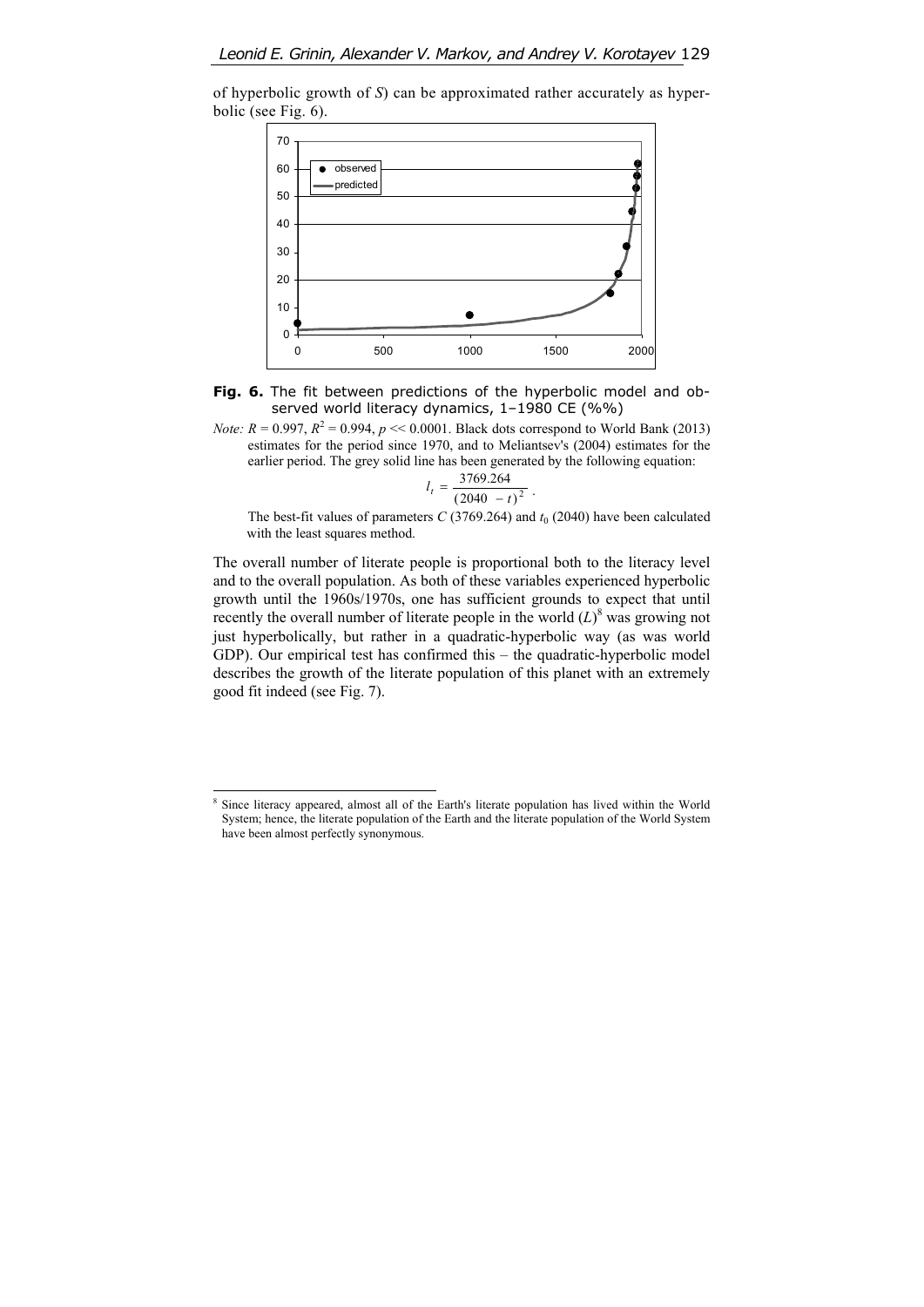

- **Fig. 7.** The fit between predictions of the quadratic-hyperbolic model and observed world literate population dynamics, 1–1980 CE (*L*, millions)
- *Note:*  $R = 0.9997$ ,  $R^2 = 0.9994$ ,  $p \ll 0.0001$ . The black dots correspond to UNESCO/World Bank (2014) estimates for the period since 1970, and to Meliantsev's (2004) estimates for the earlier period; we have also taken into account the changes of age structure on the basis of UN Population Division (2014) data. The grey solid line has been generated by the following equation:

$$
L_t = \frac{4958551}{(2033 - t)^2} \cdot
$$

The best-fit values of parameters  $C$  (4958551) and  $t_0$  (2033) have been calculated with the least squares method.

Similar processes are observed with respect to world urbanization, the macrodynamics of which appear to be described by the differential equation:

$$
\frac{du}{dt} = bSu \left( u_{\text{lim}} - u \right), \tag{Eq. 11}
$$

where  $u$  is the proportion of the population that is urban,  $S$  is per capita surplus produced with the given level of the World System's technological development,  $b$  is a constant, and  $u_{\text{lim}}$  is the maximum possible proportion of the population that can be urban. Note that this model implies that during the Malthusian-Kuznetsian era of the blow-up regime, the hyperbolic growth of world urbanization must have been accompanied by a quadratic-hyperbolic growth of the urban population of the world, as supported by our empirical tests (see Figs 8–9).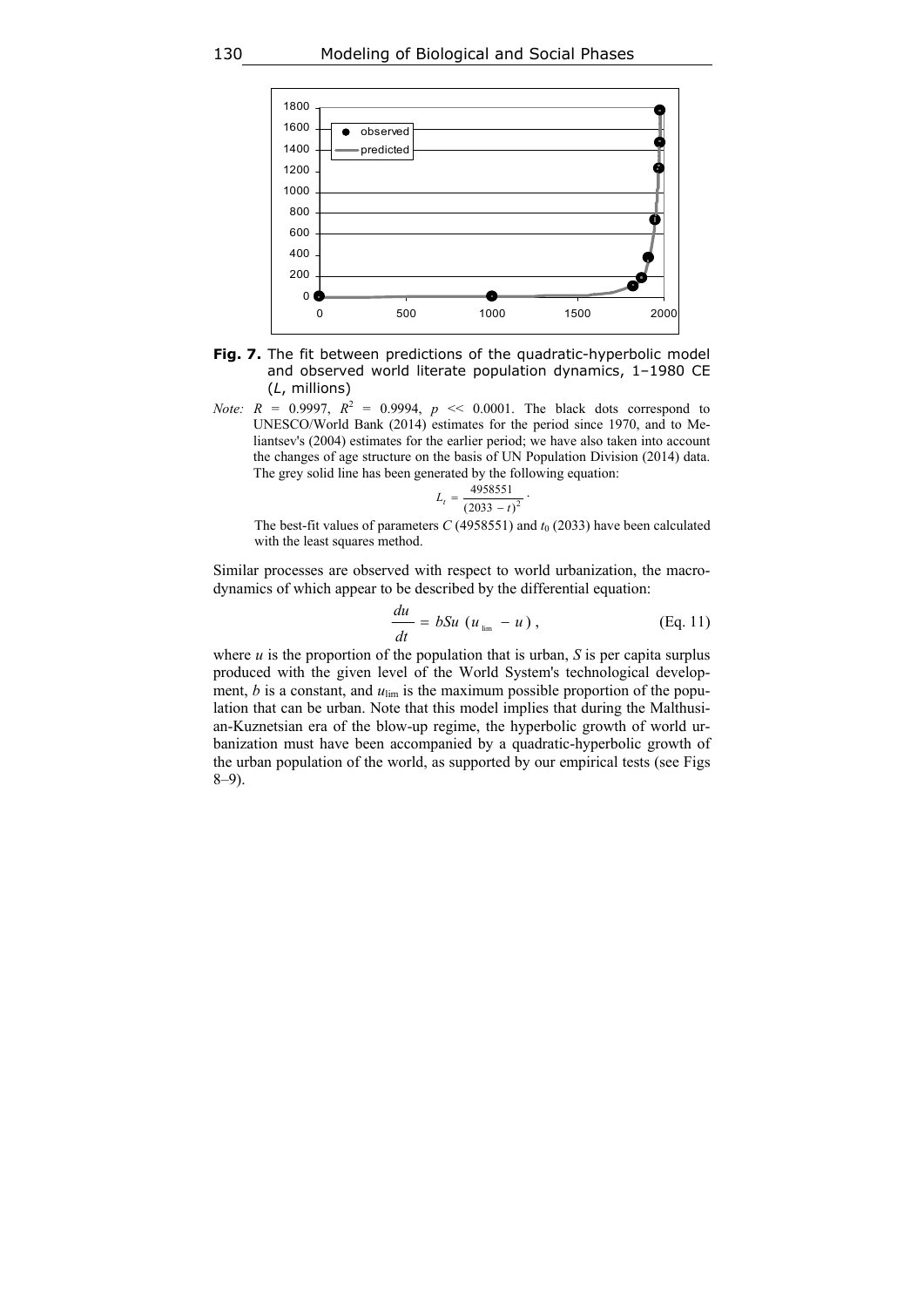

- Fig. 8. The fit between predictions of the hyperbolic model and empirical estimates of world megaurbanization dynamics (% of the world population living in cities with > 250,000 inhabitants), 10,000 BCE – 1960 CE
- *Note:*  $R = 0.987$ ,  $R^2 = 0.974$ ,  $p \ll 0.0001$ . The black dots correspond to Chandler's (1987) estimates, UN Population Division (2014), Modelski (2003), and Gruebler (2006). The grey solid line has been generated by the following equation:

$$
u_t = \frac{403.012}{(1990 - t)}.
$$

The best-fit values of parameters *C* (403.012) and  $t_0$  (1990) have been calculated with the least squares method. For comparison, the best fit  $(R^2)$  obtained here for the exponential model is 0.492.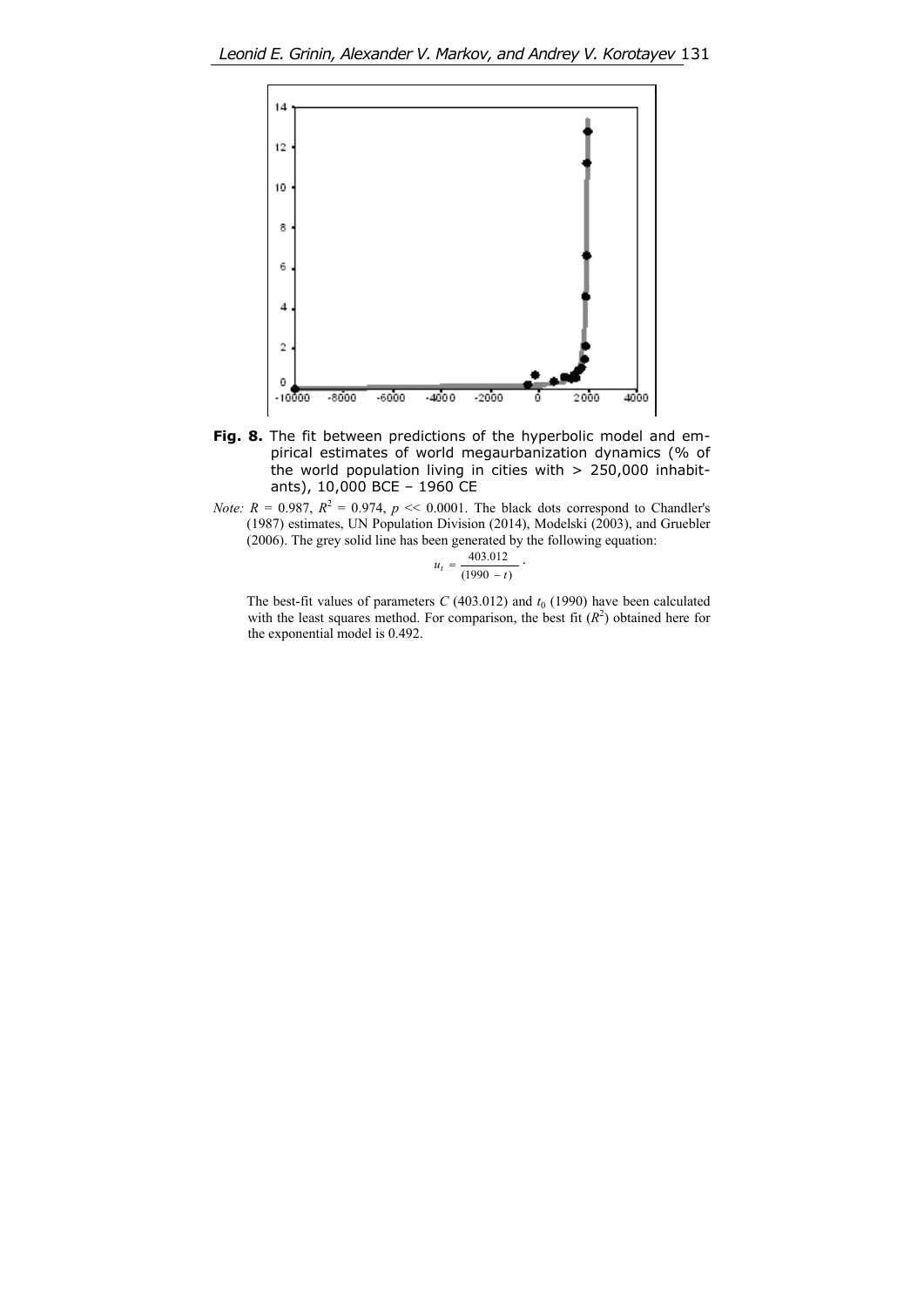

- **Fig. 9.** The fit between predictions of the quadratic-hyperbolic model and the observed dynamics of world urban population living in cities with  $> 250,000$  inhabitants (millions), 10,000 BCE -1960 CE
- *Note:*  $R = 0.998$ ,  $R^2 = 0.996$ ,  $p \ll 0.0001$ . The black markers correspond to estimates of Chandler (1987) and UN Population Division (2014). The grey solid line has been generated by the following equation:

$$
U_t = \frac{912057.9}{(2008 - t)^2} \cdot
$$

The best-fit values of parameters *C* (912057.9) and  $t_0$  (2008) have been calculated with the least squares method. For comparison, the best fit  $(R<sup>2</sup>)$  obtained here for the exponential model is 0.637.

Within this context it is hardly surprising to find that the general macrodynamics of largest settlements within the World System are also quadratichyperbolic (see Fig. 10).

As has been demonstrated by socio-cultural anthropologists working across cultures (see, *e.g.*, Naroll and Divale 1976; Levinson and Malone 1980: 34), for pre-agrarian, agrarian, and early industrial cultures the size of the largest settlement is a rather effective indicator of the general sociocultural complexity of a social system. This, of course, suggests that the World System's general sociocultural complexity also grew, in the Malthusian-Kuznetsian era, in a generally quadratic-hyperbolic way.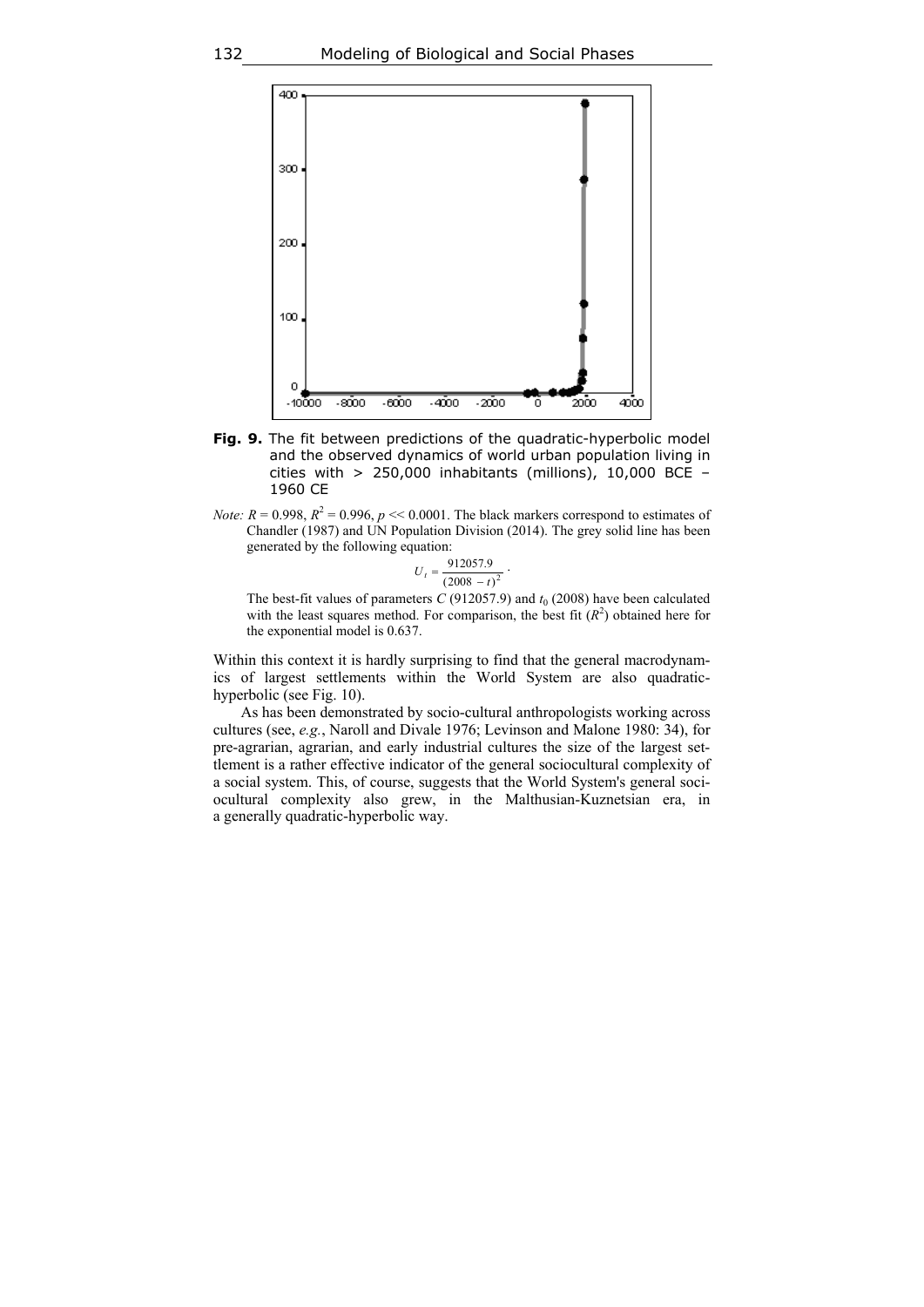

**Fig. 10.** The fit between predictions of the quadratic-hyperbolic model and the observed dynamics of size of the largest settlement of the world (thousands of inhabitants), 10,000 BCE – 1950 CE

*Note:*  $R = 0.992$ ,  $R^2 = 0.984$ ,  $p \ll 0.0001$ . The black markers correspond to estimates of Modelski (2003) and Chandler (1987). The grey solid line has been generated by the following equation:

$$
U_{\max t} = \frac{104020618.573}{(2040 - t)^2}.
$$

The best-fit values of parameters  $C(104020618.5)$  and  $t_0(2040)$  have been calculated with the least squares method. For comparison, the best fit  $(R^2)$  obtained here for the exponential model is 0.747.

Turning to a more concrete case study, as suggested at the beginning of this section, the hyperbolic model is particularly effective for describing the longterm population dynamics of China, the country with the best-known demographic history. The Chinese population curve reflects not only a hyperbolic trend, but also cyclical and stochastic dynamics. These components of longterm population dynamics in China, as well as in other complex agrarian societies, have been discussed extensively (see, *e.g.*, Braudel 1973; Abel 1980; Usher 1989; Goldstone 1991; Chu and Lee 1994; Komlos and Nefedov 2002; Turchin 2003, 2005a, 2005b; Nefedov 2004; Korotayev 2006; Korotayev and Khaltourina 2006; Korotayev, Malkov *et al.* 2006b; Turchin and Korotayev 2006; Korotayev, Komarova *et al.* 2007; Grinin, Korotayev *et al.* 2008; Grinin, Malkov *et al.* 2009; Turchin and Nefedov 2009; van Kessel-Hagesteijn 2009; Korotayev, Khaltourina, Malkov *et al.* 2010; Korotayev, Khaltourina *et al.* 2010; Grinin and Korotayev 2012).

As we have observed with respect to world population dynamics, even before the start of its intensive modernization, the population dynamics of China were characterized by a pronounced hyperbolic trend (Figs 11 and 12).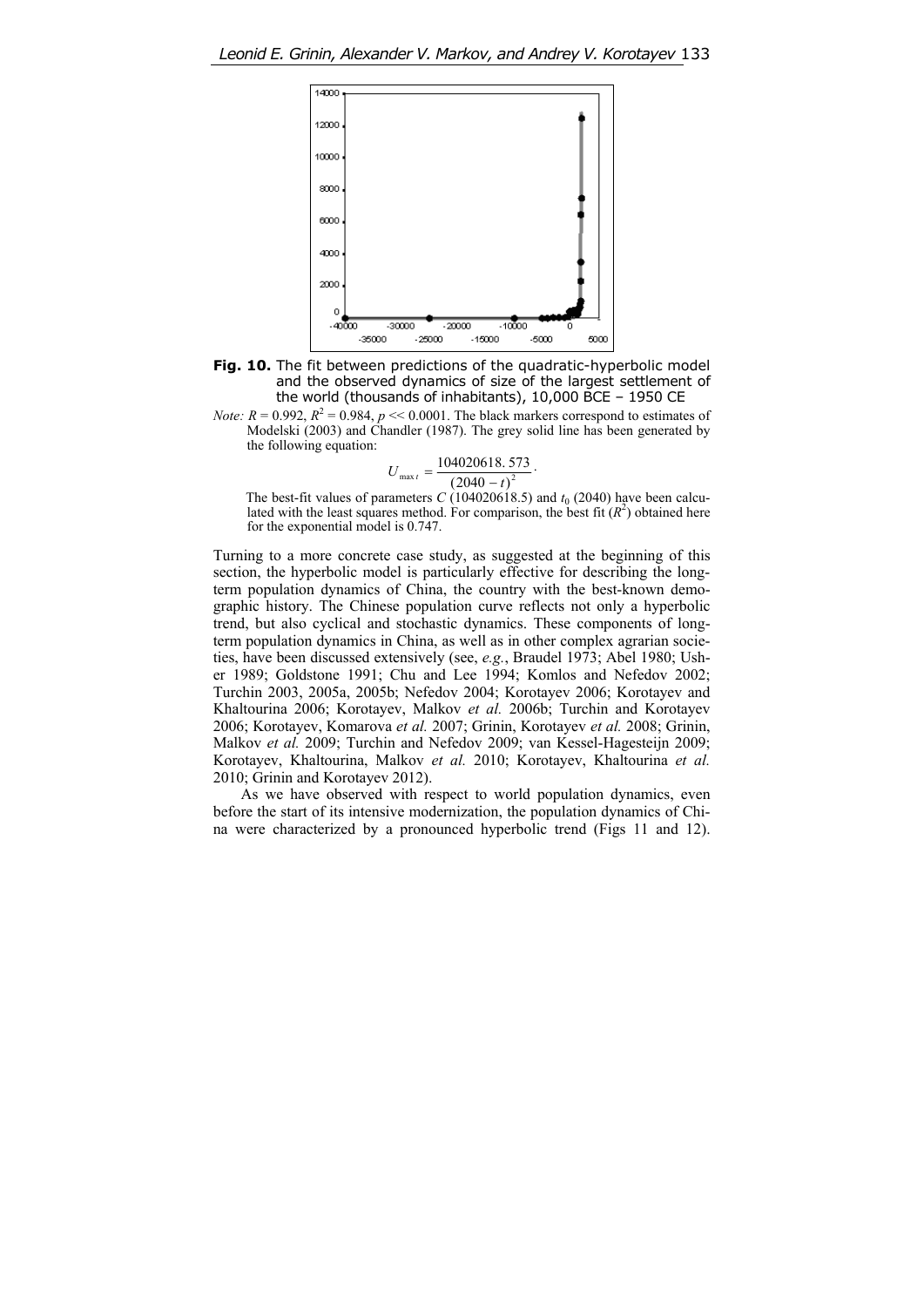The hyperbolic model describes traditional Chinese population dynamics *much* more accurately than either linear or exponential models.



**Fig. 11.** Population dynamics of China (million people, following Korotayev, Malkov, *et al.* 2006b: 47–88), 57–1851 CE. Fit with Linear and Exponential Models

*Note:* Linear model:  $R^2 = 0.469$ . Exponential model:  $R^2 = 0.600$ .



**Fig. 12.** Fit between a hyperbolic model and observed population dynamics of China (million people), 57–1851 CE *Note:*  $R^2 = 0.884$ . The grey solid line has been generated by the following equation:

 $N_t = \frac{33431}{1915 - t}$  $\frac{33431}{ }$ .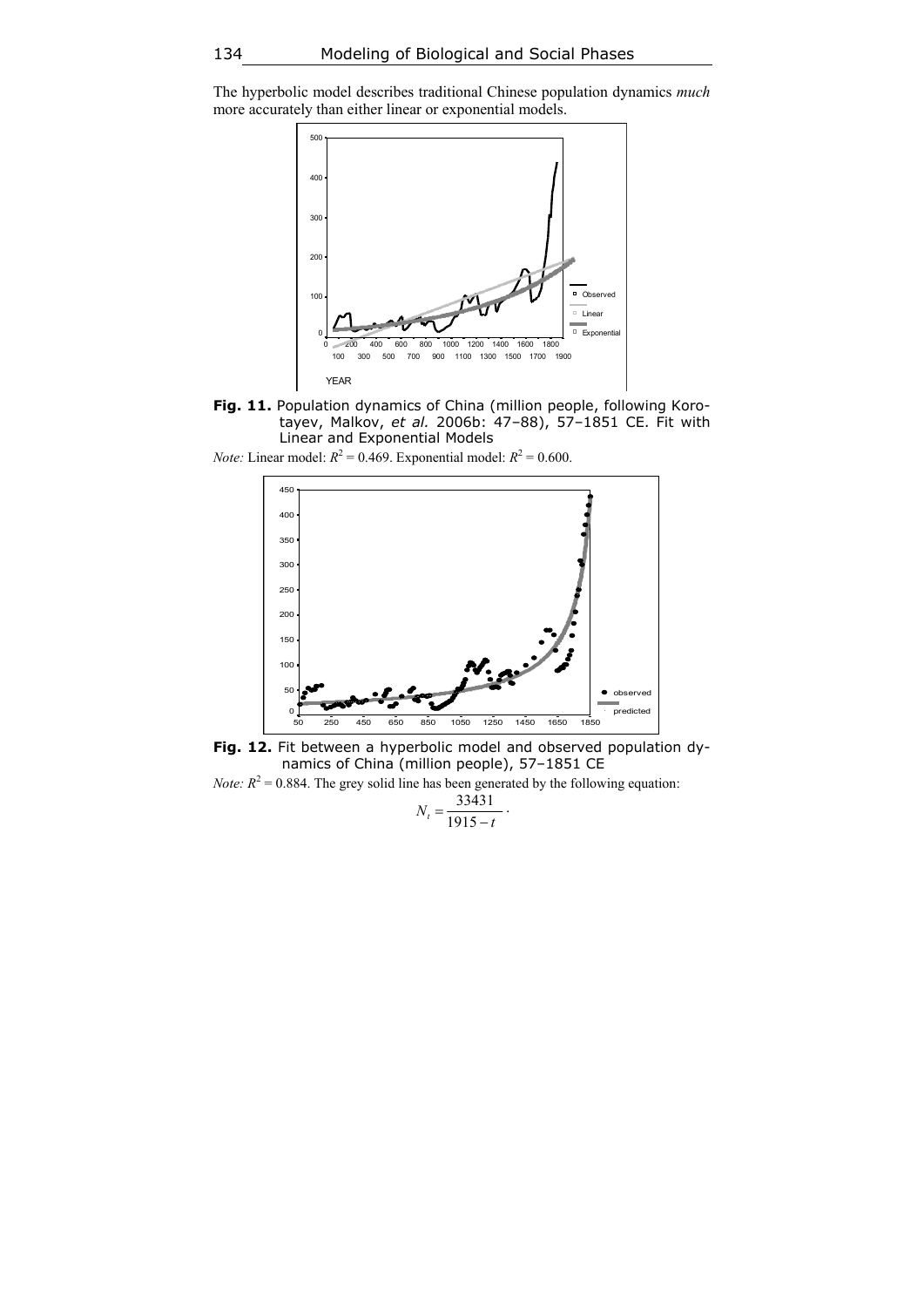The hyperbolic model describes the population dynamics of China in an especially accurate way if we take the modern period into account (Fig. 13).



**Fig. 13.** Fit between a hyperbolic model and observed population dynamics of China (million people, following Korotayev, Malkov, *et al.* 2006b: 47–88), 57–2003 CE

*Note:*  $R^2 = 0.968$ . The grey solid line has been generated by the following equation:

$$
N_t = \frac{63150}{2050 - t} \, .
$$

It is curious that, as we noted above, the dynamics of marine biodiversity are strikingly similar to the population dynamics of China. The similarity probably derives from the fact that both curves are produced by the interference of the same three components (the general hyperbolic trend, as well as cyclical and stochastic dynamics). In fact, there is a lot of evidence that some aspects of biodiversity dynamics are stochastic (Raup *et al.* 1973; Sepkoski 1994; Markov 2001; Cornette and Lieberman 2004), while others are periodic (Raup and Sepkoski 1984; Rohde and Muller 2005). In any event, the hyperbolic model describes marine biodiversity (measured by number of genera) through the Phanerozoic much more accurately than an exponential model (Fig. 14).

When measured by number of species, the fit between the empirically observed marine biodiversity dynamics and the hyperbolic model becomes even better (Fig. 15).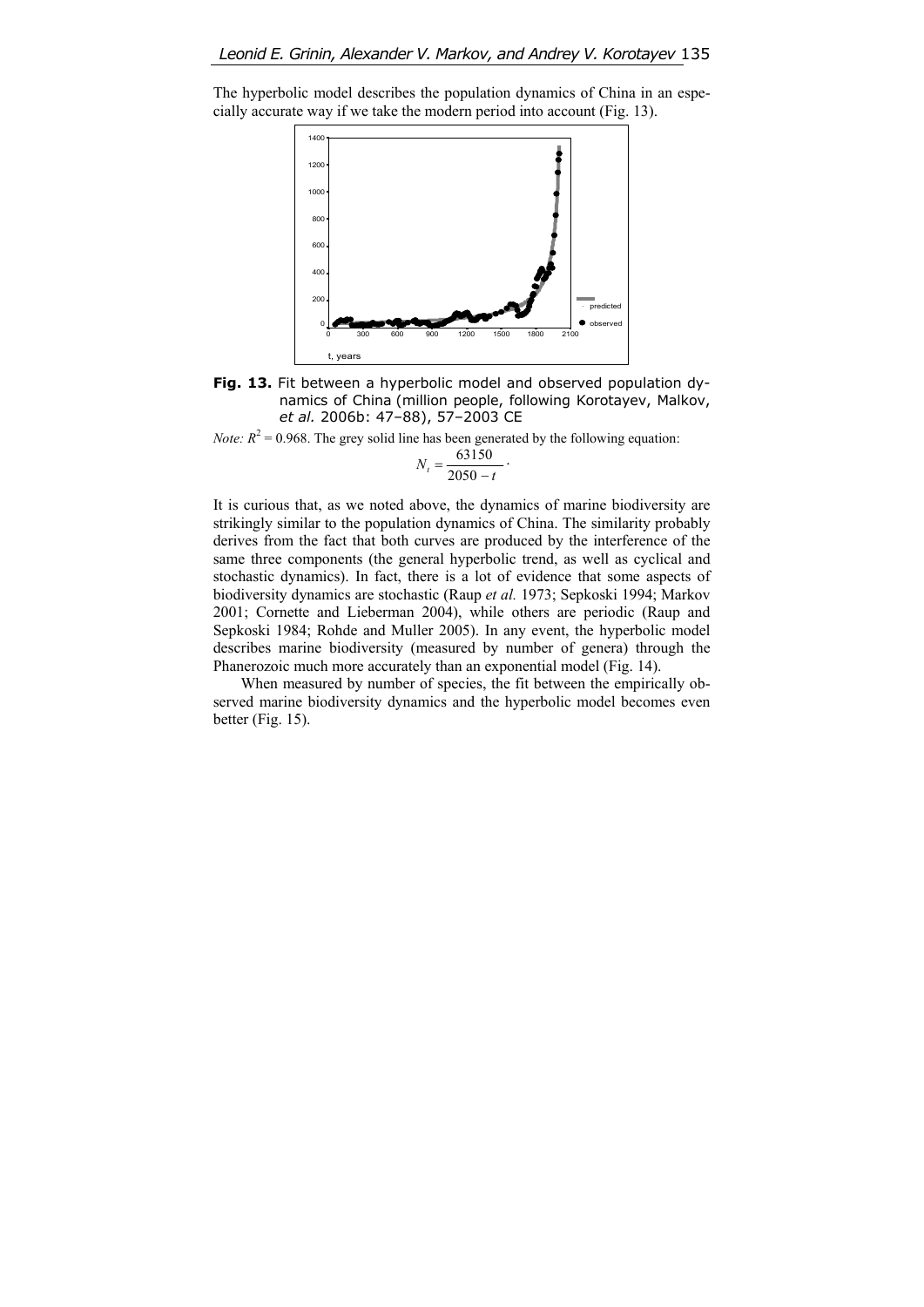



*Note:* Exponential model:  $R^2 = 0.463$ . Hyperbolic model:  $R^2 = 0.854$ . The hyperbolic line has been generated by the following equation:





*Note:* Exponential model:  $R^2 = 0.51$ . Hyperbolic model:  $R^2 = 0.91$ . The hyperbolic line has been generated by the following equation:

$$
N_t = \frac{892874}{35 - t}.
$$

Likewise, the hyperbolic model describes continental biodiversity in an especially accurate way (Fig. 16).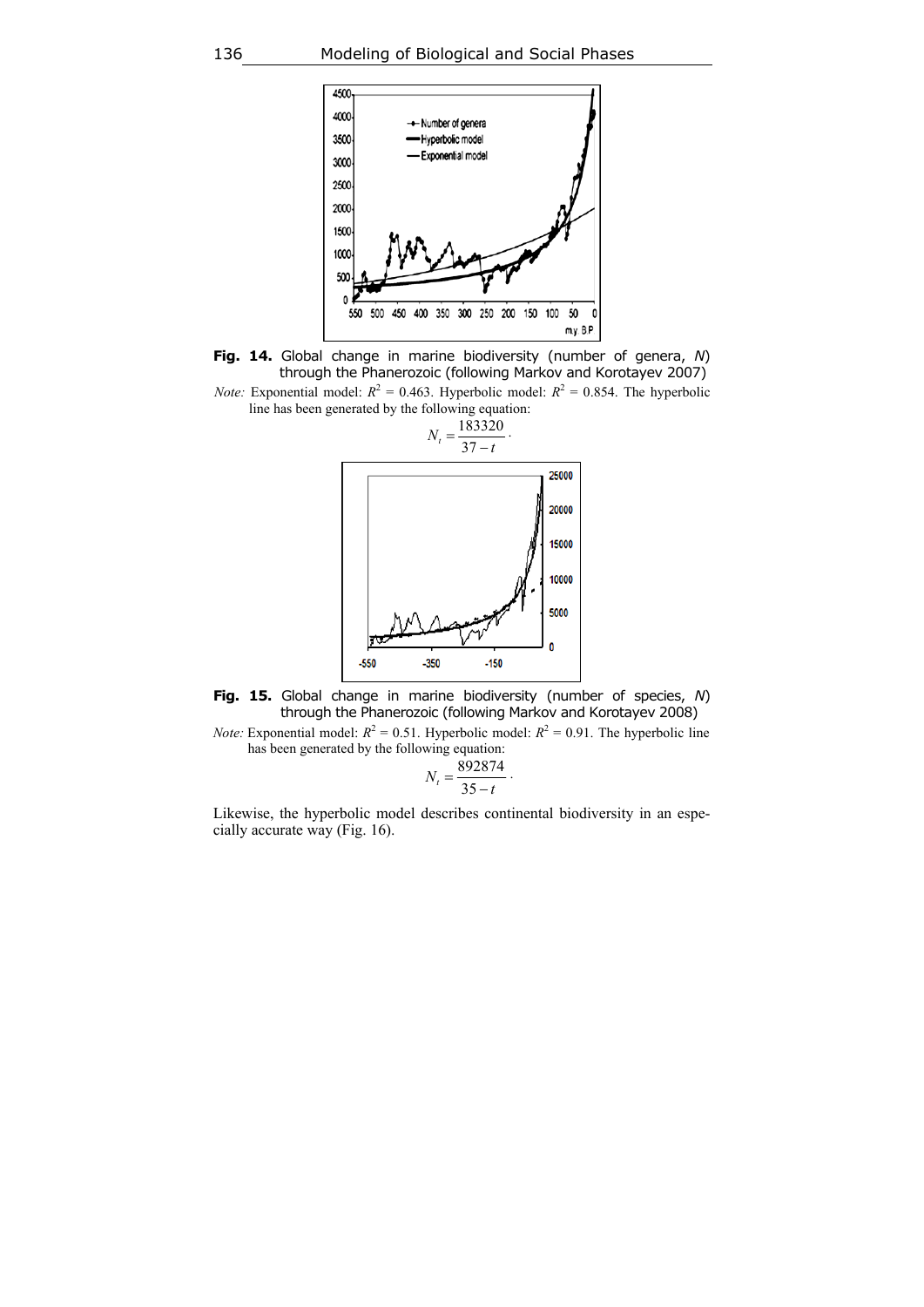

**Fig. 16.** Global change in continental biodiversity (number of genera, *N*) through the Phanerozoic (following Markov and Korotayev 2008)

*Note:* Exponential model:  $R^2 = 0.86$ . Hyperbolic model:  $R^2 = 0.94$ . The hyperbolic line has been generated by the following equation:

$$
N_t = \frac{272095}{29 - t}.
$$

However, the best fit between the hyperbolic model and the empirical data is observed when the hyperbolic model is used to describe the dynamics of total (marine and continental) global biodiversity (Fig. 17).



**Fig. 17.** Global change in total biodiversity (number of genera, *N*) through the Phanerozoic (following Markov and Korotayev 2008)

*Note:* Exponential model:  $R^2 = 0.67$ . Hyperbolic model:  $R^2 = 0.95$ . The hyperbolic line has been generated by the following equation:

$$
N_t = \frac{434635}{30 - t}.
$$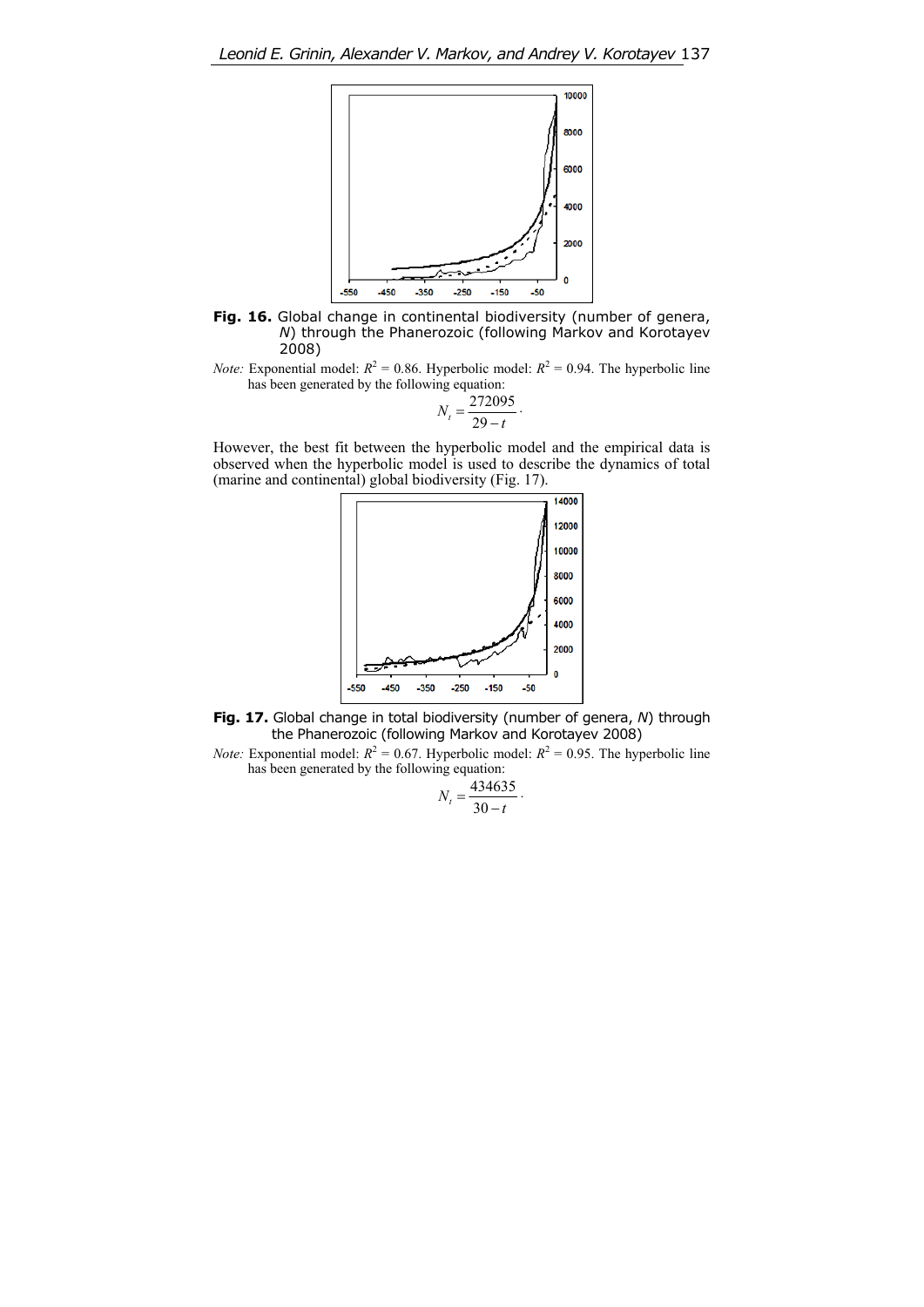The hyperbolic dynamics are most prominent when both marine and continental biotas are considered together. This fact can be interpreted as a proof of the integrated nature of the biosphere. But why, throughout the Phanerozoic, did global biodiversity tend to follow a hyperbolic trend similar to that which we observed for the World System in general and China in particular?

As we have noted above, in sociological models of macrohistorical dynamics, the hyperbolic pattern of world population growth arises from non-linear second-order positive feedback (more or less identical with the mechanism of collective learning) between demographic growth and technological development. Based on analogy with these sociological models and diverse paleontological data, we suggest that the hyperbolic character of biodiversity growth can be similarly accounted for by non-linear second-order positive feedback between diversity growth and the complexity of community structure: more genera – higher alpha diversity – enhanced stability and 'buffering' of communities – lengthening of average life span of genera, accompanied by a decrease in the extinction rate – faster diversity growth – more genera – higher alpha diversity, and so on. Indeed, this begins to appear as a (rather imperfect) analogue of the collective learning mechanism active in social macroevolution.

The growth of genus richness throughout the Phanerozoic was mainly due to an increase in the average longevity of genera and a gradual accumulation of long-lived (stable) genera in the biota. This pattern reveals itself in a decrease in the extinction rate. Interestingly, in both biota and humanity, growth was facilitated by a decrease in mortality rather than by an increase in the birth rate. The longevity of newly arising genera was growing in a stepwise manner. The most short-lived genera appeared during the Cambrian; more long-lived genera appeared in Ordovician to Permian; the next two stages correspond to the Mesozoic and Cenozoic (Markov 2001, 2002). We suggest that diversity growth can facilitate the increase in genus longevity via progressive stepwise changes in the structure of communities.

Most authors agree that three major biotic changes resulted in the fundamental reorganization of community structure during the Phanerozoic: Ordovician radiation, end-Permian extinction, and end-Cretaceous extinction (Bambach 1977; Sepkoski *et al.* 1981; Sepkoski 1988, 1992; Markov 2001; Bambach *et al.* 2002). Generally, after each major crisis, the communities became more complex, diverse, and stable. The stepwise increase of alpha diversity (*i.e.,* the average number of species or genera in a community) through the Phanerozoic was demonstrated by Bambach (1977) and Sepkoski (1988). Although Powell and Kowalewski (2002) have argued that the observed increase in alpha diversity might be an artifact caused by several specific biases that influenced the taxonomic richness of different parts of the fossil record, there is evidence that these biases largely compensated for one another so that the observed increase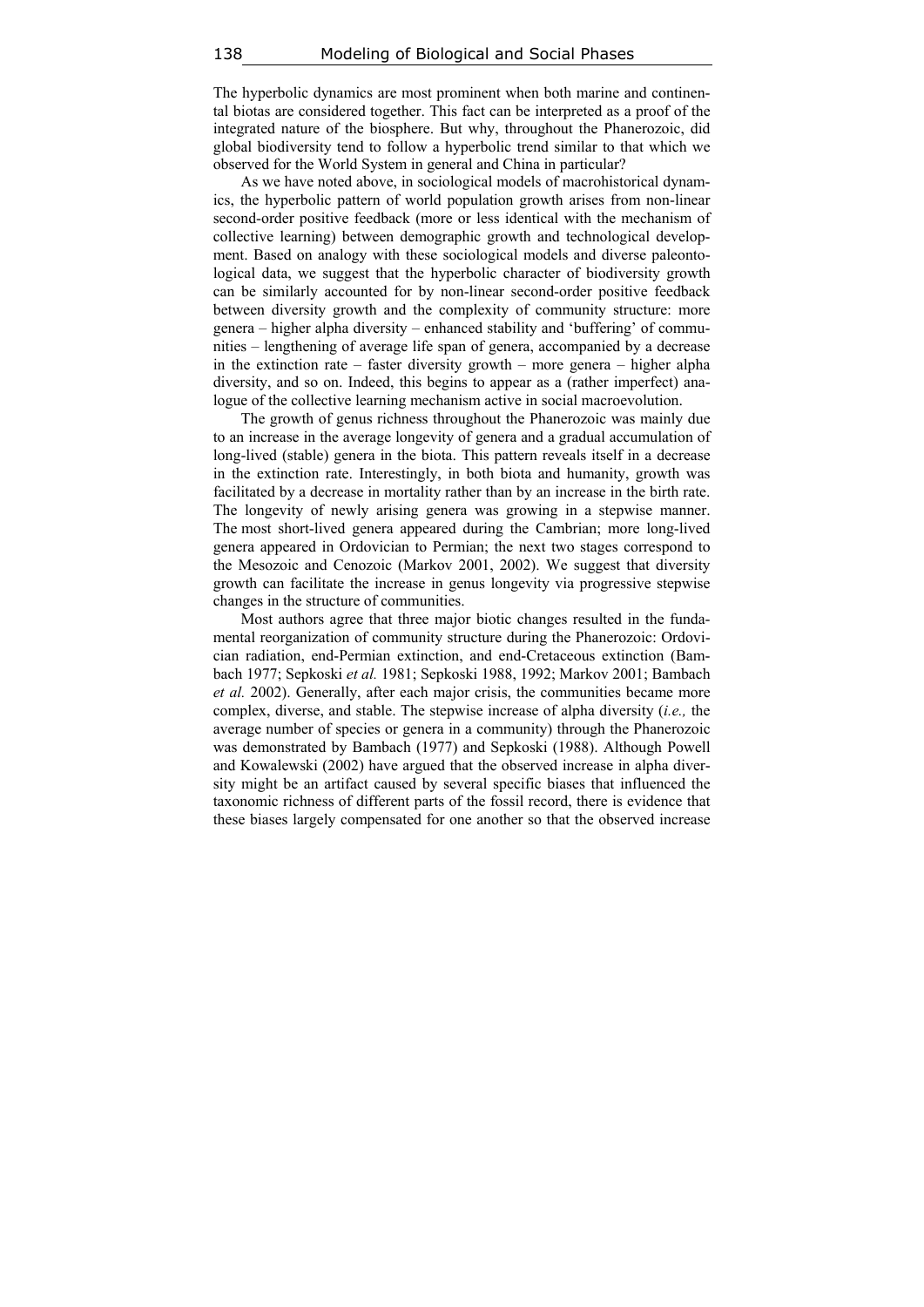in alpha diversity was probably underestimated rather than overestimated (Bush and Bambach 2004).

Another important symptom of progressive development of communities is an increase in the evenness of species (or genus) abundance distribution. In primitive, pioneer, or suppressed communities, this distribution is strongly uneven: the community is overwhelmingly dominated by a few very abundant species. In more advanced, climax, or flourishing communities, this distribution is more even (Magurran 1988). The former type of community is generally more vulnerable. The evenness of species richness distribution in communities increased substantially during the Phanerozoic (Powell and Kowalewski 2002; Bush and Bambach 2004). It is most likely there was also an increase in habitat utilization, total biomass, and the rate of trophic flow in biota through the Phanerozoic (Powell and Kowalewski 2002).

The more complex the community, the more stable it is due to the development of effective interspecies interactions and homeostatic mechanisms based on the negative feedback principle. In a complex community, when the abundance of a species decreases, many factors arise that facilitate its recovery (*e.g.*, food resources rebound while predator populations decline). Even if the species becomes extinct, its vacant niche may 'recruit' another species, most probably a related one that may acquire morphological similarity with its predecessor and thus will be assigned to the same genus by taxonomists. So a complex community can facilitate the stability (and longevity) of its components, such as niches, taxa and morphotypes. This effect reveals itself in the phenomenon of 'coordinated stasis'. The fossil record contains many examples in which particular communities persist for million years while the rates of extinction and taxonomic turnover are minimized (Brett *et al.* 1996, 2007).

Selective extinction leads to the accumulation of 'extinction-tolerant' taxa in the biota (Sepkoski 1991b). Although there is evidence that mass extinctions can be nonselective in some aspects (Jablonski 2005), they are obviously highly selective with respect to the ability of taxa to endure unpredictable environmental changes. This can be seen, for instance, in the selectivity of the end-Cretaceous mass extinction with respect to the time of the first occurrence of genera. In younger cohorts, the extinction level was higher than that of the older cohorts (see Markov and Korotayev 2007: fig. 2). The same pattern can be observed during the periods of 'background' extinction as well. This means that genera differ in their ability to survive extinction events, and that extinctiontolerant genera accumulate in each cohort over the course of time. Thus, taxa generally become more stable and long-lived through the course of evolution, apart from the effects of communities. The communities composed of more stable taxa would be, in turn, more stable themselves, thus creating positive feedback.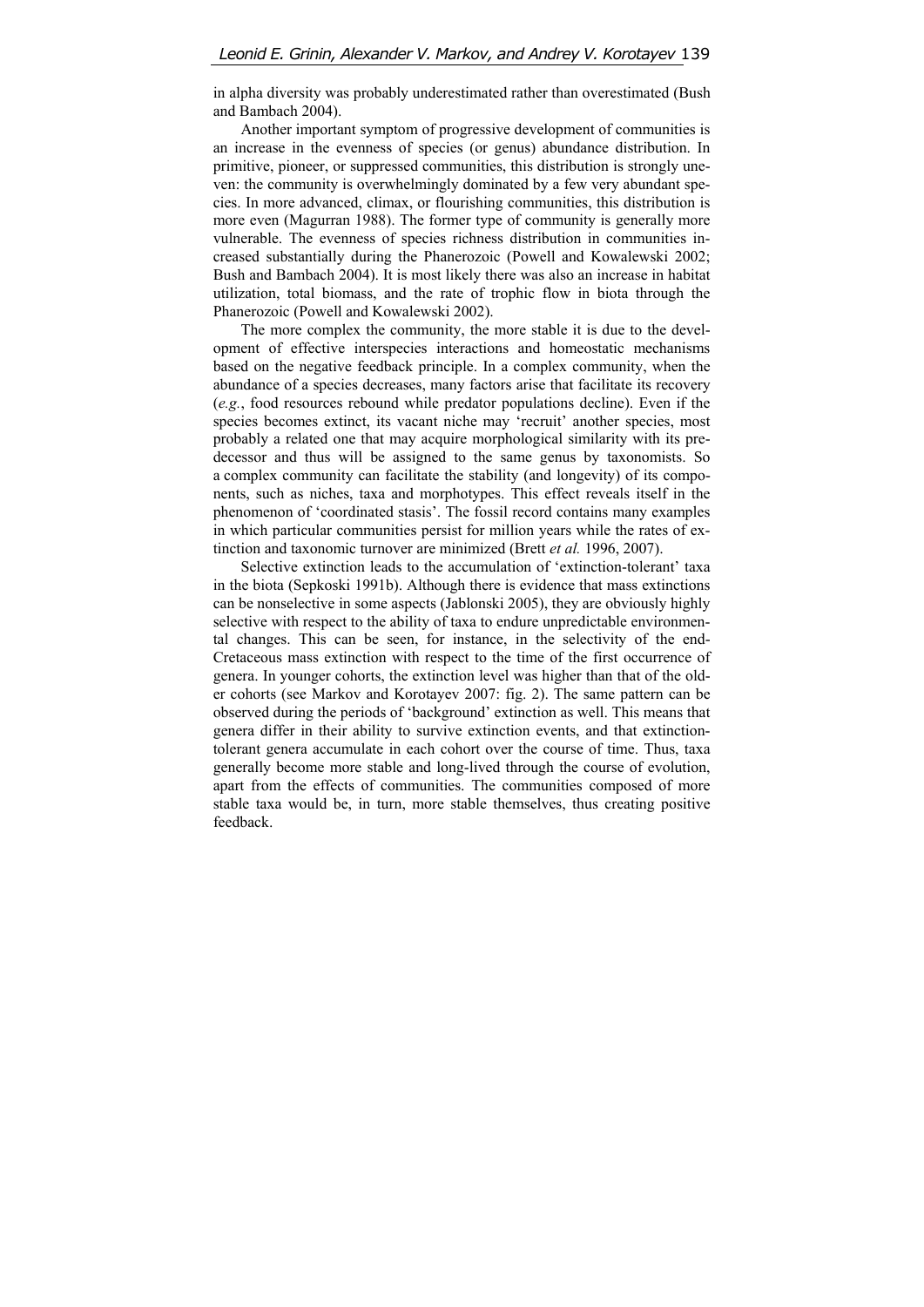The stepwise change of dominant taxa plays a major role in biotic evolution. This pattern is maintained not only by the selectivity of extinction (discussed above), but also by the selectivity of the recovery after crises (Bambach *et al.* 2002). The taxonomic structure of the Phanerozoic biota was changing in a stepwise way, as demonstrated by the concept of three sequential 'evolutionary faunas' (Sepkoski 1992). There were also stepwise changes in the proportion of major groups of animals with different ecological and physiological parameters. There was stepwise growth in the proportion of motile genera to non-motile, 'physiologically buffered' genera to 'unbuffered', and predators to prey (Bambach *et al.* 2002). All these trends should have facilitated the stability of communities. For example, the diversification of predators implies that they became more specialized. A specialized predator regulates its prey's abundance more effectively than a non-specialized predator.

There is also another possible mechanism of second-order positive feedback between diversity and its growth rate. Recent research has demonstrated a shift in typical relative-abundance distributions in paleocommunities after the Paleozoic (Wagner *et al.* 2006). One possible interpretation of this shift is that community structure and the interactions between species in the communities became more complex. In post-Paleozoic communities, new species probably increased ecospace more efficiently, either by facilitating opportunities for additional species or by niche construction (Wagner *et al.* 2006; Solé *et al.* 2002; Laland *et al.* 1999). This possibility makes the mechanisms underlying the hyperbolic growth of biodiversity and human population even more similar, because the total ecospace of the biota is analogous to the 'carrying capacity of the Earth' in demography. As far as new species can increase ecospace and facilitate opportunities for additional species entering the community, they are analogous to the 'inventors' of the demographic models whose inventions increase the carrying capacity of the Earth.

Exponential and logistic models of biodiversity imply several possible ways in which the rates of origination and extinction may change through time (Sepkoski 1991a). For instance, exponential growth can be derived from constant per-taxon extinction and origination rates, the latter being higher than the former. However, actual paleontological data suggest that origination and extinction rates did not follow any distinct trend through the Phanerozoic, and their changes through time look very much like chaotic fluctuations (Cornette and Lieberman 2004). Therefore, it is more difficult to find a simple mathematical approximation for the origination and extinction rates than for the total diversity. In fact, the only critical requirement of the exponential model is that the difference between the origination and extinction through time should be proportional to the current diversity level:

$$
(N_o - N_e)/\Delta t \approx kN, \tag{Eq. 12}
$$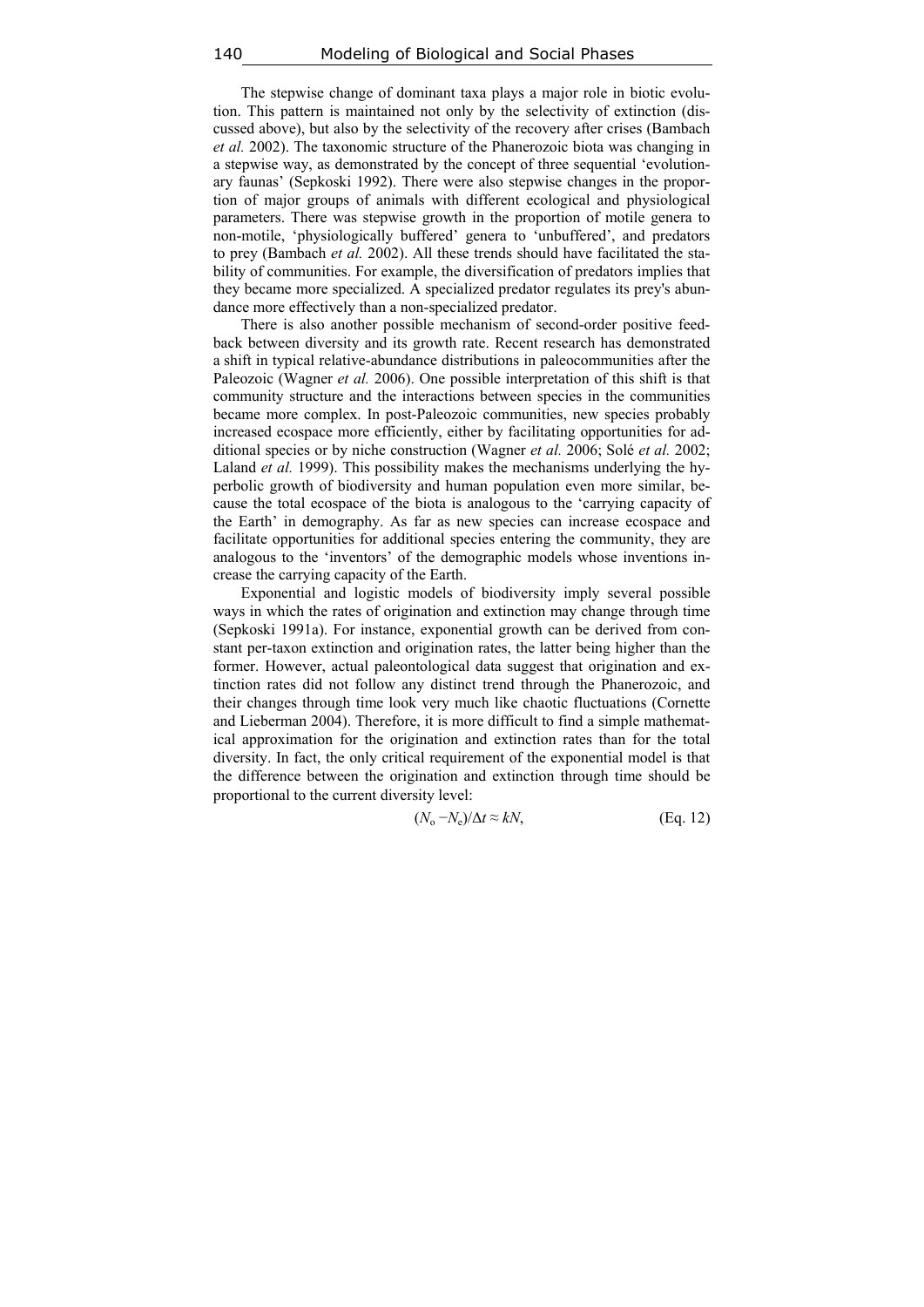where  $N_0$  and  $N_e$  are the numbers of genera with, respectively, first and last occurrences within the time interval  $\Delta t$ , and *N* is the mean diversity level during the interval. The same is true for the hyperbolic model. It does not predict the exact way in which origination and extinction should change, but it does predict that their difference should be roughly proportional to the square of the current diversity level:

$$
(N_o - N_e)/\Delta t \approx kN^2. \tag{Eq. 13}
$$

In the demographic models discussed above, the hyperbolic growth of the world population was not decomposed into separate trends of birth and death rates. The main driving force of this growth was presumably an increase in the carrying capacity of the Earth. The way in which this capacity was realized – either by decreasing death rate or by increasing birth rate, or both – depended upon many factors and may varied from time to time.

The same is probably true for biodiversity. The overall shape of the diversity curve depends mostly on the differences in the mean rates of diversity growth in the Paleozoic (low), Mesozoic (moderate), and Cenozoic (high). The Mesozoic increase was mainly due to a lower extinction rate (compared to the Paleozoic), while the Cenozoic increase was largely due to a higher origination rate (compared to the Mesozoic) (see Markov and Korotayev 2007: 316, figs. 3a and b). This probably means that the acceleration of diversity growth during the last two eras was driven by different mechanisms of positive feedback between diversity and its growth rate. Generally, the increment rate  $((N_0 - N_1)/\Delta t)$  was changing in a more regular way than the origination rate  $N_o/\Delta t$  and extinction rate  $N_e/\Delta t$ . The large-scale changes in the increment rate correlate better with  $N^2$  than with *N* (see Markov and Korotayev 2007: 316, Figs 3c and d), thus supporting the hyperbolic rather than the exponential model.

#### **Conclusion**

In mathematical models of historical macrodynamics, a hyperbolic pattern of world population growth arises from non-linear second-order positive feedback between the demographic growth and technological development. Based on the analogy with macrosociological models and diverse paleontological data, we suggest that the hyperbolic character of biodiversity growth can be similarly accounted for by non-linear second-order positive feedback between the diversity growth and the complexity of community structure. This hints at the presence, within the biosphere, of a certain analogue to the collective learning mechanism. The feedback can work via two parallel mechanisms: (1) a decreasing extinction rate (more surviving taxa – higher alpha diversity – communities become more complex and stable – extinction rate decreases – more taxa, and so on), and (2) an increasing origination rate (new taxa – niche construction – newly formed niches occupied by the next 'generation' of taxa – new taxa, and so on). The latter possibility makes the mechanisms underlying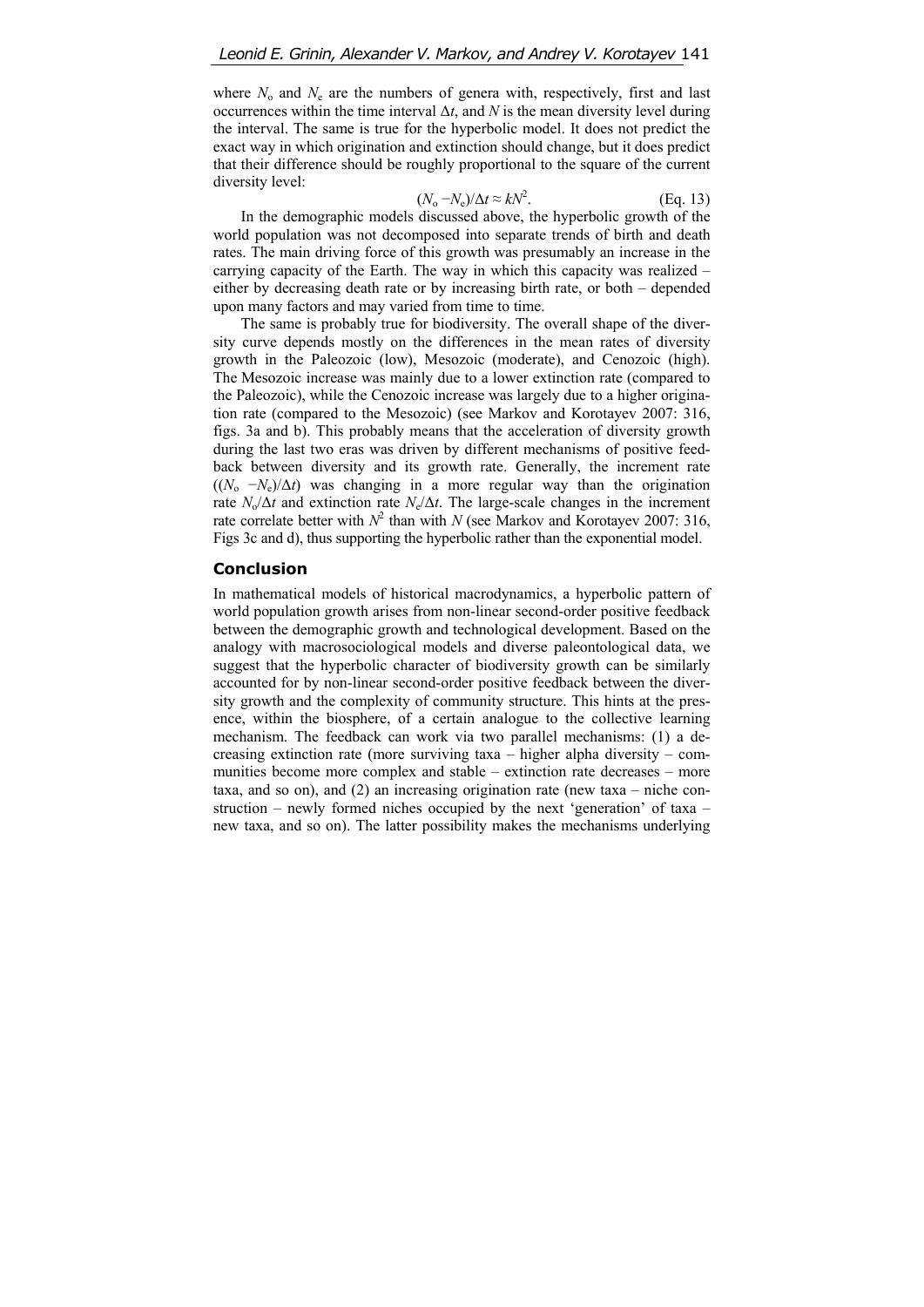the hyperbolic growth of biodiversity and human population even more similar, because the total ecospace of the biota is analogous to the 'carrying capacity of the Earth' in demography. As far as new species can increase ecospace and facilitate opportunities for additional species entering the community, they are analogous to the 'inventors' of the demographic models whose inventions increase the carrying capacity of the Earth.

The hyperbolic growth of Phanerozoic biodiversity suggests that 'cooperative' interactions between taxa can play an important role in evolution, along with generally accepted competitive interactions. Due to this 'cooperation' (which may be roughly analogous to 'collective learning'), the evolution of biodiversity acquires some features of a self-accelerating process. The same is naturally true of cooperation/collective learning in global social evolution. This analysis suggests that we can trace rather similar macropatterns within both the biological and social phases of Big History. These macropatterns can be represented by relatively similar curves and described accurately with very simple mathematical models.

#### **References**

- **Abel W. 1980.** *Agricultural Fluctuations in Europe from the Thirteenth to the Twentieth Centuries.* New York: St. Martin's.
- **Aghion P., and Howitt P. 1998.** *Endogenous Growth Theory.* Cambridge, MA: MIT Press.
- **Bambach R. K. 1977.** Species Richness in Marine Benthic Habitats through the Phanerozoic. *Paleobiology* 3: 152–167.
- **Bambach R. K., Knoll A. H., and Sepkoski J. J. 2002.** Anatomical and Ecological Constraints on Phanerozoic Animal Diversity in the Marine Realm. *Proceedings of the National Academy of Sciences* 99(10): 6854–6859.
- **Benton M. J. 1995.** Diversification and Extinction in the History of Life. *Science* 268: 52–58.
- **Boyd R., and Richerson P. J. 1996.** Why Culture is Common, but Cultural Evolution is Rare. *Proceedings of the British Academy* 88: 77–93.
- **Braudel F. 1973.** *Capitalism and Material Life, 1400–1800.* New York: Harper and Row.
- **Brett C. E., Hendy A. J. W., Bartholomew A. J., Bonelli J. R., Jr., and McLaughlin P. I. 2007.** Response of Shallow Marine Biotas to Sea-Level Fluctuations: A Review of Faunal Replacement and the Process of Habitat Tracking. *Palaios* 22: 228–244.
- **Brett C. E., Ivany L. C., and Schopf K. M. 1996.** Coordinated Stasis: An Overview. *Palaeogeography, Palaeoclimatology, Palaeoecology* 127: 1–20.
- **Bush A. M., and Bambach R. K. 2004.** Did Alpha Diversity Increase during the Phanerozoic? Lifting the Veils of Taphonomic, Latitudinal, and Environmental Biases. *Journal of Geology* 112: 625–642.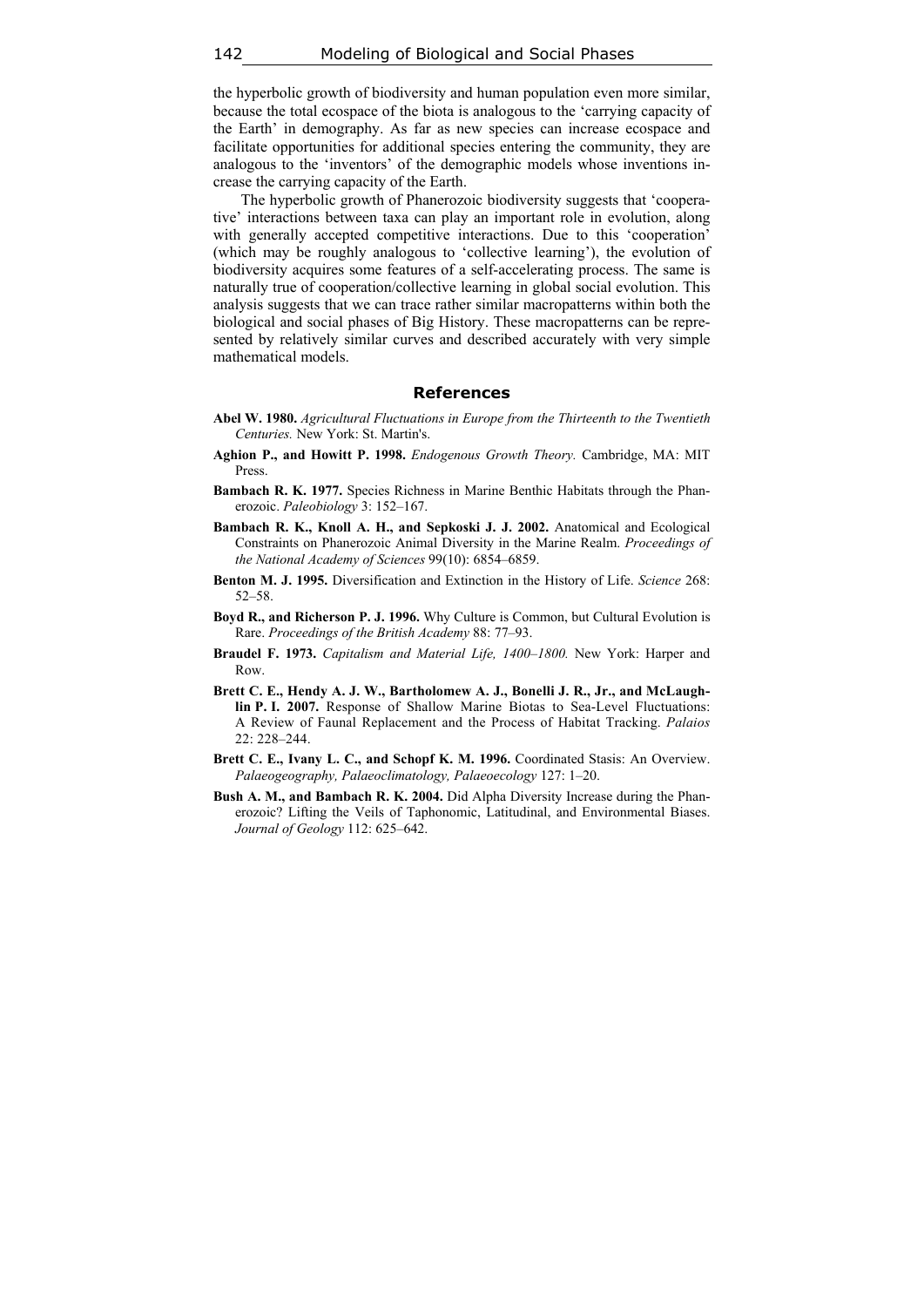- **Chandler T. 1987.** *Four Thousand Years of Urban Growth: An Historical Census.* Lewiston, NY: Edwin Mellen Press.
- **Christian D. 2005.** *Maps of Time: An Introduction to Big History.* Berkeley, CA: University of California Press.
- **Chu C. Y. C., and Lee R. D. 1994.** Famine, Revolt, and the Dynastic Cycle: Population Dynamics in Historic China. *Journal of Population Economics* 7: 351–378.
- **Chubarov V. V. 1991.** The Middle Eastern Locomotive: The Developmental Pace of Technique and Technology in the Ancient World. *The Archaic Society: The Main Problems of Developmental Sociology.* Vol. 1 / Ed. by A. V. Korotayev and V. V. Chubarov, pp. 92–135. Moscow: Institute for History, Academy of Sciences, USSR. *In Russian* (Чубаров В. В. *Ближневосточный локомотив: Темпы развития техники и технологии в древнем мире. Архаическое общество: Узловые проблемы социологии развития.* Т. 1 / Ред. А. В. Коротаев, В. В. Чубаров, с. 92–135. М.: Ин-т истории АН СССР).
- **Cohen J. E. 1995.** Population Growth and Earth's Carrying Capacity. *Science* 269(5222): 341–346.
- **Cornette J. L., and Lieberman B. S. 2004.** Random Walks in the History of Life. *Proceedings of the National Academy of Sciences* 101(1): 187–191.
- **Durkheim E. 1991 [1893].** *The Division of Labor in Society. Sociological Method.*  Moscow: Nauka. *In Russian* (Дюркгейм Э. *О разделении общественного труда. Метод социологии. М.: Наука*).
- **von Foerster H., Mora P., and Amiot L. 1960.** Doomsday: Friday, 13 November, A.D. 2026. *Science* 132: 1291–1295.
- **Goldstone J. A. 1991.** *Revolution and Rebellion in the Early Modern World.* Berkeley, CA: University of California Press.
- **Golosovsky M. 2010.** Hyperbolic Growth of the Human Population of the Earth: Analysis of Existing Models. *History & Mathematics: Processes and Models of Global Dynamics* / Ed. by L. Grinin, P. Herrmann, A. Korotayev, and A. Tausch, pp. 188– 204. Volgograd: Uchitel.
- **Grinin L. E. 2007a.** Problems in the Analysis of the Driving Forces of Historical Development: Social Progress and Social Evolution. *Philosophy of History: Problems and Prospects* / Ed. by Yu. I. Semenov, I. A. Gobozov, and L. E. Grinin, pp. 148– 247. Moscow: KomKniga/URSS. *In Russian* (Гринин Л. Е. Проблемы анализа движущих сил исторического развития, общественного прогресса и социальной эволюции. *Философия истории: проблемы и перспективы* / Ред. Ю. И. Семенов, И. А. Гобозов, Л. Е. Гринин, с. 148–247. М.: КомКнига/URSS).
- **Grinin L. E. 2007b.** Industrial Revolutions as the Most Important Thresholds in History. *Man and Nature: Confrontation and Harmony.* Series 'Socionatural History: The Genesis of Natural and Societal Crises in Russia' / Ed. by E. S. Kulpin, pp. 191–221. Moscow: Publishing-Analytical Centre 'Energy'. *In Russian* (Гринин Л. Е. Производственные революции как важнейшие рубежи истории. *Человек и природа: противостояние и гармония.* Серия «Социоестественная история. Генезис кризисов природы и общества в России» / Ред. Э. С. Кульпин, с. 191–221. М.: Издательско-аналитический центр «Энергия»).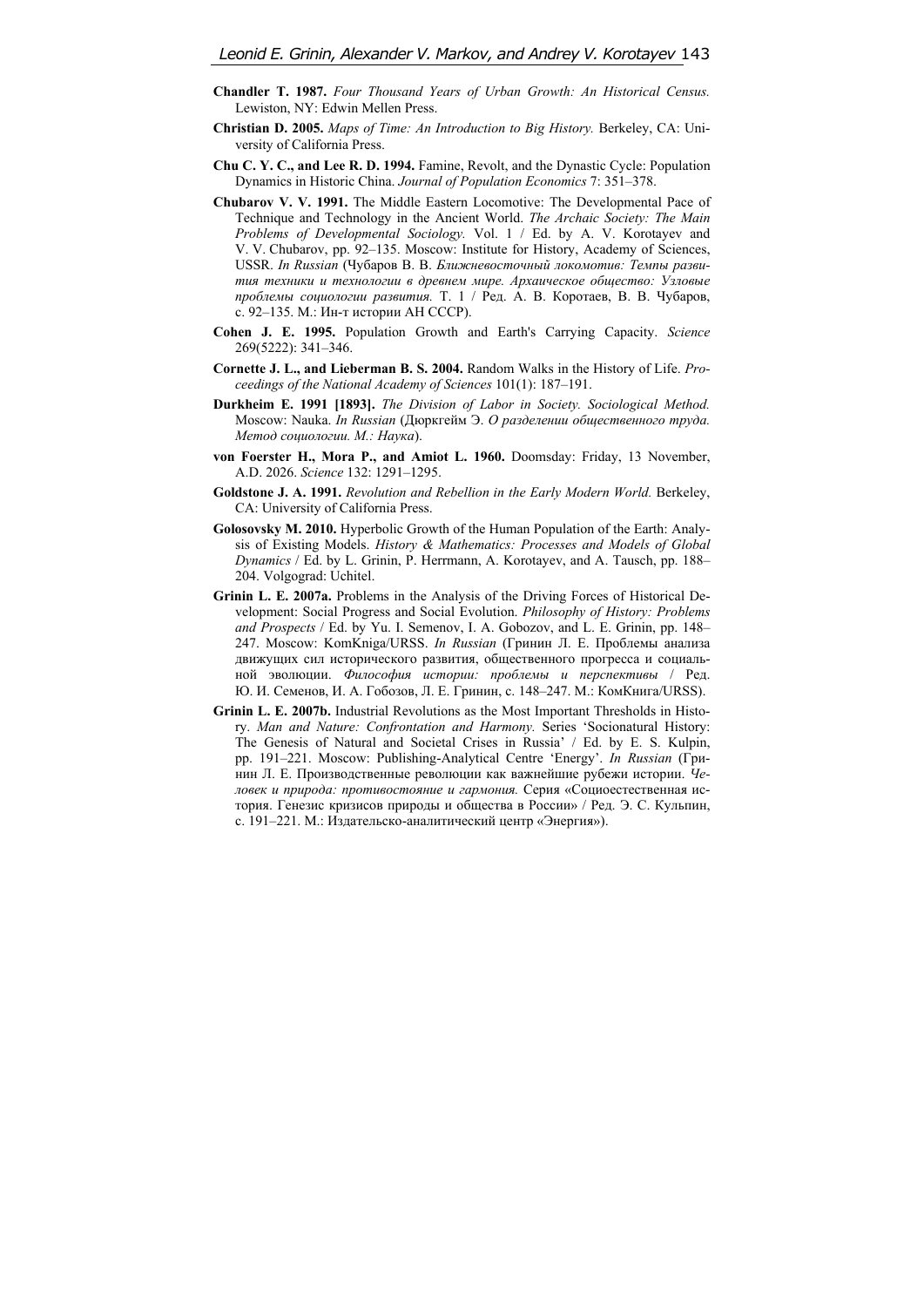**Grinin L. E. 2012.** *Macrohistory and Globalization.* Volgograd: Uchitel.

- **Grinin L. E., Carneiro R. L., Korotayev A. V., and Spier F. (Eds.) 2011.** *Evolution: Cosmic, Biological, and Social.* Volgograd: Uchitel.
- **Grinin L. E., and Korotayev A. V. 2006.** Political Development of the World System: A Formal Quantitative Analysis. *History & Mathematics: Historical Dynamics and Development of Complex Societies* / Ed. by P. Turchin, L. E. Grinin, V. C. de Munck, and A. V. Korotayev, pp. 63–114. Moscow: KomKniga.
- **Grinin L. E., and Korotayev A. V. 2007a.** Political Development of the World System: A Formal Quantitative Analysis. *History and Mathematics: Macrohistorical Dynamics of the Society and State* / Ed. by S. Yu. Malkov, L. E. Grinin, and A. V. Korotayev, pp. 49–101. Moscow: KomKniga. *In Russian* (Гринин Л. Е., Коротаев А. В. Политическое развитие Мир-Системы: формальный и количественный анализ. *История и Математика: макроисторическая динамика общества и государства* / Ред. С. Ю. Малков, Л. Е. Гринин, А. В. Коротаев, с. 49–101. М.: Ком-Книга).
- **Grinin L. E., and Korotayev A. V. 2007b.** Social Macroevolution and Historical Process. *Filosofiya i obschestvo* 2: 19–66; 3: 5–48; 4: 17–50. *In Russian* (Гринин Л. Е., Коротаев А. В. Социальная макроэволюция и исторический процесс. *Философия и общество* 2: 19–66; 3: 5–76; 4: 17–50).
- **Grinin L. E., and Korotayev A. V. 2008.** Macroevolution and the World-System: New Facets of Conceptualization. *Istoriya i sovremennost* 1: 3–31. *In Russian* (Гринин Л. Е., Коротаев А. В. Макроэволюция и Мир-Система: новые грани концептуализации. *История и современность* 1: 3–31).
- **Grinin L. E., and Korotayev A. V. 2009а.** Social Macroevolution: Growth of the World System Integrity and a System of Phase Transitions. *World Futures* 65(7): 477–506.
- **Grinin L. E., and Korotayev A. V. 2009b.** *Social Macroevolution: Genesis and Transformations of the World System.* Moscow: LIBROKOM. *In Russian* (Гринин Л. Е., Коротаев А. В. *Социальная макроэволюция: Генезис и трансформации Мир-Системы.* М.: ЛИБРОКОМ).
- **Grinin L. E., and Korotayev A. V. 2012.** *Cycles, Crises, and Traps of the Modern World System.* Moscow: URSS. *In Russian* (Гринин Л. Е, Коротаев А. В. *Циклы, кризисы, ловушки современной Мир-Системы.* М.: URSS).
- **Grinin L. E., Korotayev A. V., and Malkov S. Yu. 2008.** Mathematical Models of Socio-Demographic Cycles and Escape from the Malthusian Trap. *Problems of Mathematical History: Mathematical Modeling of Historical Processes* / Ed. by G. G. Malinetsky, and A. V. Korotayev, pp. 78–117. Moscow: URSS. *In Russian* (Гринин Л. Е., Коротаев А. В., Малков С. Ю. Математические модели социально-демографических циклов и выхода из мальтузианской ловушки. Проблемы математической истории. *Математическое моделирование исторических процессов* / Ред. Г. Г. Малинецкий, А. В. Коротаев, с. 78–117. М.: URSS).
- **Grinin L. E., Malkov S. Yu., Gusev V. A., and Korotayev A. V. 2009.** Possible Directions for Further Development of Socio-Demographic Cycle Theory and Mathematical Models of the Escape from the Malthusian Trap. *History & Mathematics:*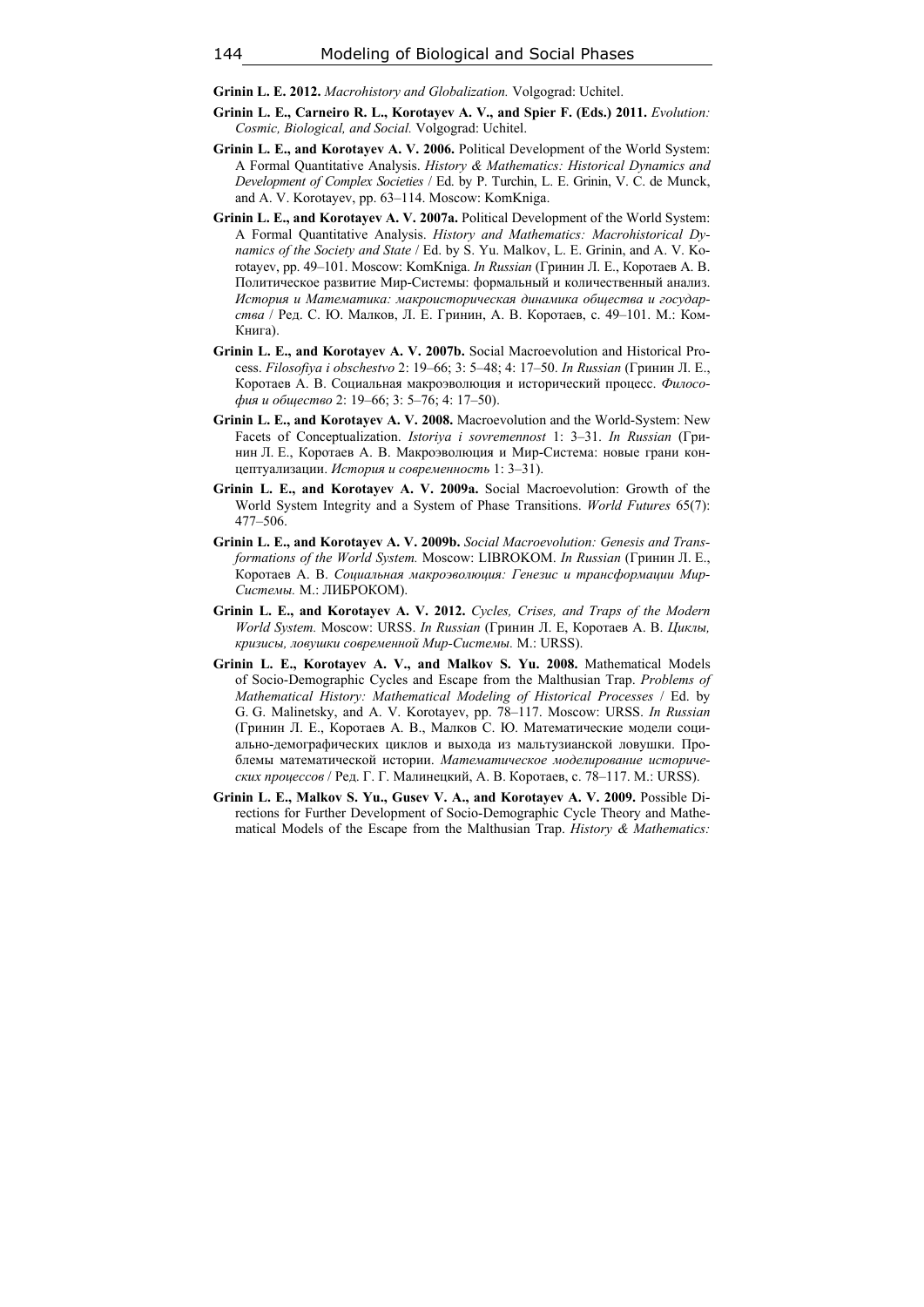*Processes & Models* / Ed. by S. Yu. Malkov, L. E. Grinin, and A. V. Korotayev, pp. 134–210. Moscow: URSS. *In Russian* (Гринин Л. Е., Малков С. Ю., Гусев В. А., Коротаев А. В. Некоторые возможные направления развития теории социально-демографических циклов и математические модели выхода из мальтузианской ловушки. *История и Математика: процессы и модели* / Ред. С. Ю. Малков, Л. Е. Гринин, А. В. Коротаев, с. 134–210. М.: URSS).

- **Grinin L. E., Markov A. V., and Korotayev A. V. 2008.** *Macroevolution in Biological and Social Systems.* Мoscow: LKI. *In Russian* (Гринин Л. Е., Марков А. В., Коротаев А. В. *Макроэволюция в живой природе и обществе.* М.: ЛКИ).
- **Grinin L. E., Markov A. V., and Korotayev A. V. 2009a.** Aromorphoses in Biological and Social Evolution: Some General Rules for Biological and Social Forms of Macroevolution. *Social Evolution & History* 8(2): 6–50.
- **Grinin L. E., Markov A. V., and Korotayev A. V. 2009b.** Aromorphoses in Biological and Social Evolution: An Experiment Comparing Biological and Social Forms of Macroevolution. *Evolution: Cosmic, Biological, and Social* / Ed. by L. E. Grinin, A. V. Markov, and A. V. Korotayev, pp. 176–225. Moscow: LIBROCOM. *In Russian* (Гринин Л. Е., Марков А. В., Коротаев А. В. Ароморфозы в живой природе и обществе: опыт сравнения биологической и социальной форм макроэволюции. *Эволюция: космическая, биологическая, социальная* / Ред. Л. Е. Гринин, А. В. Марков, А. В. Коротаев, с. 176–225. М.: ЛИБРОКОМ).
- **Grinin L. E., Markov A. V., and Korotayev A. V. 2011.** Biological and Social Aromorphoses: A Comparison between Two Forms of Macroevolution. *Evolution: Cosmic, Biological, and Social* / Ed. by L. E. Grinin, R. L. Carneiro, A. V. Korotayev, and F. Spier, pp. 162–211. Volgograd: Uchitel.
- **Grinin L. E., Markov A. V., and Korotayev A. V. 2012.** Biological and Social Phases of Big History: Similarities and Differences of Evolutionary Principles and Mechanisms. *Evolution: A Big History Perspective* / Ed. by L. E. Grinin, A. V. Korotayev, and B. H. Rodrigue, pp. 158–198. Volgograd: Uchitel.
- **Grossman G., and Helpman E. 1991.** *Innovation and Growth in the Global Economy.*  Cambridge, MA: MIT Press.
- **Gruebler A. 2006.** *Urbanization as Core Process of Global Change: The Last 1000 Years and Next 100.* Paper presented at the International Seminar 'Globalization as Evolutionary Process: Modeling, Simulating, and Forecasting Global Change', International Institute for Applied Systems Analysis (IIASA), Laxenburg, Austria, April 6–8.
- **Hallpike C. R. 1986.** *Principles of Social Evolution.* Oxford: Clarendon.
- **Heylighen F. 2011.** Conceptions of a Global Brain: An Historical Review. *Evolution: Cosmic, Biological, and Social* / Ed. by L. E. Grinin, R. L. Carneiro, A. V. Korotayev, and F. Spier, pp. 274–289. Volgograd: Uchitel.
- **von Hoerner S. J. 1975.** Population Explosion and Interstellar Expansion. *Journal of the British Interplanetary Society* 28: 691–712.
- **Jablonski D. 2005.** Mass Extinctions and Macroevolution. *Paleobiology* 31(2): 192–210.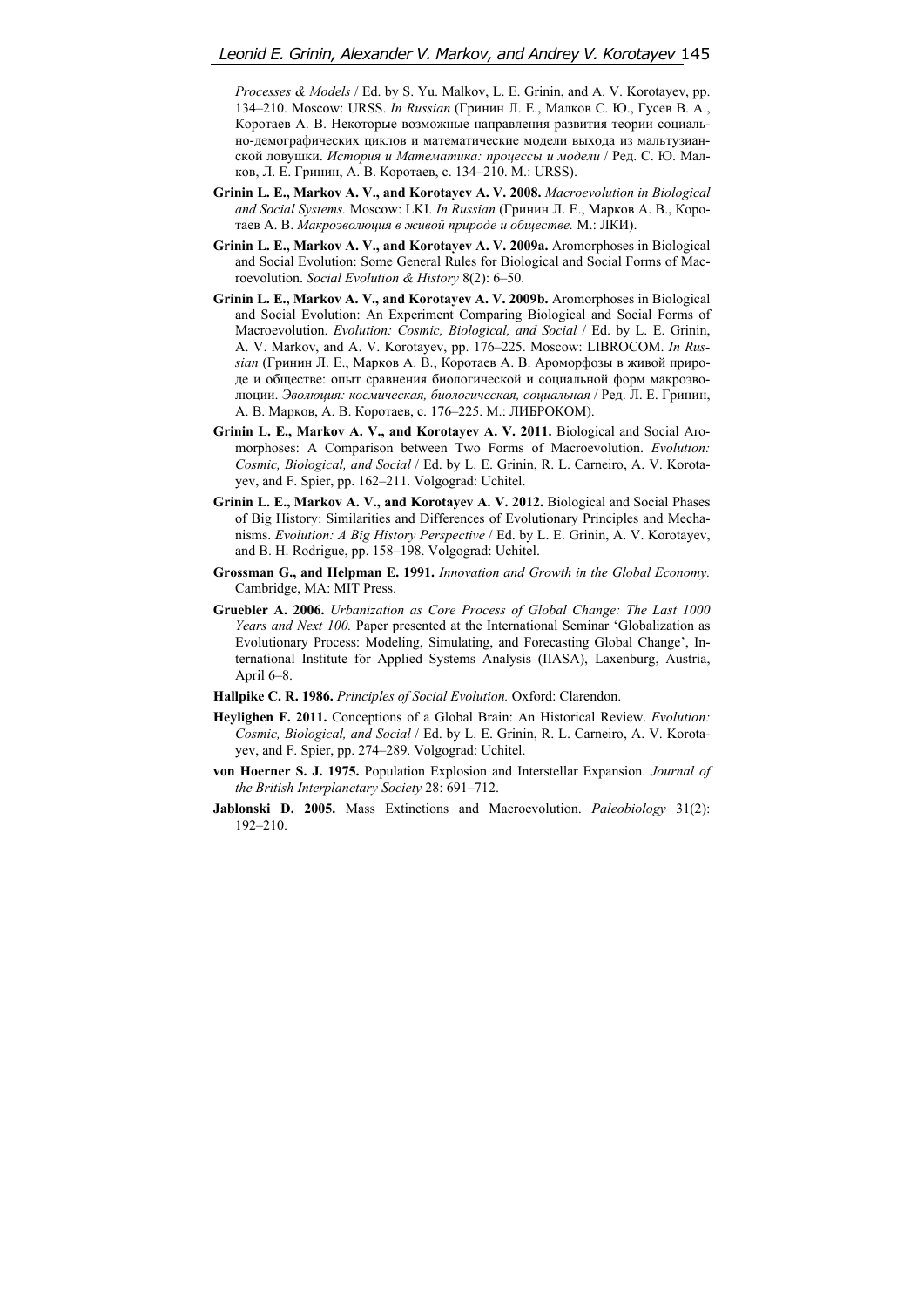- **Jones C. I. 1995.** R&D-based Models of Economic Growth. *The Journal of Political Economy* 103: 759–784.
- **Jones C. I. 2005.** The Shape of Production Functions and the Direction of Technical Change. *The Quarterly Journal of Economics* 120: 517–549.
- **Kapitza S. P. 1999.** *How Many People have ever Lived, are Living, and will Live on the Earth.* Moscow: Nauka. *In Russian* (Капица С. П. *Сколько людей жило, живет и будет жить на земле.* М.: Наука).
- **van Kessel-Hagesteijn R. 2009.** Dynamics in Political Centralization Processes: The Various Faces of 'Decline'. *International Symposium on Early State Formation Handbook,* pp. 46–63. Peking: National Academy of China.
- **Komlos J., and Nefedov S. 2002.** A Compact Macromodel of Pre-Industrial Population Growth. *Historical Methods* 35: 92–94.
- **Korotayev A. 2005.** A Compact Macromodel of World System Evolution. *Journal of World-Systems Research* 11(1): 79–93.
- **Korotayev A. V. 2006.** *The Long-Term Political-Demographic Dynamics of Egypt: Cycles and Trends.* Moscow: Vostochnaya Literatura. *In Russian* (Коротаев А. В. *Долгосрочная политико-демографическая динамика Египта: циклы и тенденции.* М.: Восточная литература).
- **Korotayev A. V. 2007.** Compact Mathematical Models of World System Development, and How They Can Help Us to Clarify Our Understanding of Globalization Processes. *Globalization as Evolutionary Process: Modeling Global Change* / Ed. by G. Modelski, T. Devezas, and W. R. Thompson, pp. 133–160. London: Routledge.
- **Korotayev A. V. 2008.** Globalization and Mathematical Modeling of Global Development. *Hierarchy and Power in the History of Civilizations: Political Aspects of Modernity* / Ed. by L. E. Grinin, D. D. Beliaev, and A. V. Korotayev, pp. 225–240. Moscow: LIBROCOM/URSS.
- **Korotayev A. V. 2009.** Compact Mathematical Models of the World System Development and Their Applicability to the Development of Local Solutions in Third World Countries. *Systemic Development: Local Solutions in a Global Environment* / Ed. by J. Sheffield, pp. 103−116. Litchfield Park, AZ: ISCE Publishing.
- **Korotayev A. V. 2012.** Globalization and Mathematical Modeling of Global Development. *Globalistics and Globalization Studies* / Ed. by L. Grinin, I. Ilyin, and A. Korotayev, pp. 148–158. Moscow – Volgograd: Moscow University – Uchitel.
- **Korotayev A. V., and Khaltourina D. A. 2006.** *Introduction to Social Macrodynamics: Secular Cycles and Millennial Trends in Africa.* Moscow: URSS.
- **Korotayev A. V., Khaltourina D. A., and Bogevolnov J. V. 2010.** *Laws of History. Secular Cycles and Millennial Trends. Demography. Economy. Wars.* Moscow: URSS. *In Russian* (Коротаев А. В., Халтурина Д. А., Божевольнов Ю. В. *Законы истории. Вековые циклы и тысячелетние тренды. Демография. Экономика. Войны.* М.: URSS).
- **Korotayev A. V., Khaltourina D. A., Malkov A. S., Bogevolnov J. V., Kobzeva S. V., and Zinkina J. V. 2010.** *Laws of History: Mathematical Modeling and Forecasting World and Regional Development.* Moscow: URSS. *In Russian* (Коротаев А. В.,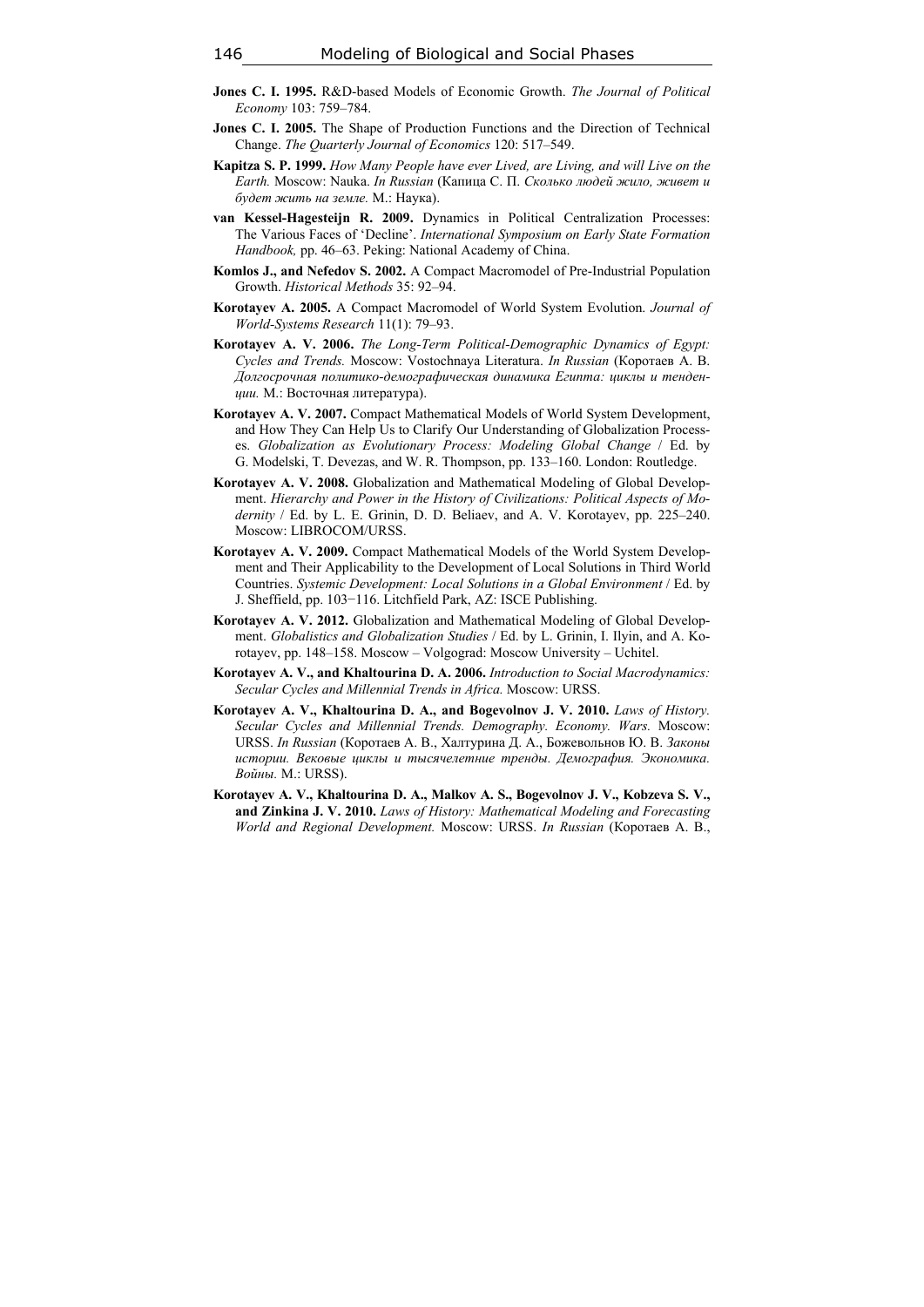Халтурина Д. А., Малков А. С., Божевольнов Ю. В., Кобзева С. В., Зинькина Ю. В. *Законы истории. Математическое моделирование и прогнозирование мирового и регионального развития.* М.: URSS).

- **Korotayev A. V., Komarova N. L., and Khaltourina D. A. 2007.** *Laws of History: Secular Cycles and Millennial Trends.* Moscow: URSS. *In Russian* (Коротаев А. В., Комарова Н. Л., Халтурина Д. А. *Законы истории. Вековые циклы и тысячелетние тренды.* М.: URSS).
- **Korotayev A. V., and Malkov S. Yu. 2012.** Mathematical Models of the World-System Development. *Routledge Handbook of World-Systems Analysis* / Ed. by S. Babones, and C. Chase-Dunn, pp. 158–161. London: Routledge.
- **Korotayev A. V., Malkov A. S., and Khaltourina D. A. 2006a.** *Introduction to Social Macrodynamics: Compact Macromodels of the World System Growth.* Moscow: URSS.
- **Korotayev A. V., Malkov A. S., and Khaltourina D. A. 2006b.** *Introduction to Social Macrodynamics: Secular Cycles and Millennial Trends.* Moscow: URSS.
- **Kremer M. 1993.** Population Growth and Technological Change: One Million B.C. to 1990. *The Quarterly Journal of Economics* 108: 681–716.
- **Kurdyumov S. P. (Ed.) 1999.** *Blow-up Regimes.* Moscow: Nauka. *In Russian* (Курдюмов С. П. (Ред.). *Режимы с обострением.* М.: Наука).
- **Kuznets S. 1960.** Population Change and Aggregate Output. *Demographic and Economic Change in Developed Countries*, pp. 324–340. Princeton, NY: Princeton University Press.
- **Laland K. N., Odling-Smee F. J., and Feldman M. W. 1999.** Evolutionary Consequences of Niche Construction and Their Implications for Ecology. *Proceedings of the National Academy of Sciences* 96(18): 10242–10247.
- **Lekevičius E. 2009.** On Some Analogues between the Evolution of Ecosystems and Economic Development: From A. Smith and C. Darwin to the Newest Ideas. *Evolution: Cosmic, Biological, and Social* / Ed. by L. E. Grinin, A. V. Markov, and A. V. Korotayev, pp. 226–259. Moscow: LIBROKOM. *In Russian* (Лекявичюс Э. О некоторых аналогиях между эволюцией экосистем и развитием экономики: от А. Смита и Ч. Дарвина до новейших идей. *Эволюция: космическая, биологическая, социальная* / Ред. Л. Е. Гринин, А. В. Марков, А. В. Коротаев, с. 226– 259. М.: ЛИБРОКОМ).
- **Lekevičius E. 2011.** Ecological Darwinism or Preliminary Answers to Some Crucial Though Seldom Asked Questions. *Evolution: Cosmic, Biological, and Social* / Ed. by L. E. Grinin, R. L. Carneiro, A. V. Korotayev, and F. Spier, pp. 101–121. Volgograd: Uchitel.
- **Levinson D., and Malone M. 1980.** *Toward Explaining Human Culture.* New Haven, CT: HRAF Press.
- **Maddison A. 2001.** *Monitoring the World Economy: A Millennial Perspective.* Paris: **OECD**
- **Magurran A. E. 1988.** *Ecological Diversity and Its Measurement.* Princeton, NY: Princeton University Press.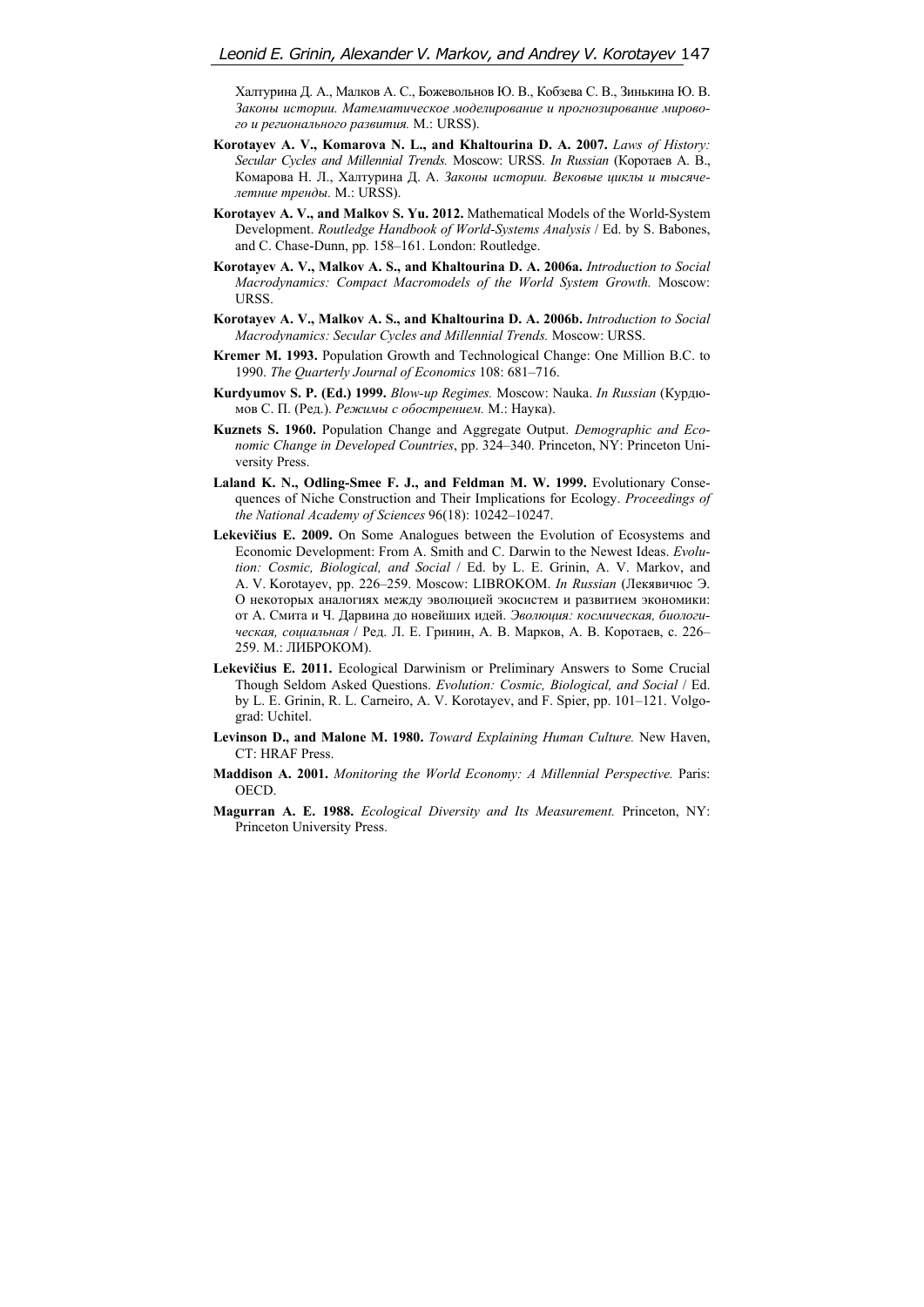- **Malthus T. 1978 [1798].** *Population: The First Essay.* Ann Arbor, MI: University of Michigan Press.
- **Markov A. V. 2001.** Dynamics of the Marine Faunal Diversity in the Phanerozoic: A New Approach. *Paleontological Journal* 35: 1–9.
- **Markov A. V. 2002.** Mechanisms Responsible for the Increase in the Taxonomic Diversity in the Phanerozoic Marine Biota. *Paleontological Journal* 36: 121–130.
- **Markov A. V., and Korotayev A. V. 2007.** Phanerozoic Marine Biodiversity Follows a Hyperbolic Trend. *Palaeoworld* 16: 311–318.
- **Markov A. V., and Korotayev A. V. 2008.** Hyperbolic Growth of Phanerozoic Marine and Continental Biodiversity. *Zhurnal obshchey biologii* 3: 175–194. *In Russian* (Марков А. В., Коротаев А. В. Гиперболический рост разнообразия морской и континентальной биот фанерозоя. *Журнал общей биологии* 3: 175–194).
- **Markov A. V., and Naymark E. B. 2009.** On Some of the Newest Achievements in Evolutionary Biology. *Evolution: Cosmic, Biological, and Social* / Ed. by L. E. Grinin, A. V. Markov, and A. V. Korotayev, pp. 306–363. Moscow: LIBROCOM. *In Russian* (Марков А. В., Наймарк Е. Б. О некоторых новейших достижениях эволюционной биологии. *Эволюция: космическая, биологическая, социальная* / Ред. Л. Е. Гринин, А. В. Марков, А. В. Коротаев, с. 306–363. М.: ЛИБРОКОМ).
- **McEvedy C., and Jones R. 1978.** *Atlas of World Population History.* New York: Facts on File.
- **Meliantsev V. A. 2004.** Russia's Comparative Economic Development in the Long Run. *Social Evolution & History* 3(1): 106–136
- **Mesoudi A., Whiten A., and Laland K. 2006.** Towards a Unified Science of Cultural Evolution. *Behavioral and Brain Sciences* 29: 329–383.
- **Modelski G. 2003.** *World Cities: –3000 to 2000.* Washington: Faros2000.
- **Naroll R., and Divale W. T. 1976.** Natural Selection in Cultural Evolution: Warfare versus Peaceful Diffusion. *American Ethnologist* 3: 97–128.
- **Nefedov S. A. 2004.** A Model of Demographic Cycles in Traditional Societies: The Case of Ancient China. *Social Evolution & History* 3(1): 69–80.
- **Podlazov A. V. 2004.** Theory of the Global Demographic Process. *Mathematical Modeling of Social and Economic Dynamic* / Ed. by M. G. Dmitriev, and A. P. Petrov, pp. 269–272. Moscow: Russian State Social University.
- **Powell M. G., and Kowalewski M. 2002.** Increase in Evenness and Sampled Alpha Diversity through the Phanerozoic: Comparison of Early Paleozoic and Cenozoic Marine Fossil Assemblages. *Geology* 30(4): 331–334.
- **Raup D. M., Gould S. J., Schopf T. J. M., and Simberloff D. S. 1973.** Stochastic Models of Phylogeny and the Evolution of Diversity. *Journal of Geology* 81(5): 525–542.
- **Raup D. M., and Sepkoski J. J. 1984.** Periodicity of Extinctions in the Geologic Past. *Proceedings of the National Academy of Sciences* 81(3): 801–805.
- **Reeve H. K., and Hölldobler B. 2007.** The Emergence of a Superorganism through Intergroup Competition. *Proceedings of the National Academy of Sciences of the USA* 104(23): 9736−9740.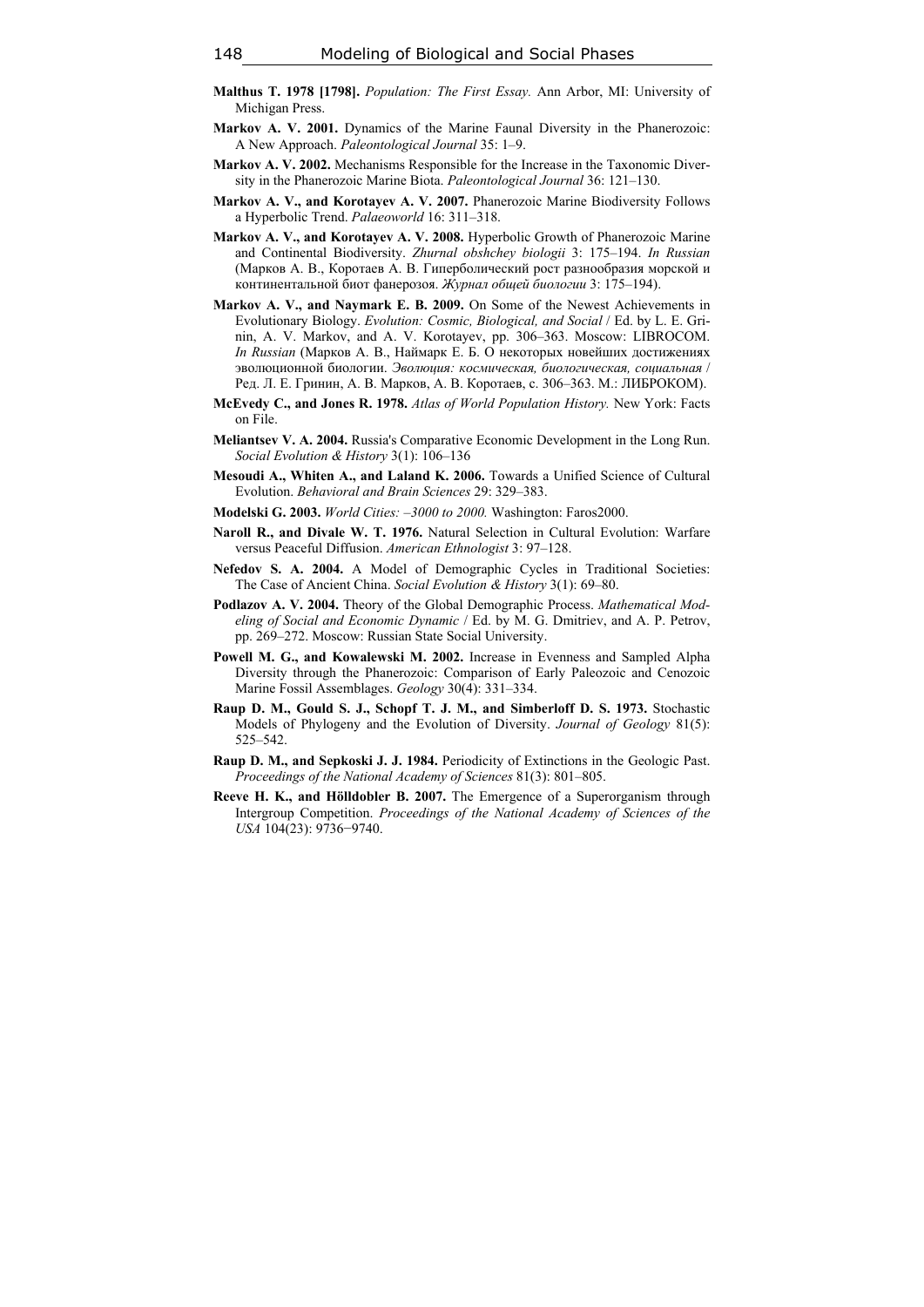- **Reznikova Zh. 2011.** Evolutionary and Behavioural Aspects of Altruism in Animal Communities: Is There Room for Intelligence? *Evolution: Cosmic, Biological, and Social* / Ed. by L. E. Grinin, R. L. Carneiro, A. V. Korotayev, and F. Spier, pp. 162– 211. Volgograd: Uchitel.
- **Robson S. K., and Traniello J. F. A. 2002.** Transient Division of Labour and Behavioral Specialization in the Ant Formica Schaufussi. *Naturwissenschaften* 89: 128–131.
- **Rohde R. A., and Muller R. A. 2005.** Cycles in Fossil Diversity. *Nature* 434(7030): 147–148.
- **Ryabko B., and Reznikova Zh. 2009.** The Use of Ideas of Information Theory for Studying 'Language' and Intelligence in Ants. *Entropy* 11(4): 836–853.
- **Sepkoski J. J. 1988.** Alpha, Beta or Gamma: Where Does All the Diversity Go? *Paleobiology* 14: 221–234.
- **Sepkoski J. J. 1991a.** Population Biology Models in Macroevolution. *Analytical Paleobiology. Short Courses in Paleontology*. Vol. 4 / Ed. by N. L. Gilinsky, and P. W. Signor, pp. 136–156. Knoxville, TN: The Paleontological Society.
- **Sepkoski J. J. 1991b.** Diversity in the Phanerozoic Oceans: A Partisan Review. *The Unity of Evolutionary Biology* / Ed. by E. C. Dudley, pp. 210–326. Portland, OR: Dioscorides Press.
- **Sepkoski J. J. 1992.** Phylogenetic and Ecologic Patterns in the Phanerozoic History of Marine Biodiversity. *Systematics, Ecology and the Biodiversity Crisis* / Ed. by N. Eldredge, pp. 77–100. New York: Columbia University Press.
- **Sepkoski J. J. 1994.** Limits to Randomness in Paleobiologic Models: The Case of Phanerozoic Species Diversity. *Acta Palaeontologica Polonica* 38(3–4): 174–198.
- **Sepkoski J. J., Bambach R. K., Raup D. M., and Valentine J. W. 1981.** Phanerozoic Marine Diversity and the Fossil Record. *Nature* 293: 435–437.
- **Severtsov A. S. 1987.** Criteria and Conditions for the Appearance of Aromorphic Organization. *Evolution and Biocenotic Crises* / Ed. by L. P. Tatarinov, and A. P. Rasnitsyn, pp. 64–76. Moscow: Nauka. *In Russian* (Северцов А. С. Критерии и условия возникновения ароморфной организации. *Эволюция и биоценотические кризисы* / Ред. Л. П. Татаринов, А. П. Расницын, с. 64–76. М.: Наука).
- **Shmal'gauzen I. I. 1969.** *The Problems of Darwinism.* Leningrad: Nauka. *In Russian* (Шмальгаузен И. И. *Проблемы дарвинизма.* Л.: Наука).
- **Simon J. 1977.** *The Economics of Population Growth.* Princeton, NY: Princeton University Press.
- **Simon J. 2000.** *The Great Breakthrough and Its Cause.* Ann Arbor, MI: University of Michigan Press.
- **Solé R. V., Montoya J. M., and Erwin D. H. 2002.** Recovery after Mass Extinction: Evolutionary Assembly in Large-Scale Biosphere Dynamics. *Philosophical Transactions of the Royal Society of London, B* 357: 697–707.
- **Spencer H. 1898.** *Principles of Sociology. Complete Work.* Vol. 1. St. Petersburg: T-vo I. D. Sytina, Otd. N. A. Rubakina. *In Russian* (Спенсер Г. *Основания социологии. Соч.* Т. 1. СПб.: Т-во И. Д. Сытина, Отд. Н. А. Рубакина).